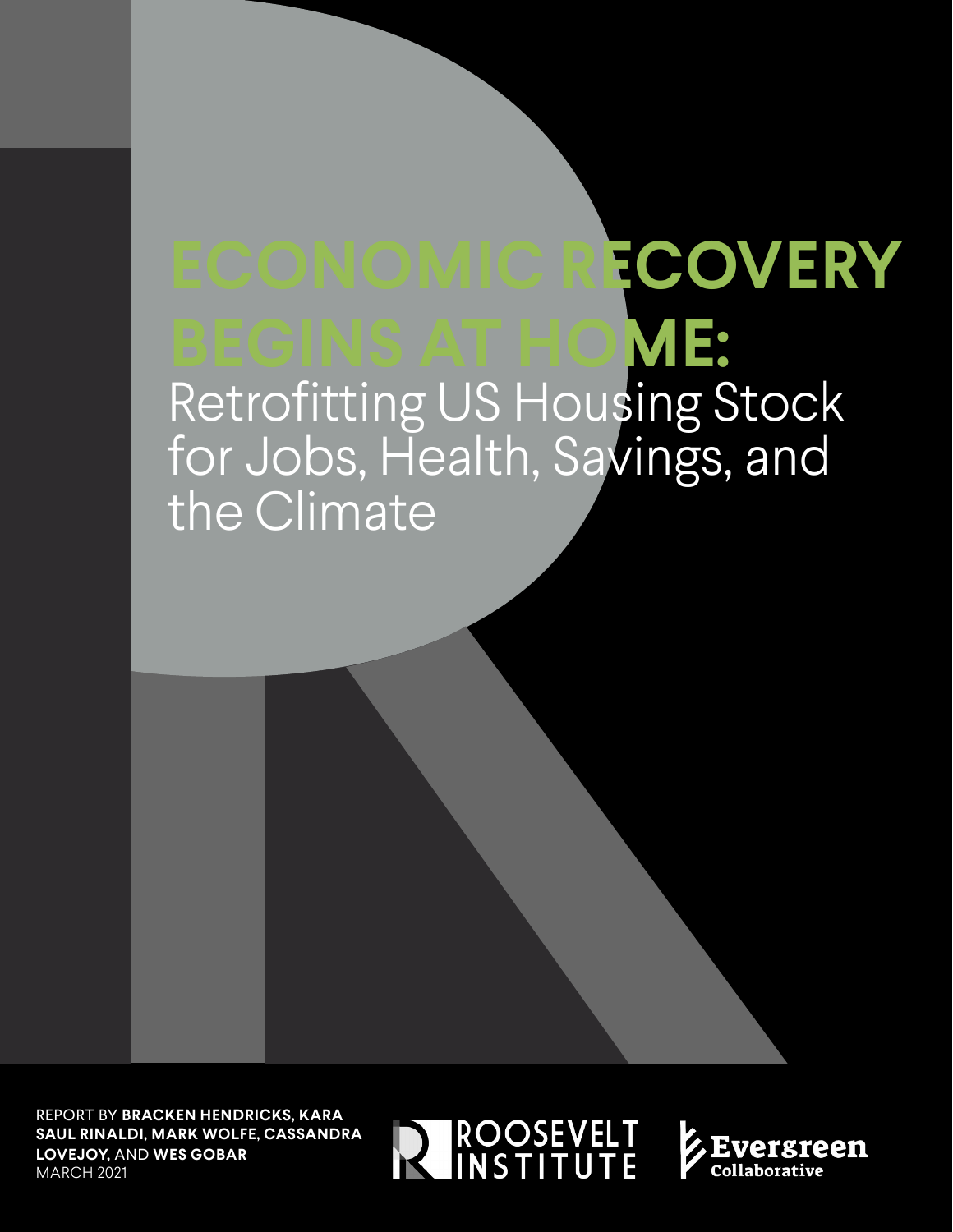

## **ABOUT** THE ROOSEVELT INSTITUTE

**The Roosevelt Institute** is a think tank, a student network, and the nonprofit partner to the Franklin D. Roosevelt Presidential Library and Museum that, together, are learning from the past and working to redefine the future of the American economy. Focusing on corporate and public power, labor and wages, and the economics of race and gender inequality, the Roosevelt Institute unifies experts, invests in young leaders, and advances progressive policies that bring the legacy of Franklin and Eleanor into the  $21<sup>st</sup>$  century.



## **ABOUT** EVERGREEN COLLABORATIVE

**Evergreen Collaborative** is leading the fight to put bold climate action at the top of America's agenda, implement an all-out mobilization to defeat climate change, and create millions of jobs in a clean energy economy. We empower climate and community leaders, and advocate for policymakers to adopt the urgent climate policies that science demands.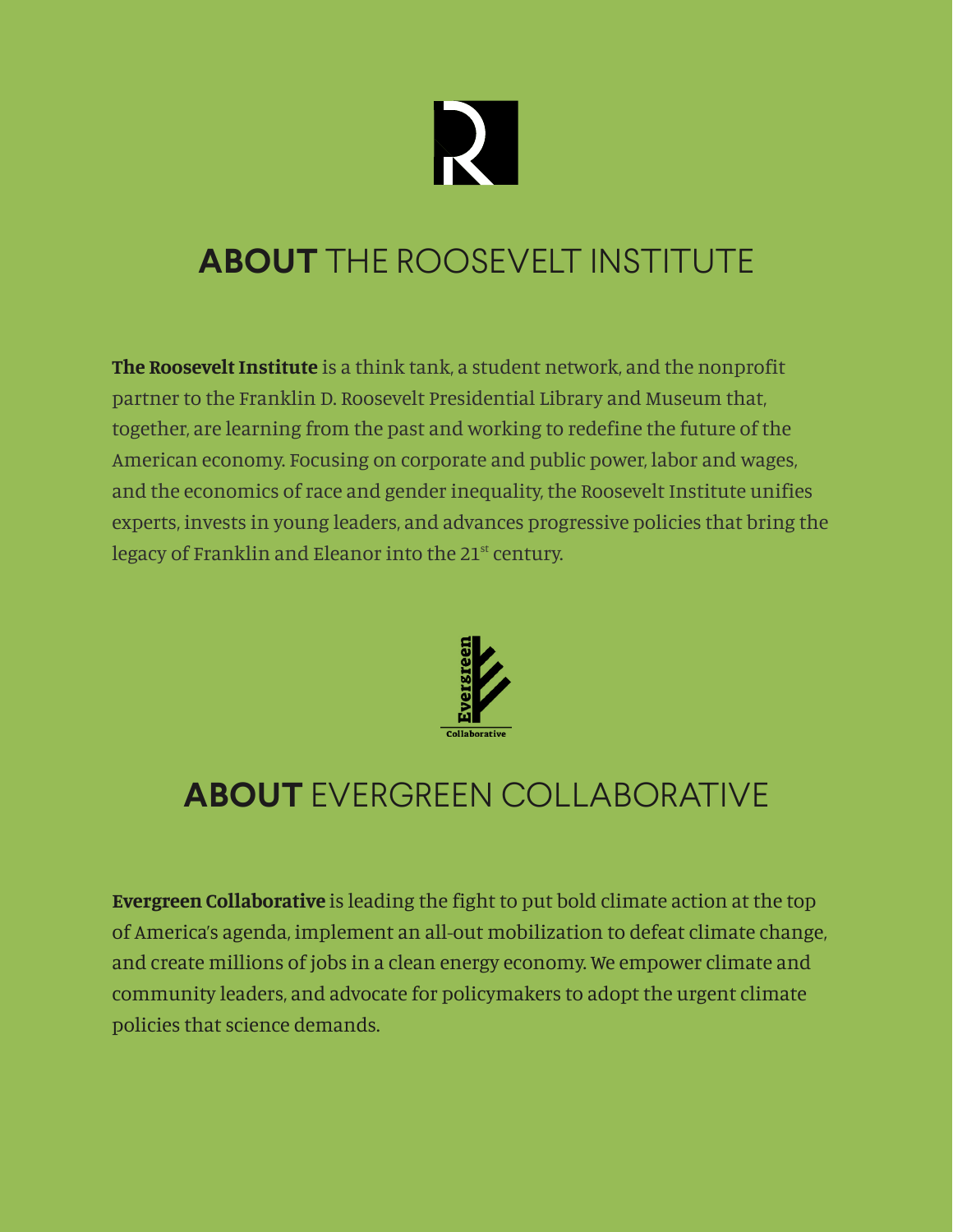### **ABOUT THE AUTHORS**

**Bracken Hendricks** is a fellow at the Roosevelt Institute, where he is helping to launch the climate and economic transformation program. Bracken is a co-founder of Evergreen Action and served as senior climate and economic policy advisor to the presidential campaign of Washington State Governor Jay Inslee. Together with Inslee, he is co-author of the book *Apollo's Fire: Igniting America's Clean Energy Economy* (Island Press, 2008). Trained as an urban planner, Bracken has deep expertise working at the intersection of clean energy markets and climate solutions, economic and community development, job creation and labor policy, affordable housing, and deployment of resilient urban infrastructure. Previously, he served as a senior fellow with the Center for American Progress, where he helped launch the organization's energy practice and was a key architect of clean energy portions of the American Recovery and Reinvestment Act. He also was part of the team that designed and launched the US Department of Energy's Better Buildings Challenge and numerous other pieces of federal, state, and local climate and clean energy legislation.

**Kara Saul Rinaldi** is President and CEO of the AnnDyl Policy Group, an energy and environmental strategy firm that specializes in policy solutions to advance clean, smart, efficient, and renewable energy technologies. With over 25 years of experience in advocacy strategy, lobbying, and media relations, Kara is a leading energy and climate policy expert. She has directed national policy, communications, and grassroots campaigns aimed at presidential administrations and Congress on tax, appropriations, and authorization issues for national and international corporations and nonprofit organizations. Kara has testified before congressional and state legislative committees, led delegations to the United Nations Framework Convention on Climate Change negotiations, and authored numerous papers on energy efficiency, climate change, and smart technology. Prior to starting her firm, Kara worked on climate and energy policy in the for-profit and nonprofit sectors after beginning her career as a legislative staffer on Capitol Hill. Kara holds a master's degree from the London School of Economics and a bachelor's degree from the University of California, San Diego.



**Mark Wolfe** is an energy economist and leading expert on developing grant and finance initiatives for low- and moderate-income households. He recently served as a Biden-Harris Policy volunteer, and has extensive experience working with state energy, human services, and housing agencies to develop, manage, and integrate grant and finance resources for addressing energy and housing affordability concerns. He works across government sectors focusing on low- and moderate-income families in underserved communities and on energy affordability issues, and is a sought-after speaker in those areas. As Executive Director of the National Energy Assistance Directors Association (NEADA) and the Energy Programs Consortium (EPC), Mark is responsible for representing the interests of state low-income energy directors before Congress. This year, he has been instrumental in working with congressional committees to develop appropriation levels for the Low Income Home Energy Assistance Program (LIHEAP) to address the impact of pandemic-related job loss. He is also leading a national media campaign to support increased funding for energy assistance to help stabilize low-income families, as well as managing targeted research projects.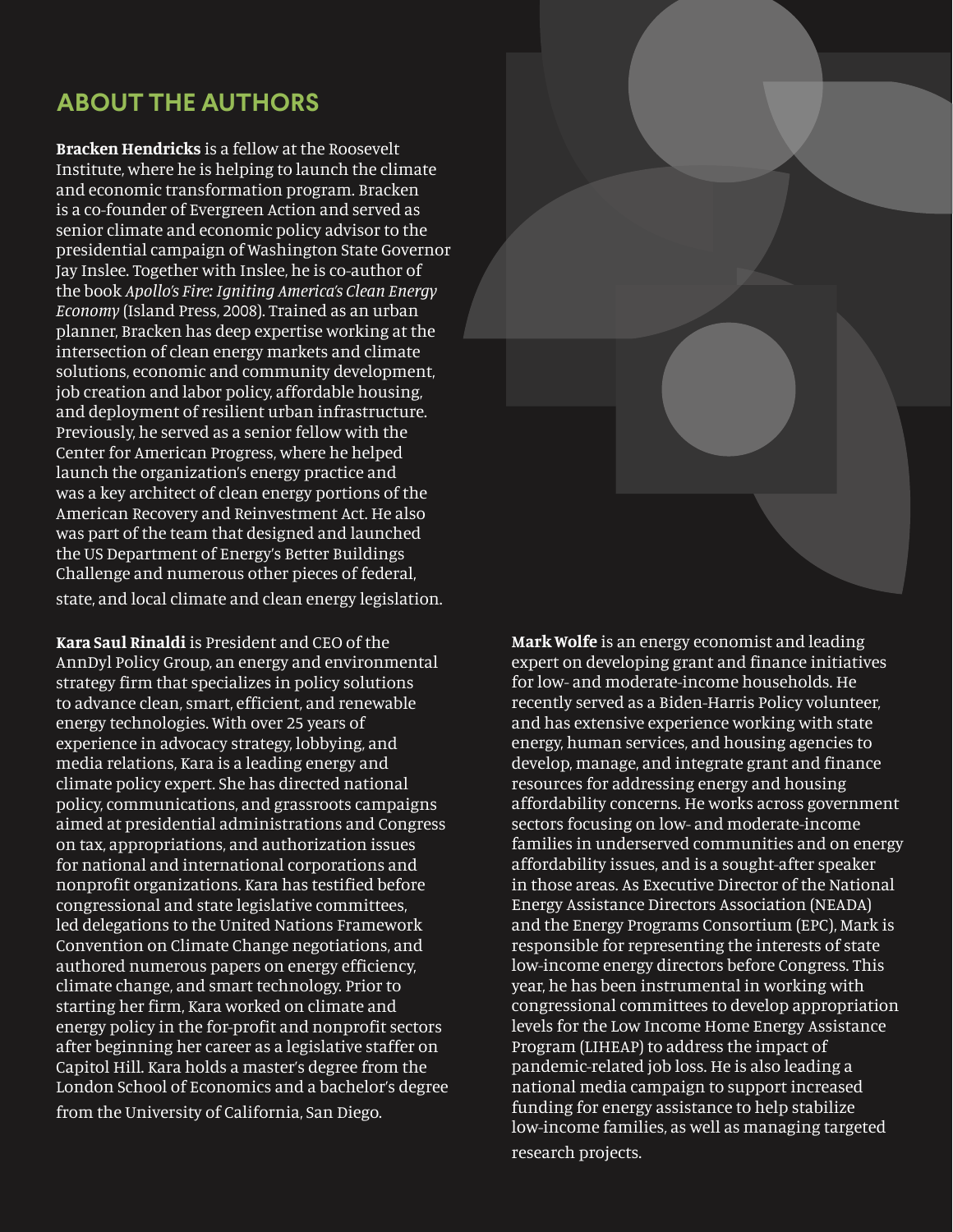**Cassandra Lovejoy** serves as Policy Director of the National Energy Assistance Directors Association (NEADA). She specializes in research focusing on low-income energy access and affordability. She also oversees federal policy development and technical training for the Low Income Home Energy Assistance Program (LIHEAP). Some of her recent projects include an effort to identify the role of LIHEAP in low-income community solar, policy recommendations for changes to LIHEAP and for a new federal low-income water assistance program, and the development of a residential weatherization loan program for the Montgomery County Green Bank. Cassandra's previous experiences have included working with the Center for Effective Government, the Council on Environmental Quality, and the US Senate. Prior to entering the energy and environmental sector, Cassandra was a writer and fundraiser at a political consulting firm in New York City. She holds BAs from Rutgers University in Political Science and French, and an MPP from Georgetown University.

**Wes Gobar** is co-founder and deputy press secretary for Evergreen Action. He is also the co-founder of the BlackOak Collective, a DC-based networking organization for Black environmental professionals. Wes previously served as a confidential assistant and executive aide to Virginia Attorney General Mark Herring. He is a native of Fredericksburg, Virginia and a 2018 graduate of the University of Virginia, where he studied History and Government. His interest in advocacy began in Charlottesville when he was a racial justice student organizer at UVA. Wes's writing has been published in *Vox*, the *New York Times*, and the *Washington Post*.



### **ACKNOWLEDGMENTS**

The authors thank Lindsay Owens, John Washington, Sage Green, Mike Williams, Kevin Reilly, Steve Nadel, Lowell Ungar, Jeff Genzer, David Terry, Pat Stanton, Steve Cowell, Lizzie Bunnen, Steve Skodak, Leticia Colon de Mejias, and Emily Levin for their comments and Elizabeth Eagles for her excellent research assistance. Evergreen Collaborative staff Sam Ricketts, Becca Ellison, and Jared Leopold, and Roosevelt staff Rhiana Gunn-Wright, Suzanne Kahn, Kristina Karlsson, and Ivan Cazarin all contributed to this project.

*This report was edited by Matt Hughes and Sonya Gurwitt.*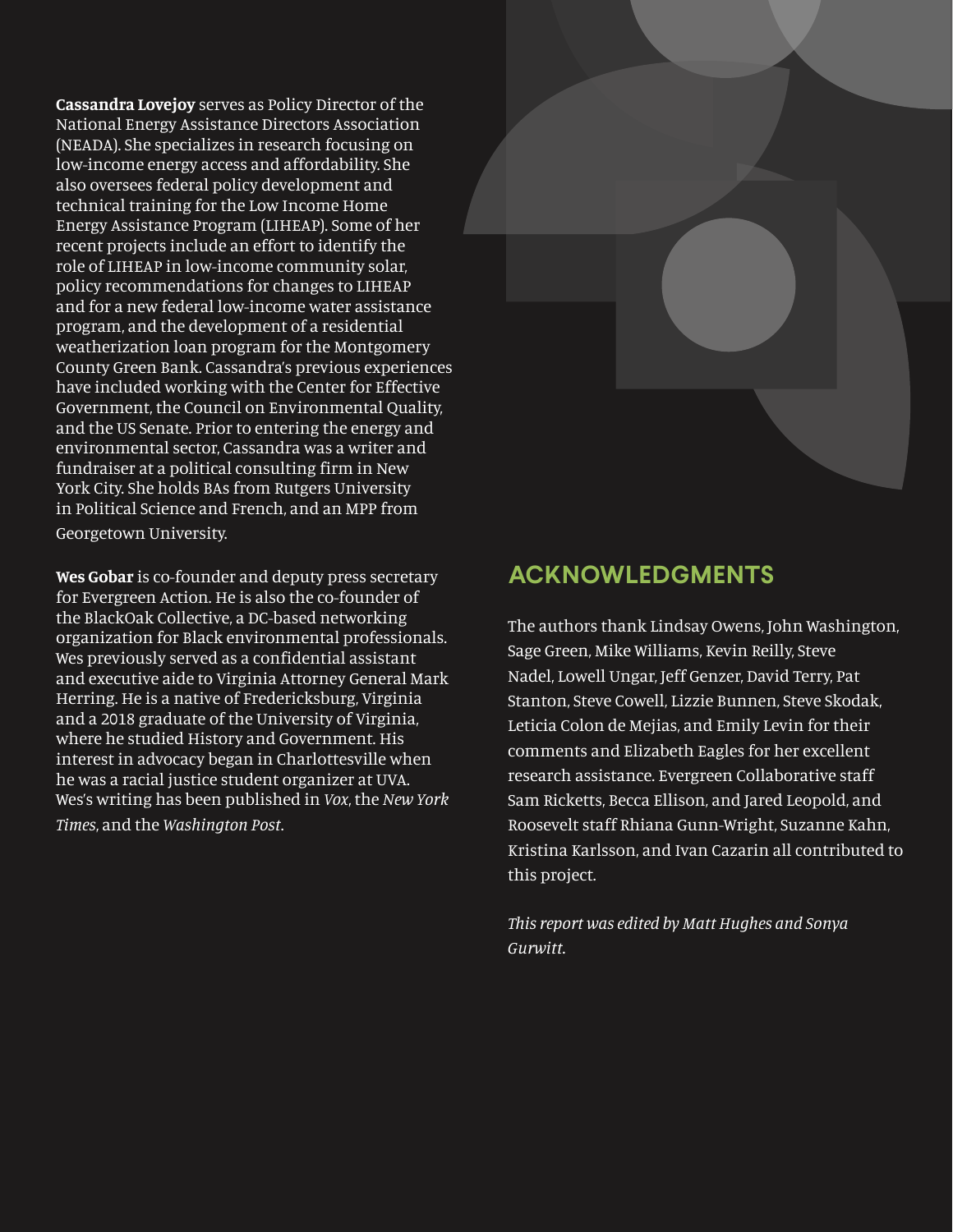# **RESTORING AMERICA'S HOUSING STOCK: SOLVING MANY PROBLEMS WITH ONE UNIFYING PROGRAM**

The US's initial failures in responding to the COVID-19 crisis have allowed previously underlying weaknesses in our economy to explode into full view launching not only a public health emergency but mounting economic insecurity, evictions, utility shutoffs, and long-term dislocation.

As a result, there is now an even greater mandate for the Biden administration and the 117th Congress to deliver on a green recovery package that addresses unemployment, housing affordability, racial justice, public health, and rapid decarbonization. Because fossil fuel combustion in US residential and commercial buildings accounts for nearly 30 percent of all climate pollution (Leung 2018), one of the best ways to begin confronting these challenges is through a commitment to reduce energy usage, and costs, in US homes.

President Joe Biden ran and won on a historic climate plan that recognized the need to reduce energy use and decarbonize the economy, and to that end he committed to retrofit at least 4 million buildings and weatherize at least 2 million residential homes during his first term in office. This goal is well within reach, but the number represents only a down payment on the true potential of mobilizing a national transformation that could ultimately reach most of the 140 million homes across the US within the coming decade. Further, President Biden combined this pledge with a national commitment to reach 100 percent clean and carbonfree electricity by 2035 (Biden and Harris 2020).

A full generational investment in energy efficiency for buildings must be a centerpiece of this larger economic and energy transformation.

This paper offers a concrete plan for federal policy to rebuild housing stock, promote health, lower costs for homeowners, advance toward 100 percent clean and carbon-free energy, and protect the global environment: immediate and unifying action for the new president and Congress. The fruits of this plan would be broadly shared, benefiting red states and blue states, urban and rural communities, and union workers and small businesses; it would also improve housing affordability, enhance family purchasing power, and steward environmental health. The plan would particularly help those hit hardest by the COVID-19 economic downturn.

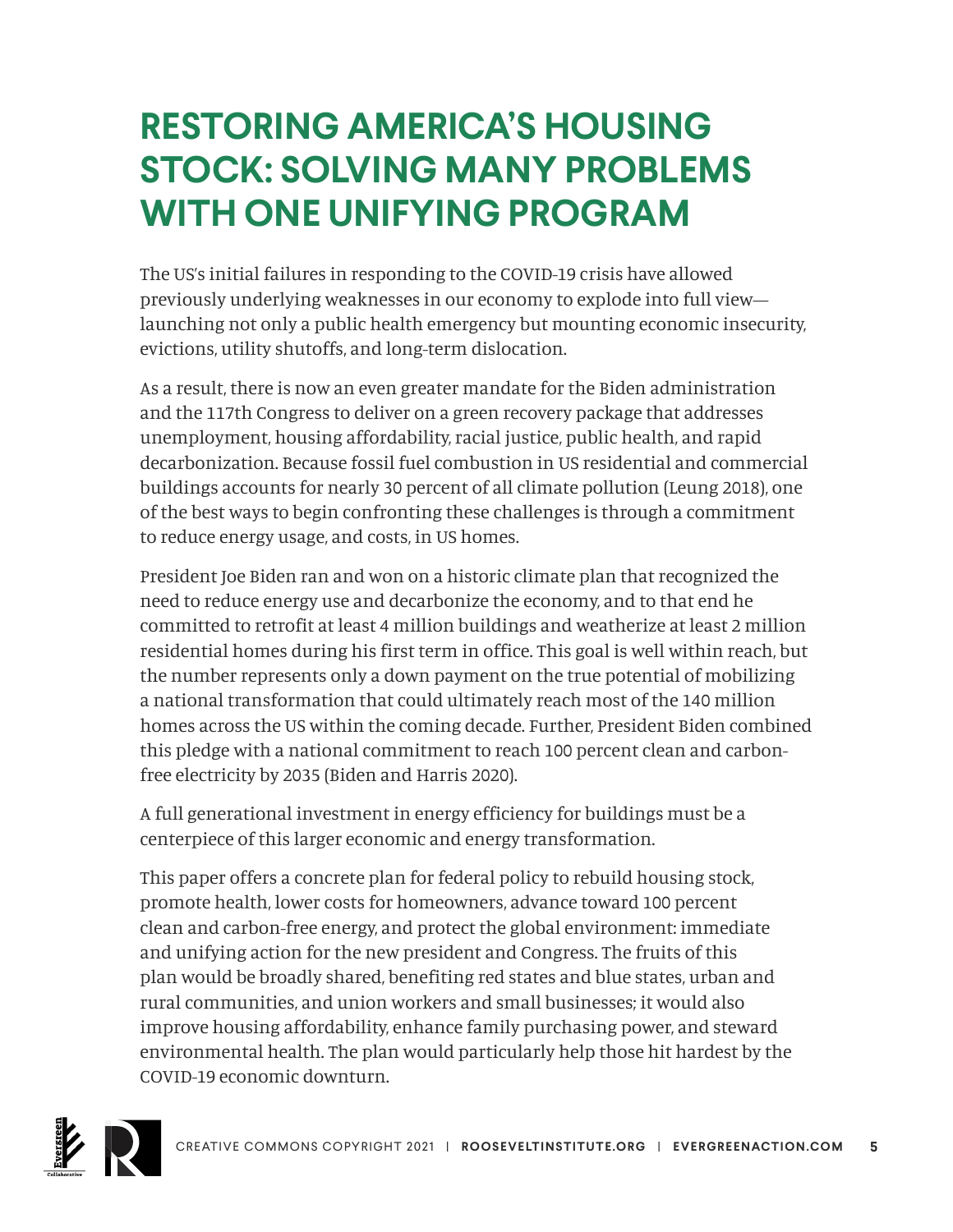We can start with a commitment to reconstruct the spaces where US families live (and now often work as well): their homes. Yet there is no "one size fits all" approach for retrofitting the nation's housing stock. The housing market is large and complex, with very different ownership structures, markets, and policies for low-income affordable housing, when compared to middle- and upper-middleincome homes. This paper therefore offers a broad-based program that blends high standards, bold public investment, and incentives for private investment—all centrally grounded in community, racial, and economic justice.

The policy program we propose in this paper is consistent with the guiding principles for developing climate stimulus laid out in the Roosevelt Institute's *[A](https://rooseveltinstitute.org/publications/green-recovery-case-for-climate-forward-stimulus-policies-americas-covid-19-recession-response/)  [Green Recovery: The Case for Climate-Forward Stimulus Policies in America's COVID-19](https://rooseveltinstitute.org/publications/green-recovery-case-for-climate-forward-stimulus-policies-americas-covid-19-recession-response/)  [Recession Response](https://rooseveltinstitute.org/publications/green-recovery-case-for-climate-forward-stimulus-policies-americas-covid-19-recession-response/)* (Gunn-Wright et al. 2020). It also aligns with the "ReBuild America" initiative put forward in the [Evergreen Action Plan,](https://collaborative.evergreenaction.com/policy-hub/plan) which would "put millions of Americans to work cutting pollution and energy bills for households and businesses through energy efficiency and electrification upgrades in millions of existing residential and commercial buildings" (Evergreen Collaborative 2020). Each policy action outlined within this paper was constructed to be fast-acting, while offering sustained recovery investment over time. Likewise, the policies channel aid to states and localities where the dollars do the most good, and offer a ready pathway for deployment through existing policies and well-established networks to ensure effective delivery of services. Critically, this program addresses urgent needs for decarbonization, while also making public health investments in homes as people are sheltering and distancing.

Advancing energy efficiency in buildings across the US will cut climate change pollution, while providing an engine for job growth, new career ladders, and sustained economic opportunity (Rinaldi 2019). Policies aimed at retrofitting the nearly 140 million housing units across the country neatly meet the Roosevelt Institute's principles for enacting a green recovery, in a manner that is both immediate and cost-effective (E2 and E4TheFuture 2019). They will help reduce carbon emissions from the nation's residential building stock and save homeowners and renters money on their monthly utility bills, while improving comfort, health, safety, and resilience. Energy efficiency has also proven effective in instigating job creation. In 2017, the sector added jobs at two times the national rate; it had reached 2.38 million jobs by the end of 2019, and it is projected to have grown by another 3 percent in 2020. In this way, such a program of reconstruction

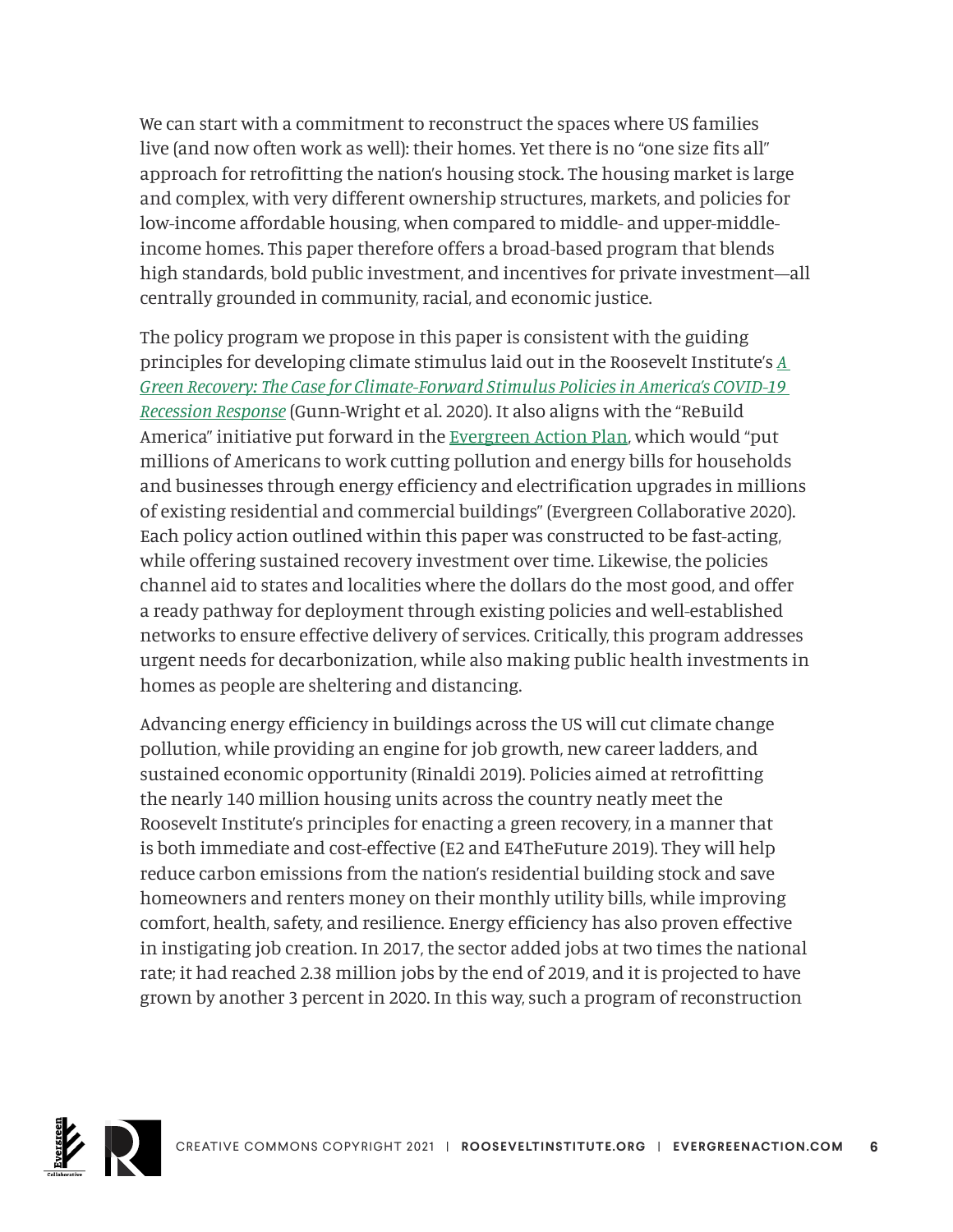and reinvestment in American homes offers ready, job-creating stimulus, and should be a centerpiece of any economic recovery package focusing on infrastructure (E2 and E4TheFuture 2019).

In Section I of this report, we briefly outline the five policy actions comprising the "Economic Recovery Begins at Home" program. In Section II, we provide important context and argue the many benefits this program is likely to yield. In Section III, we provide detailed descriptions of the policy mechanisms proposed.

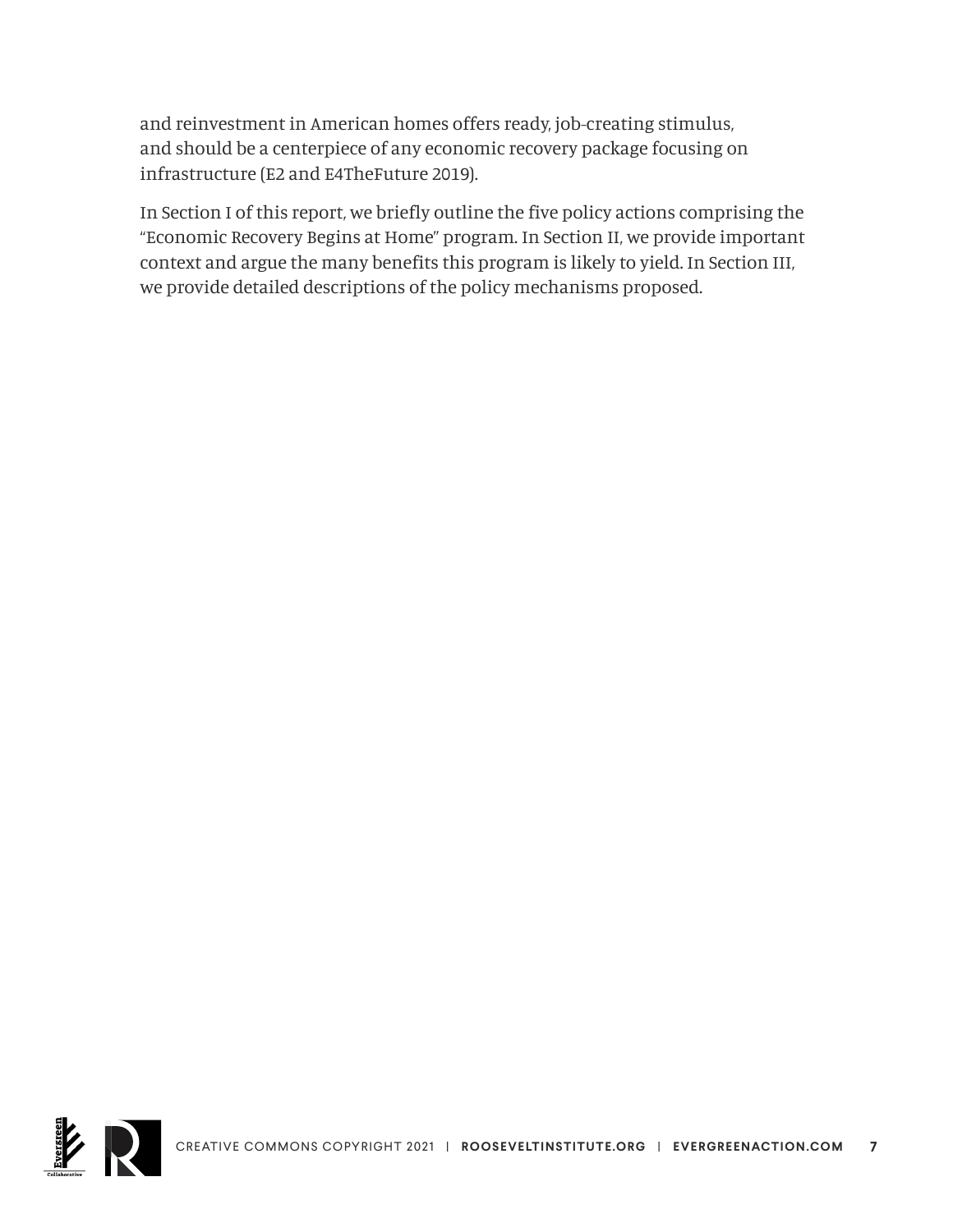## **FIVE JOB-CREATING POLICY ACTIONS TO RETROFIT US HOMES FOR PUBLIC HEALTH, AFFORDABILITY, AND CLIMATE**

A true mobilization to rebuild homes for health and energy savings will have the potential to touch every city and rural community in every state in the nation. It can also put US construction workers back on the jobsite and manufacturing workers back on domestic assembly lines.

The policies outlined here rely on standards and rulemaking, direct public investment, consumer rebates, and spending through the tax code to support existing programs that have proven effective at reaching residential homeowners and renters. There is a special focus on low-income people and the standing system of state weatherization programs and nonprofit community action agencies that serve them. Learning from recent experiences with the American Recovery and Reinvestment Act, we have placed emphasis on calibrating investment into weatherization in a manner that proactively expands this important network of service providers, while ensuring their sustainability by calling for stable ongoing funding levels and not straining capacity with precipitous growth.

Further, this plan proposes to buttress the ability of wider contractor networks and public programs to expand service delivery beyond historic levels, at the speed, scope, and scale that our current climate, public health, and economic crises demand.

To organize this work, we propose an immediate program of policy change and public investment in five key areas. Together, they offer a comprehensive plan to create millions of jobs, to unlock billions in consumer savings and new investment, and ultimately to build more broadly shared prosperity as we forestall a mounting climate crisis. These policy actions include:

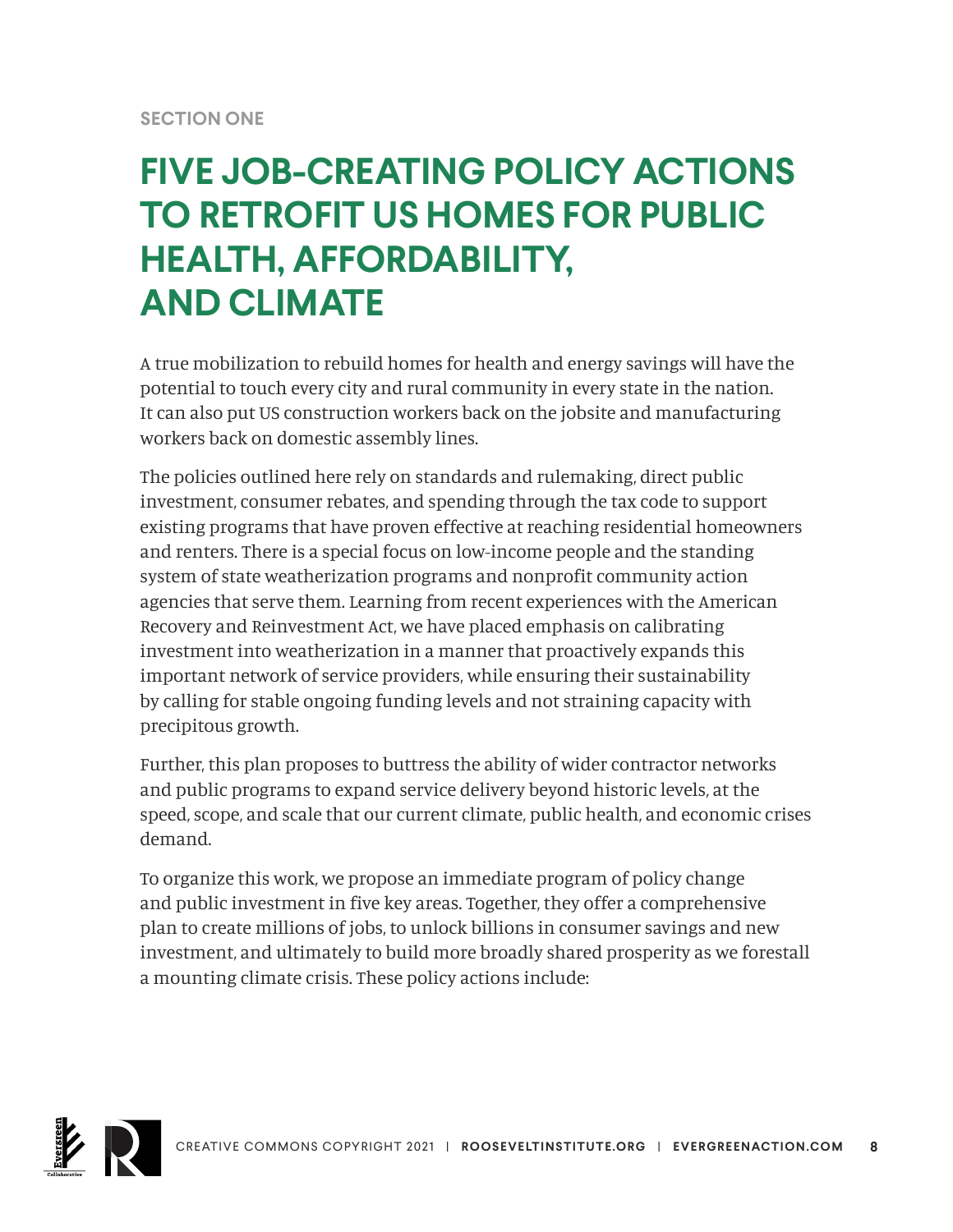#### **1. Ensuring Safe and Healthy Housing during the COVID-19 Pandemic**

In the immediate public health and economic crises—which include a threat of rising evictions due to lost wages and family income—addressing "arrearages" (nonpayment) on utility bills must be seen as a centerpiece of ensuring housing affordability and community stability. For this reason, green, healthy home retrofits must take a special place in securing the welfare and security of families, and in stimulating economic recovery for the wider economy. Specifically, any stimulus package in response to the COVID-19 economic crisis should:

- **a.** Increase funding and expand access for energy assistance and weatherization to ensure that impacted people aren't forced to lose access to lifesaving utility services—such as access to heating, electricity, and water—during the pandemic.
- **b.** Establish flexibility in qualification criteria and spending levels for the Weatherization Assistance Program (WAP) and the Low Income Home Energy Assistance Program (LIHEAP) during the pandemic to increase deployment and expand the local economic impact of these programs.
- **c.** Allow Medicaid resources to support building upgrades that create healthier home environments (with a special focus on indoor air quality, and potentially lead and climate control) in order to reduce health care costs from preventable illness and eliminate environmental stressors that exacerbate comorbidity during—and after—this public health emergency.

#### **2. Expanding Housing Affordability through Low-Income Weatherization Assistance**

Amid widespread nonpayment of utility bills, direct engagement with utilities to address arrearages offers an immediate opportunity for shortterm stimulus, getting those dollars back into circulation and stabilizing local public services in the process. Likewise, expanding the focus to home weatherization will increase purchasing power for working families over the long term. Over time, these investments can also be used to advance housing affordability and reverse structural inequality more systematically by expanding the impact and reach of low-income weatherization and energy assistance programs, revitalizing public and subsidized

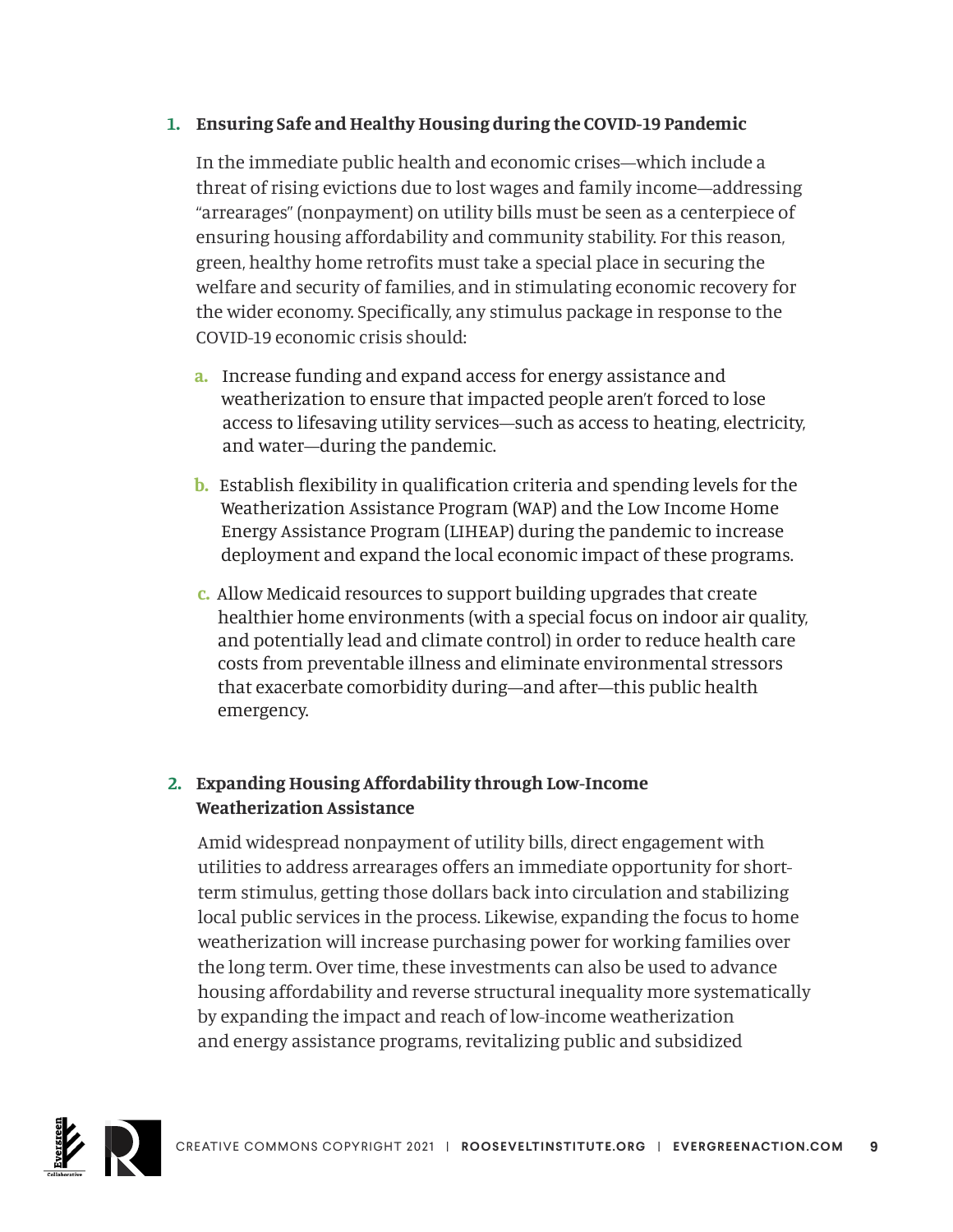housing, and targeting investment toward historically disenfranchised communities to address health, safety, and environmental inequity. Specifically, this plan outlines specific policies to:

- **a.** Permanently expand and modernize low-income energy assistance (LIHEAP).
- **b.** Permanently expand and modernize weatherization assistance (WAP).
- **c.** Fully fund greening of public and multifamily affordable rental housing.
- **3. Upgrading Every Home in the US, at Every Income Level and in Every Region**

Building retrofits to cut energy bills and improve public health must not be limited only to subsidized utility programs or public housing stock. Real market barriers—in the form of barriers to entry for private firms, supply chain constraints, and project implementation logistics—hinder the adoption of these highly beneficial investments, even for moderate-income and middle-class households. Overcoming current barriers to the uptake of building energy retrofits in market rate housing<sup>1</sup> will require a different suite of policies based on consumer incentives. These policies will also serve to broaden the market, lower costs, and improve access to retrofits more broadly across the economy. We propose targeting middle-income households with a mix of rebates, tax credits, and access to subsidized loans; this reflects the sector's ability to share in the cost of investment and benefit from future energy savings, helps reduce the stigma associated with low-income energy assistance by making weatherization a universal program, and promotes home performance retrofits at all income levels as an opportunity for individuals to contribute positively to home health, consumer savings, and climate solutions. Key incentives for market rate housing include efforts to:

 **a.** Establish a mixture of consumer-facing, point-of-sale, and performance based rebates to offset the capital cost of home retrofits.

<sup>1</sup> For the purpose of this paper, "market rate" refers to retrofits that do not provide direct subsidy or require income qualification. This applies to families making more than 80 percent Area Median Income; they will require different policy solutions to meet their distinct economic needs.

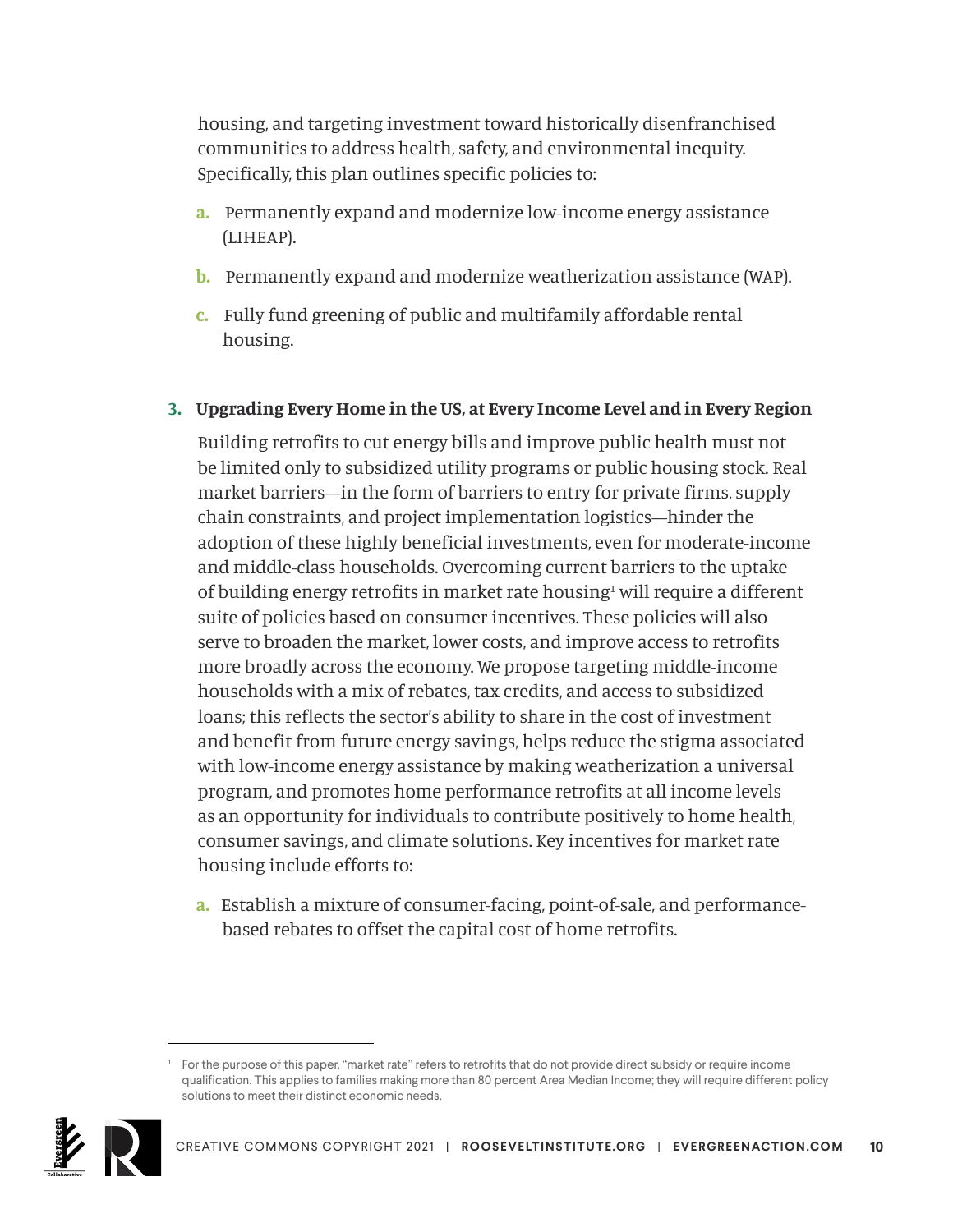- **b.** Build on existing tax incentives that have proven effective in influencing consumer behavior.
- **c.** Expand access to capital through transparent and accountable grant and loan programs.

#### **4. Creating Good Jobs and Training Opportunities for a New Energy Workforce**

To capture the full benefit of building retrofits as a source of job-creating stimulus, it is important to build stable, long-term career ladders, opportunities to attain marketable skill certifications, and clear pathways into the industry for existing contractors and nontraditional workers. This is true in construction trades, as well as in a broader suite of services including energy management, building science, facility management, energy auditing, engineering, project development, and project management. This plan lays out concrete policies that build the energy efficiency labor market and expand the capacity of both small businesses and union contractors to serve this growing market, thereby generating family-supporting wages, benefits, and local economic development. Key areas of policy focus include a national commitment to:

- **a.** Set strong job quality standards to support fair compensation and uphold labor laws.
- **b.** Build career ladders through job training and skill certification for workers.
- **c.** Broaden contractor networks to engage new firms and build industry capacity capable of scaling with rapidly increasing market demand.

#### **5. Modernizing and Decarbonizing the Electricity Grid through Building Innovation**

Finally, as the US seeks to build increasingly affordable, reliable, and clean energy infrastructure, this program of investment will also provide new pathways for technology innovation and deployment—through integration of buildings into wider electricity grid networks—to pave the way for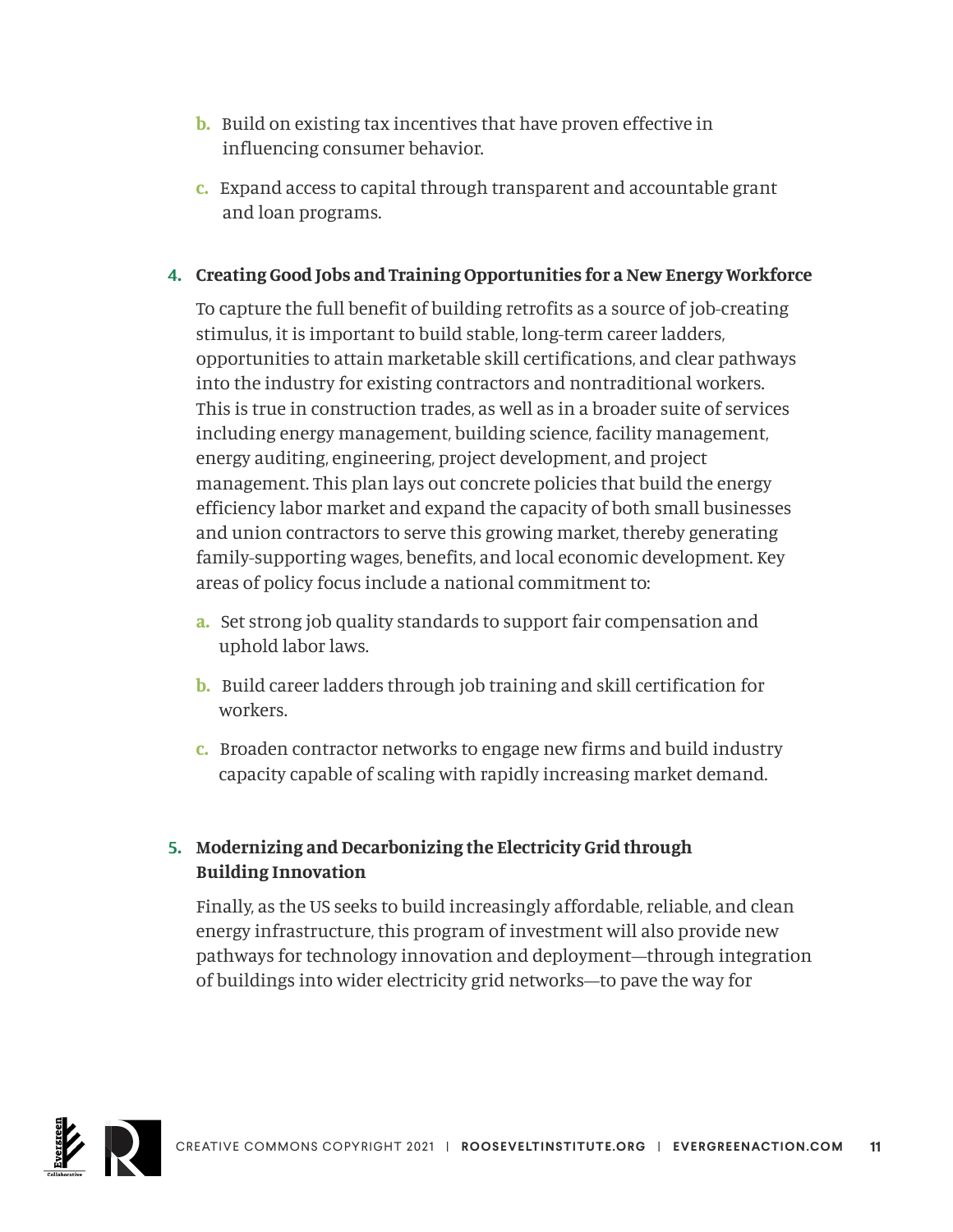new business models and the emergence of the utility of the future. To ensure that energy efficiency is a bedrock strategy for realizing the Biden administration's goal of building a 100 percent clean energy economy, investments made "behind the utility meter" in our homes and buildings will need to be integrated into wider strategies to rewire our electricity grid and provide transparent and accessible energy data that can improve building management, promote decarbonizing electrification initiatives, and jumpstart investment in new building technologies. Specifically, we recommend that a national plan for building retrofits:

- **a.** Establish policies to ensure data quality, access, and interoperability in partnership with utilities.
- **b.** Establish funding and pilot projects to demonstrate Grid-interactive Efficient Buildings (GEB) and deploy state-of-the-art information and communication technology—as well as energy management protocols for utilities—within the built environment.
- **c.** Incorporate energy efficiency deeply within wider policies to advance national clean energy standards, electrification, and decarbonization of infrastructure.

Together, these five policy actions can unlock massive new streams of investment that would flow to the base of the economy, creating productive local investment in communities, increasing consumer purchasing power—especially for hardpressed families—and reducing the prevalence of the drivers of pollution, inefficiency, and environmental harm. In the second half of this paper (Section III), we investigate specific policies that will help to accomplish each of these five overarching objectives.

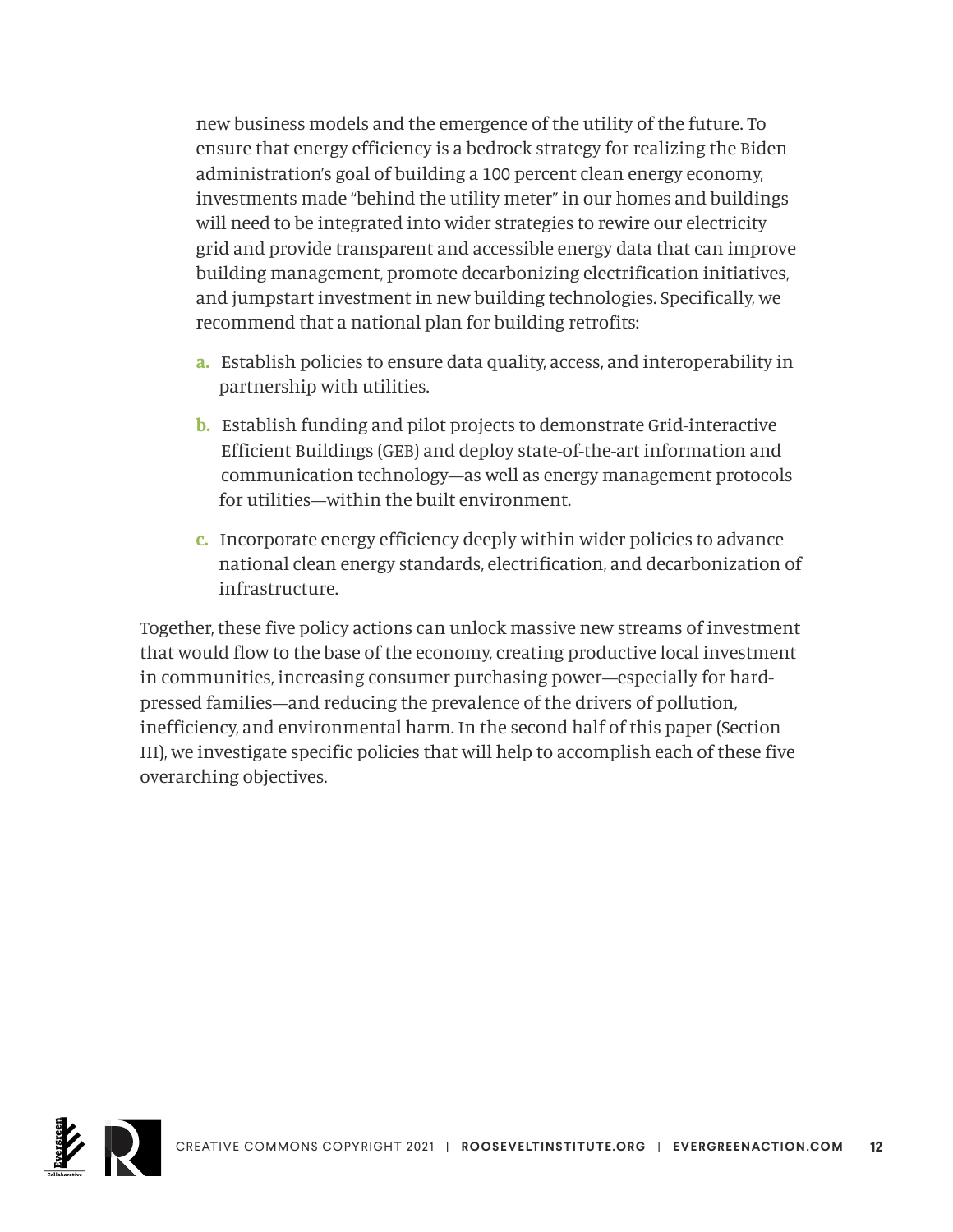#### **SECTION TWO**

## **REINVESTING IN AMERICA'S RESIDENTIAL BUILDING STOCK CAN HELP SOLVE MANY OF OUR MOST PRESSING ECONOMIC CHALLENGES— ALL AT ONCE**

The buildings sector is responsible for about one-third of all US greenhouse gas emissions (EPA 2018). In 2019, the residential sector represented approximately 16 percent of total US end-use energy consumption (EIA 2019). Appliances such as furnaces, air conditioners, and water heaters alone make up about 70 percent of annual home energy use (EIA 2020). Any path to rapid decarbonization must address these emission sources, and the most cost-effective way to do so is through building improvements that prioritize energy efficiency, electrification, and conversion to renewable energy.

Beyond the impact this plan would have on reducing emissions and realizing climate mitigation goals, investing in residential weatherization and home performance retrofits would also:

- create jobs;
- provide economic relief and stimulus by reducing energy costs to homeowners, especially low- and moderate-income homeowners who are disproportionately burdened by utility bills;
- make improvements to air quality and public health;
- alleviate some of the damage of past racist, exclusionary policies that prohibited Black and brown Americans from full participation in housing markets; and
- jumpstart necessary investment into smart home technologies.

In this section, we will elaborate on each of these crucial benefits in order to provide a thorough description of the economic and social impact we can expect from a comprehensive investment in our residential building stock.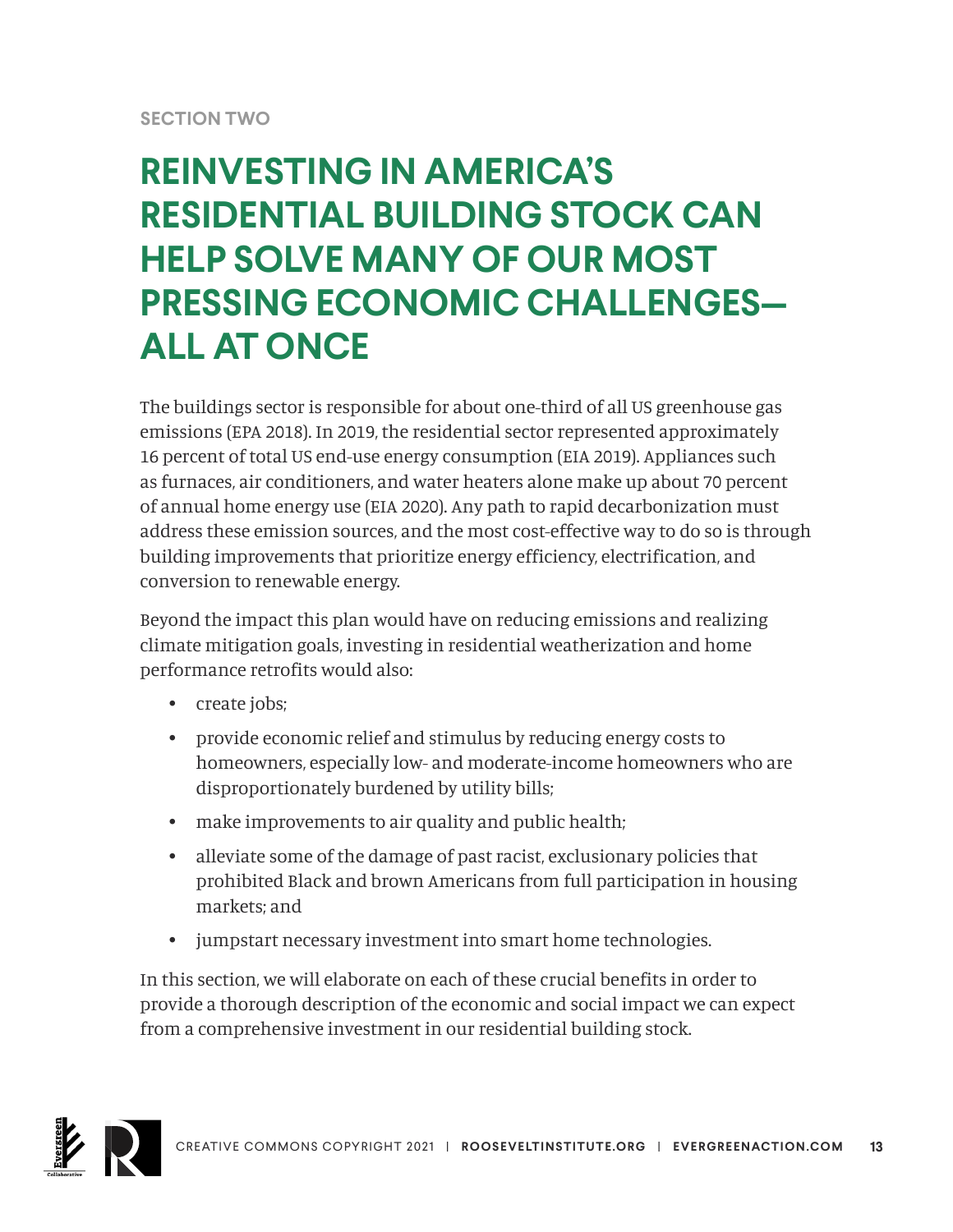### JOB CREATION

With 140 million residential homes and apartments in the US (US Census Bureau 2021), retrofitting even a portion of those homes most in need of upgrades presents an enormous opportunity for job creation. A federal mobilization to reconstruct our building stock will drive new investment into skilled labor and domestically manufactured equipment. And unlike new fossil fuel generation, investing in a sustainable electricity grid and improved energy management in housing would create more broadly distributed local jobs, more job creation overall, and new careers in emerging fields for decades to come (Pollin et al. 2014).

Before the pandemic, energy efficiency jobs were the fastest-growing occupations within the energy sector (7.8 percent alone in 2019) (EFI and NASEO 2019). As a result of the pandemic, unemployment in this sector has significantly increased, leaving millions of trained energy efficiency and related construction workers unemployed (EFI and NASEO 2019). More than half (56 percent) of these jobs are in construction, and more than 70 percent of these jobs are with small businesses (ACEEE 2020a). The construction industry and building trades are in need of immediate stimulus, which this program would provide, and employment in these fields is poised for sustained, rapid growth far after the current recession ends.

Energy efficiency products are also heavily US-made. More than 90 percent of air sealing products, insulation, duct sealing products, windows, and furnaces are produced domestically, as well as 82 percent of air conditioning units and heat pumps, 78 percent of water heaters, and 77 percent of clothes washers (HPRC 2015). A national recovery effort that centers building retrofits can offer a sorely needed boost to a long-declining American manufacturing sector (Bonvillian 2017).

Additionally, apprenticeships through labor unions or industry-led training networks can ensure that the residential home energy retrofit workforce is increasingly a high-skill and high-value-added labor force to drive middle class job growth. For many younger, currently unemployed, and nontraditional workers, however, barriers to construction employment existed well before the current recession; such barriers included transportation, childcare needs, and structural discrimination. Thus, a national program of building retrofits must include robust investment not only to establish stable, predictable, and long-term job opportunities, but to create pre-apprenticeship and job-readiness training to intentionally and proactively reach out to disconnected youth, women, and people of color.

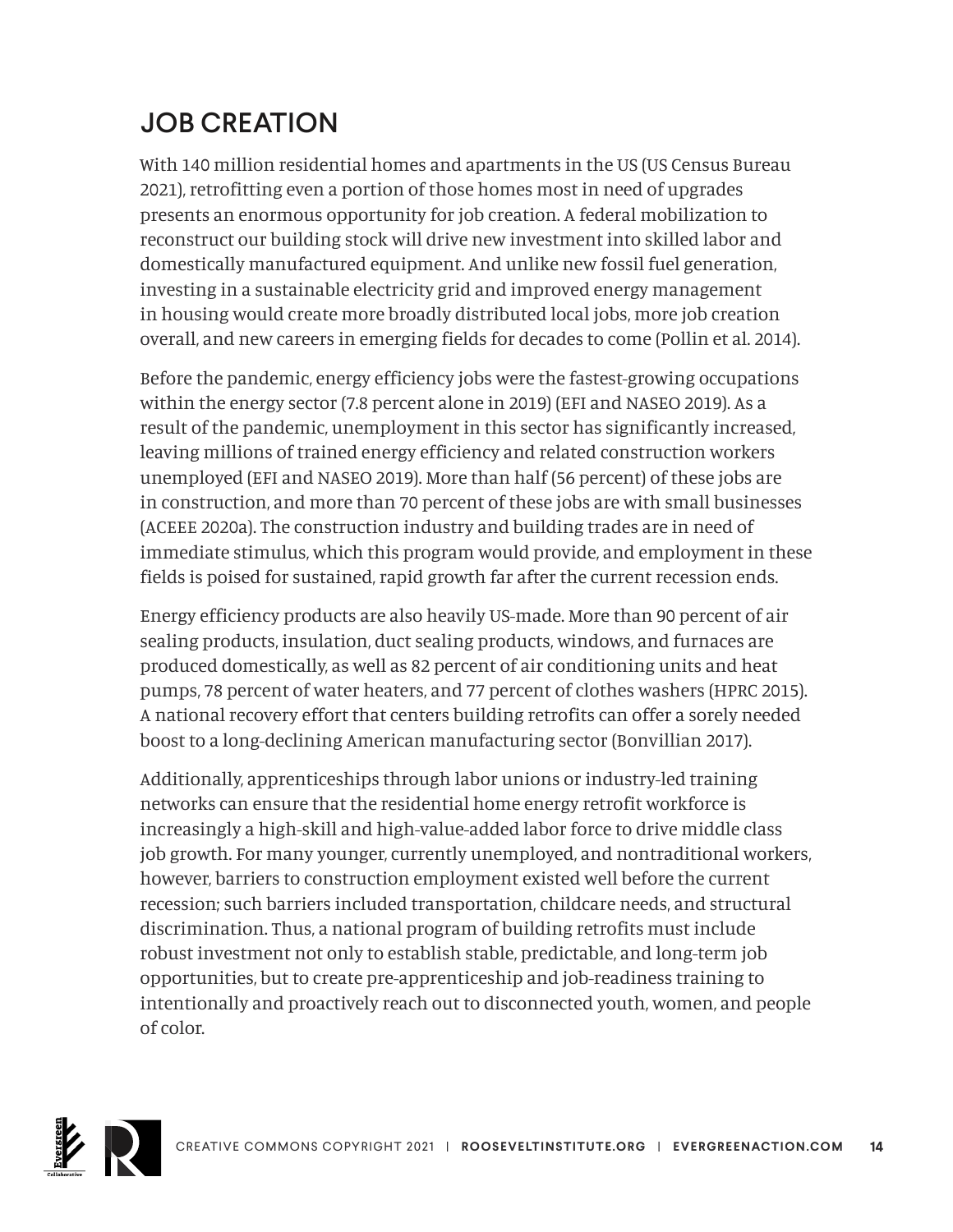### ECONOMIC RELIEF AND STIMULUS

Residential building upgrades will stimulate the economy not only by creating jobs, but also by cutting utility bills for homeowners. According to the Department of Energy, the average home can save more than \$700 per year by installing basic energy efficiency measures, including weatherstripping, insulation, energyefficient lighting, etc. This is money that goes straight back into the pockets of consumers and begins to accrue as soon as the measures are installed (Casey 2016).

Instead of paying for energy and water only to have it leak out of poorly insulated doors and windows or inefficient appliances, families can spend that money on pressing needs during the COVID-19 pandemic. By structurally cutting the cost of homeownership and redirecting those funds into local economies, retrofitting homes can produce an ongoing stimulus for US renters and homeowners that will yield benefits year after year, well into the future.

### Unequal Burden of Energy Bills and COVID

Energy efficiency is a matter of economic and racial justice for millions of Americans struggling to pay bills each month. Even before the pandemic, people of color and those living in poverty were disproportionately burdened with high utility costs. These burdens are unequally distributed geographically, causing disproportionate impacts in areas of the country with climates requiring extreme heating or cooling, in older communities with substandard housing, in highercost energy markets, and for key vulnerable populations like the elderly, people with disabilities, and veterans.

Furthermore, because basic necessities constitute a much greater percentage of family budgets for low-income Americans, the impacts of energy bills are highly regressive. Households with incomes below 200 percent of the federal poverty level spend about three times more of their income on home energy costs than other households (Office of Energy Efficiency and Renewable Energy 2018).

This high energy burden correlates even more strongly with race. Nationally, Black households spend 43 percent more of their income on energy costs than their white, non-Latinx counterparts; Latinx households spend 20 percent more; and Native American households spend 45 percent more (Drehobl et al. 2020).

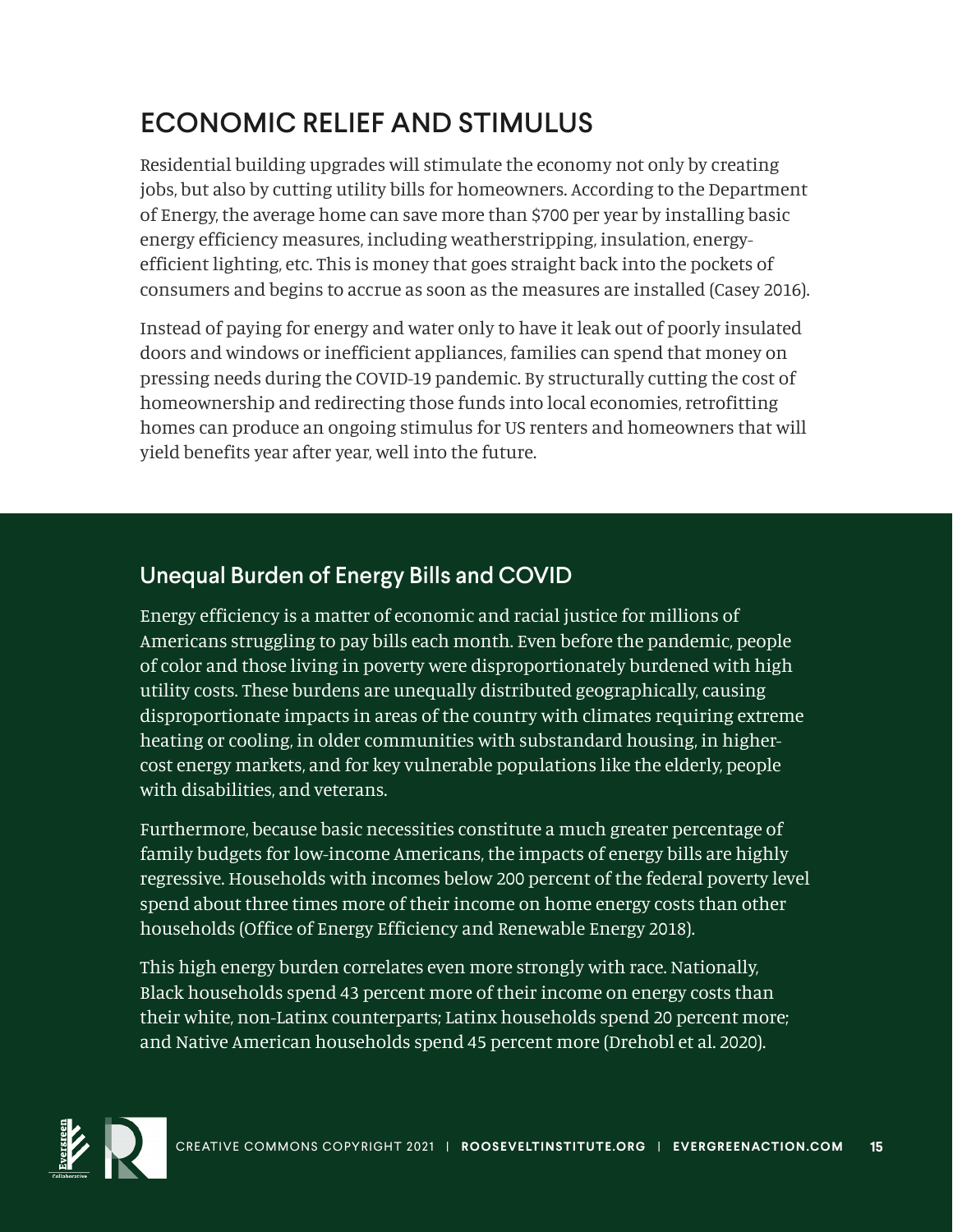Black Americans earning less than 150 percent of the poverty level are also about twice as likely to have their electricity shut off as white households with similar incomes, despite being more likely to give up other needs in favor of paying utility bills (Howat 2018). As a result, home energy use is yet another source of inequity for Americans already in extremely precarious positions. Lack of resources for low-income homeowners to upgrade their buildings and lack of control over energy management or building maintenance decisions for renters also have a disproportionate impact on communities of color.

Notably, the statistics cited above—as bad as they are—represent a typical year in the US economy. The COVID-19 pandemic has only intensified this crisis of disparate impacts; the National Energy Assistance Directors' Association (NEADA) found that one in five households are behind on their utility bills, and many are at risk of shutoff as utility shutoff moratoriums expire. NEADA estimated that by the end of 2020, residential natural gas arrearages reached \$6 billion, and electric arrearages reached \$26 billion.<sup>2</sup> Utility shutoffs also have terrible and long-lasting downstream effects for families, including increased risk of eviction (Hernandez 2016) and physical and mental health harms for children and the elderly—all of which can prove fatal in the winter or for those with life-sustaining medical devices (Franklin et al. 2017).

A federal economic recovery agenda that includes major investments in energy efficiency, utility cost savings, and resilience will directly help millions on the brink of financial devastation.

### BUILDINGS AND PUBLIC HEALTH

Improvements to the state of our residential buildings will also result in both immediate and long-term positive public health outcomes. Fossil fuel pollution increases risk of contracting diseases and exacerbates chronic illnesses such as asthma (Academy of Science of South Africa et al. 2019). As a result, air pollution leads to almost 250,000 annual premature deaths per year in the US (US House Committee on Oversight and Reform 2020). Wide-scale weatherization is one of our best tools to reduce energy usage—and thus, harmful pollution from coal- and

<sup>&</sup>lt;sup>2</sup> Based on ongoing data collection by NEADA from state Public Utility Commissions and individual utilities.

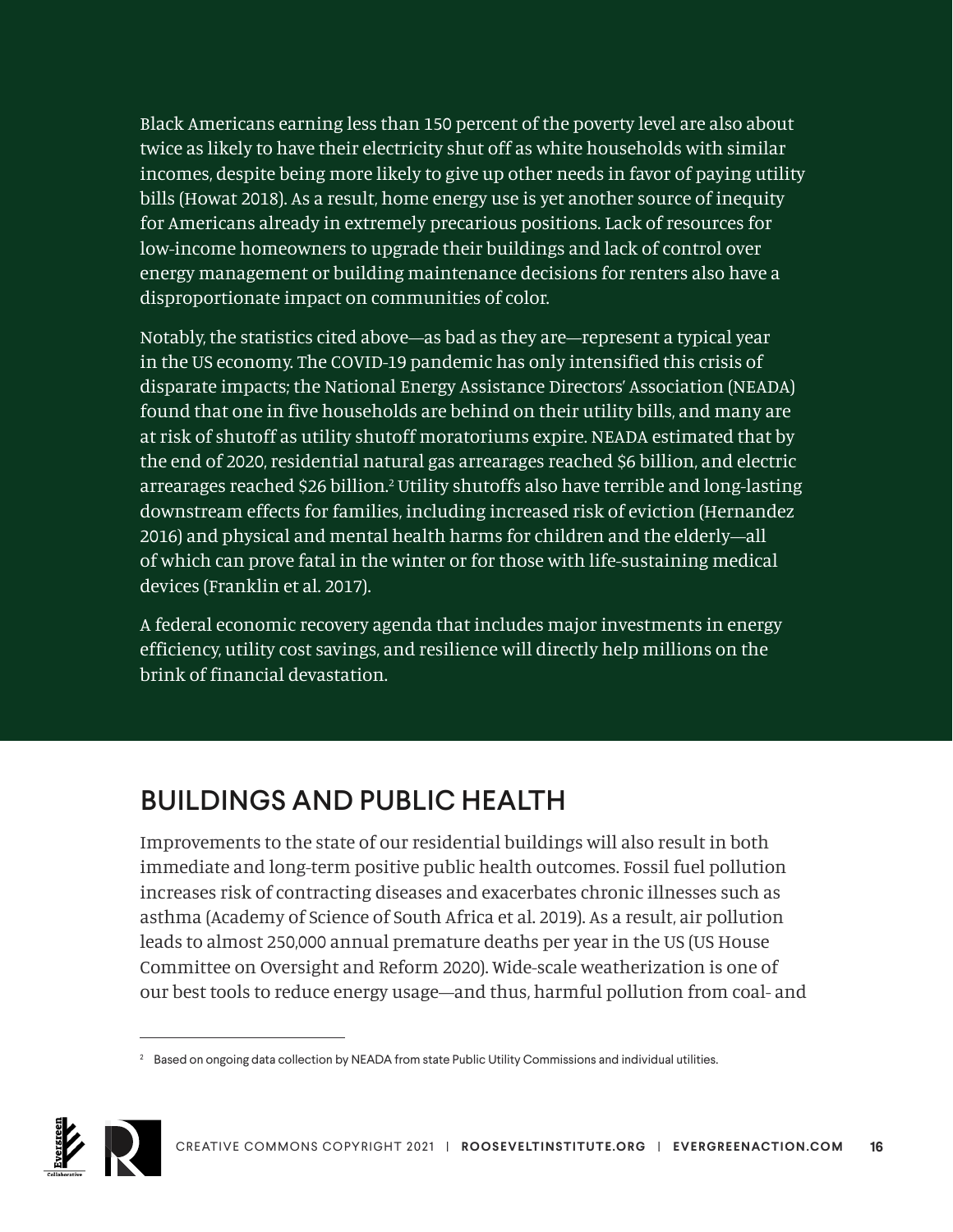gas-fired power plants. Weatherization leads to better-insulated homes, which can improve indoor air quality and humidity balance, and when combined with electrification, can reduce natural gas combustion. It will also expand markets for green building products and reduce exposure to extreme temperatures for vulnerable populations.

A mobilization to retrofit our building stock can immediately reduce death and illness from pollution. The American Council for an Energy-Efficiency Economy (ACEEE) found that wide-scale energy efficiency improvements would result in more than six lives saved per day, up to \$20 billion avoided in health harms, and nearly 30,000 fewer asthma episodes. These improvements are especially crucial for Black, Latinx, and low-income communities (Thind et al. 2019), which are subject to disproportionately high levels of air pollution due to living in close proximity to fossil fuel facilities (Bullard et al. 2007). As a result, Black children are nearly twice as likely to suffer from asthma as white children (Hayes, Kubes, and Gerbode 2020), and children who live in families with incomes below 250 percent of the federal poverty line are even more likely to develop the condition (Zahran et al. 2018). This environmental injustice is a critically important cause of comorbidity during the current pandemic and has contributed to higher rates of death and hospitalization from COVID-19 in these populations (Friedman 2020).

Indoor air pollution, such as carbon monoxide from improper heating sources, has also been linked globally to a wide variety of public health effects, including elevated rates of premature death in infants (Harvey 2020). Low-income housing generally serving populations below 80 percent of the Area Median Income, especially in older structures, has higher instances of excess moisture and poor ventilation that cause mold. Mold exposure has been linked to asthma development, fungal infections, and inflammation of existing respiratory ailments (CDC 2020)—conditions made even more serious by the current pandemic. Poor insulation and the threat of utility shutoffs also put people at risk of injury or death from extreme heat and cold (Plumer and Popovich 2020).

Traditional weatherization alone is insufficient to address the interrelated public safety concerns associated with aging and unhealthy building stock; to exponentially increase public health benefits, we need a broad-based national program for residential retrofits, as proposed in this paper.

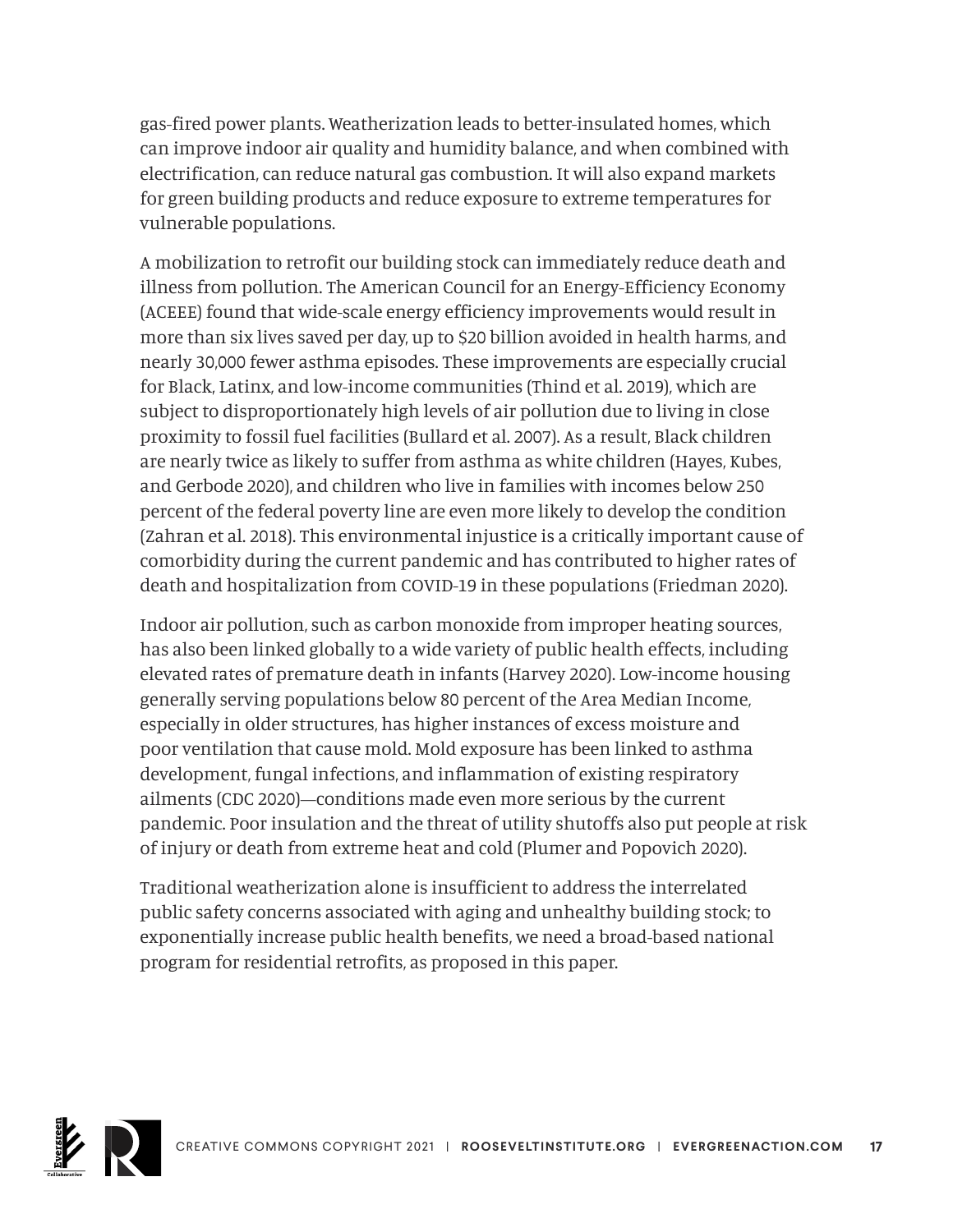### AN OPPORTUNITY TO ADVANCE RACIAL JUSTICE AND REVERSE PAST RACIST HOUSING POLICIES

The US housing market is built on the foundation of a deep history of systemic and predatory racist practices. As a result, all of the issues relating to home energy efficiency have deeply ingrained racial disparities, the roots of which must be properly understood in order to be eliminated. These issues are also set to intensify with the growing climate and economic crises and must be addressed intentionally—and immediately—within the effort to rebuild our nation's housing stock.

Racial disparities are not simply a byproduct of communities of color having higher rates of poverty. Instead, like those high poverty rates, these disparate outcomes are themselves a result of intentionally discriminatory public and private policies, designed to create and profit from a segregated spatial landscape. During the New Deal, for example, the Federal Housing Administration (FHA) imposed racially restrictive covenants on government-backed housing developments, and the FHA's Home Owners' Loan Coalition created racial guidelines for over 200 cities. This redlining kept property values low in communities of color, leading not only to future hazardous zoning decisions regarding toxic and industrial facilities but to a precipitous draining of wealth as Black families were forced to buy their homes on contract or pay extra for comparable housing, while white families were granted access to low-cost loans and allowed to build intergenerational wealth in suburban homes that appreciated in value (Rothstein 2017).

Redlining represents the most durable practice to etch segregation into the geography of our communities, but it was not the only one. Even in the decades immediately following the 1968 Fair Housing Act, Department of Housing and Urban Development (HUD) policies actually encouraged deliberate loans for and sales of poor-quality, dilapidated houses to Black consumers—the same homes that are now likely to have low energy efficiency, a higher energy burden, and persistent health risks (Taylor 2019). While many of these policies don't exist in the same form today, predatory racist practices continue to evolve with market changes, such as subprime lending and reverse redlining.

This means that while energy efficiency improvements offer partial solutions to many of the racialized issues above, they must still be undertaken with careful consideration to avoid reproducing segregation and injustice in different

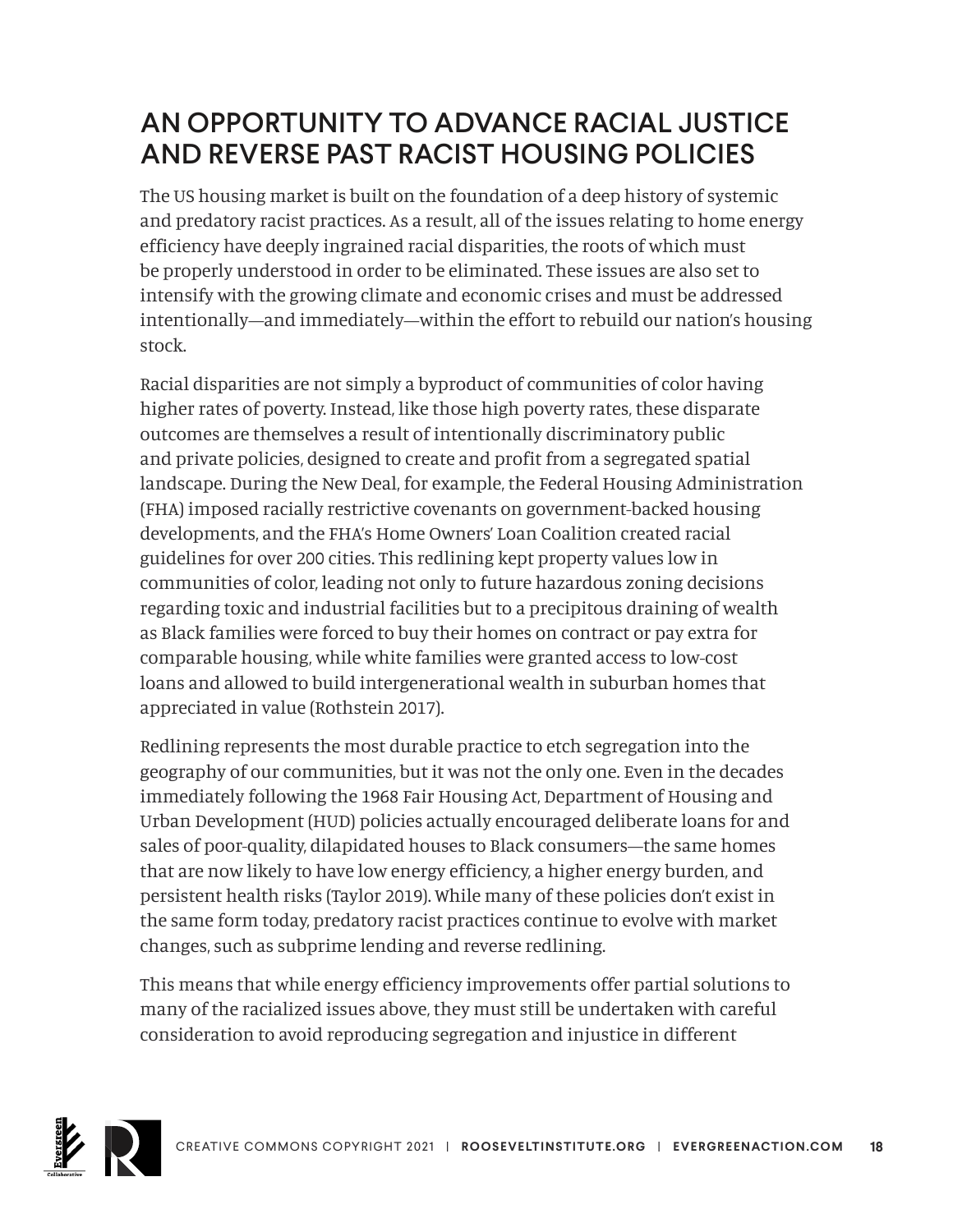forms. While subsidized building upgrades increase property values, lower the cost of homeownership, and thereby generate wealth for low- and moderateincome homeowners, additional policies may be necessary. For example, policies to improve metering and appropriately support landlord-funded health and safety improvements—such as mold and asbestos remediation—can ensure that efficiency improvements actually translate into lower total housing costs for renters rather than rising rents, windfalls for landlords, and increased gentrification (Hernandez and Siegel 2019). With thoughtful policy, this is achievable, but it requires intentionality.

Improvements should come with assurances that Black homeowners and renters, and other historically excluded communities of color, can reap long-term benefits (Lewis, Hernandez, and Geronimus 2020). Communities with a history of redlining and economic exclusion (for example, those located within urban development zones), and especially those with highly concentrated Black and brown populations, should be eligible for additional subsidy per unit to address this structural legacy of unmet health, safety, and energy remediation needs.

Any program of retrofits must partner with community leaders in these disadvantaged communities, include them in the planning process, provide job training initiatives and contracts to perform the work, and ensure additional administrative funds to foster meaningful community engagement, outreach, and home energy/health education. Such a plan would be in keeping with President Biden's commitment to deliver 40 percent of federal clean energy investments toward disadvantaged communities (Biden and Harris 2020). A targeted stimulus effort is especially needed for Black households, which have still not yet recovered from the 2008 recession and have been especially hard-hit by the COVID-19 crisis (Adejumo 2019).

By making homes energy efficient and directing investment toward Black, Latinx, and indigenous communities, this mobilization can be an important step toward restorative justice—ensuring lower costs for energy bills, higher quality of public health and job and workforce opportunities, and better adaptation to rising temperatures and other climate impacts.

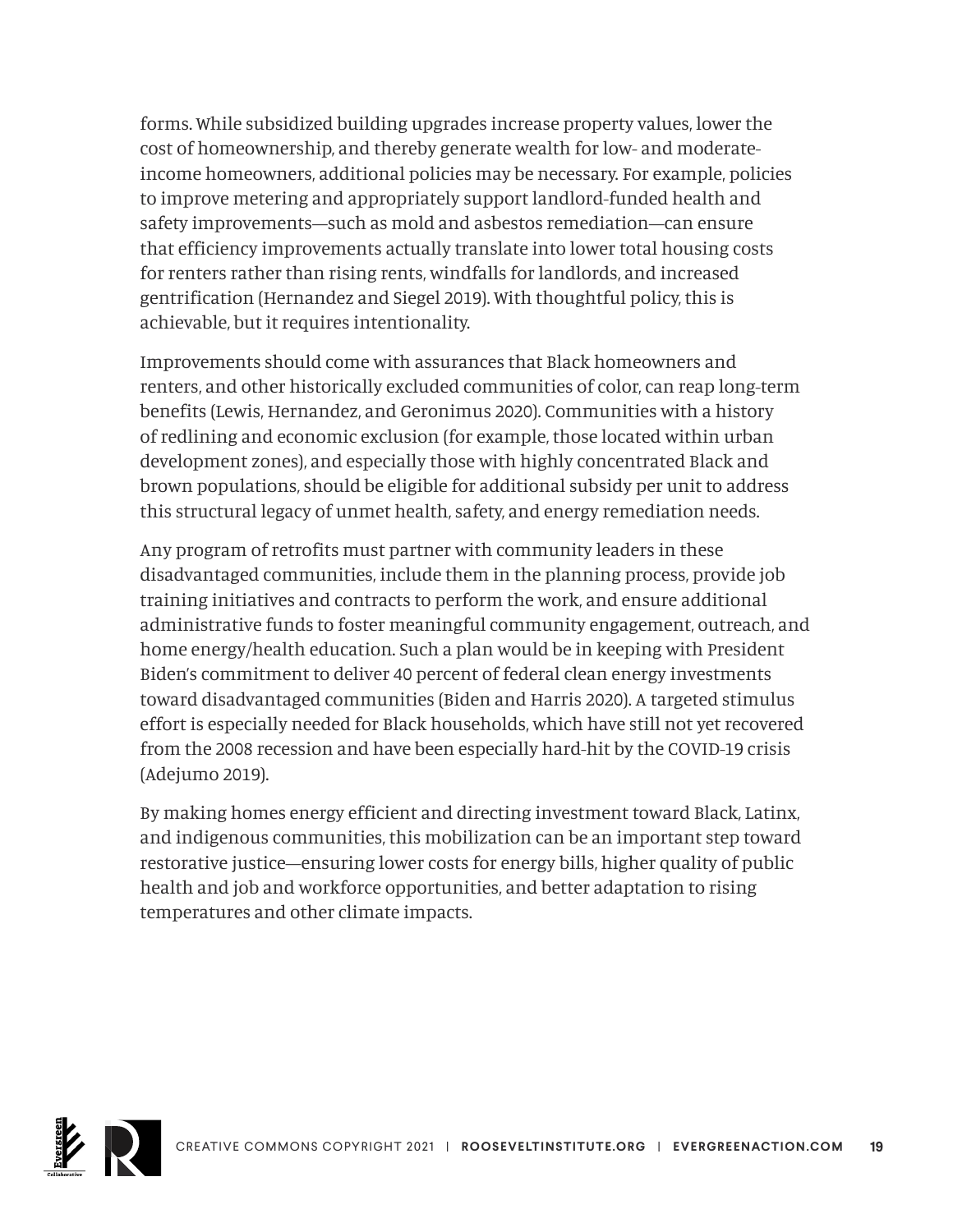### UNTAPPED ENERGY TECHNOLOGY REVOLUTION

Finally, smart home technology represents the next frontier of home performance, linking advanced monitoring and controls as well as increased electrification and distributed renewable energy generation with energy systems for providing improved heating and cooling at lower cost. As such, smart home technology is increasingly recognized as a crucial part of maximizing residential energy efficiency and buildings to grid integration (Rinaldi, Bunnen, and Rogers 2019).

Once a mild inconvenience, the inability to seek remote analysis in traditional construction is rapidly becoming a serious barrier to building and grid integration. Although contractors may not have been clamoring for smart tech training before the pandemic, progressive contractors and manufacturers have recognized that smart tech needs to be part of their future business plans. It is important to support these future leaders through meaningful federal investment and new and innovative policies. If approached democratically, by engaging homeowners and tenants, upgrading our nation's housing stock can help all Americans to be part of the solution to our energy and climate concerns.

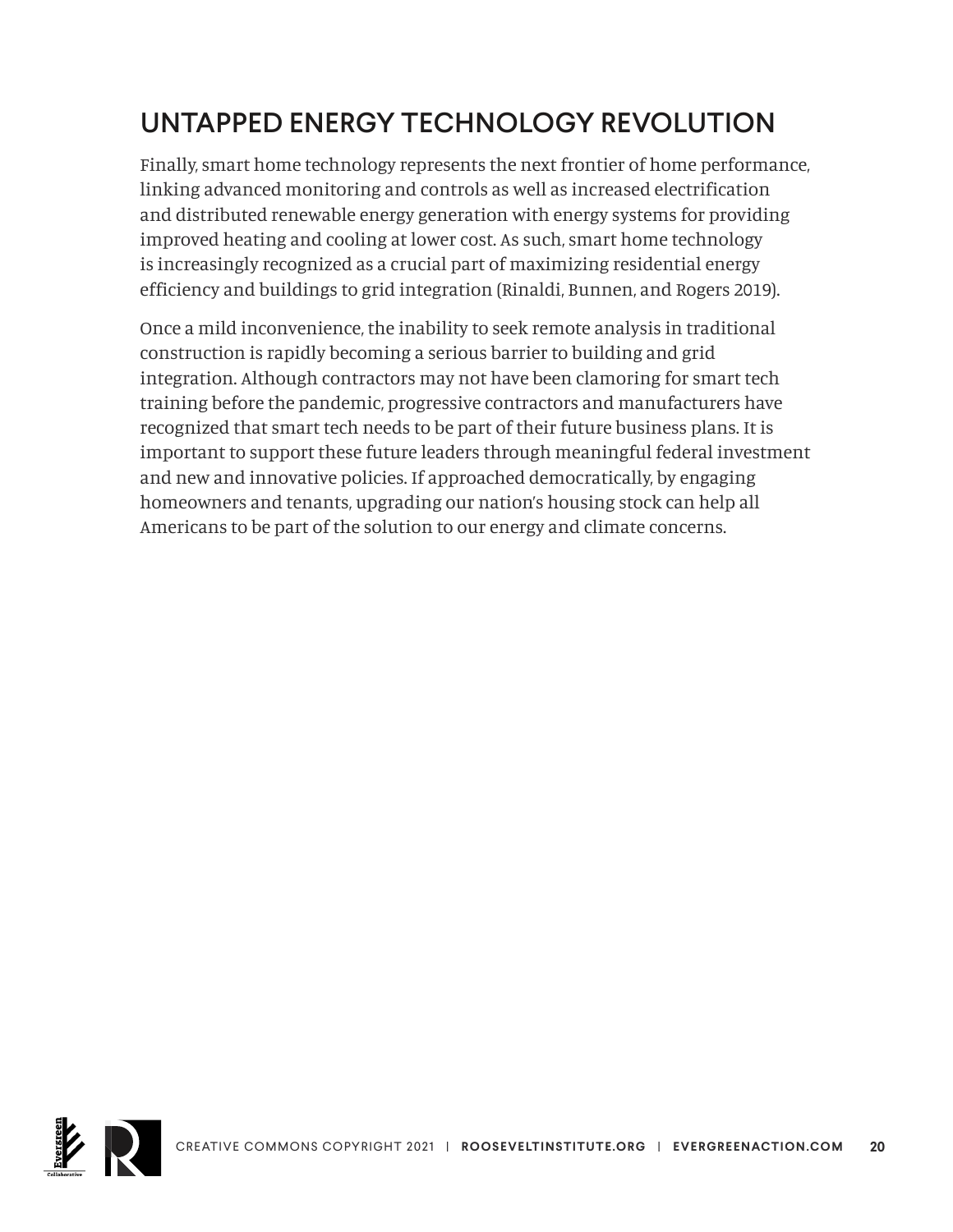## **LAUNCHING A NATIONAL MOBILIZATION TO RETROFIT US BUILDINGS**

#### **1. Ensuring Safe and Healthy Housing during the COVID-19 Pandemic**

During the COVID-19 pandemic, energy assistance programs can provide a lifeline for struggling families facing utility shutoffs, while home weatherization offers an important tool for improving not only the energy performance, but the health and safety of US housing stock. Injecting funds into existing energy assistance programs is the best way to ensure struggling households get the help they need quickly.

The Low Income Home Energy Assistance Program (LIHEAP), run by the Department of Health and Human Services, provides direct assistance to low-income families by subsidizing home energy bills to lower housing costs and prevent shutoffs. LIHEAP serves as the primary federal program for supporting low-income ratepayers. It is also a primary source of federal funding for the Department of Energy's Weatherization Assistance Program (WAP), which accounts for about \$400 million of the LIHEAP program's \$3.7 billion appropriation.

The first COVID relief bill passed by Congress included \$900 million in supplemental funding for LIHEAP. The second COVID relief bill did not provide additional funding for LIHEAP, but included \$25 billion in funds to help renters pay their outstanding rent and utility bills and \$638 million for water assistance. Additional funding is expected to be provided as part of the COVID relief package that is being included within the FY21 budget reconciliation legislation. The House bill includes \$4.5 billion for LIHEAP, \$500 million for water assistance, and \$19 billion for rental assistance.

To fully support building upgrades that offer urgently needed near-term relief for household budgets—and improve the quality, efficiency, and health of US building stock—we must go further. As part of 2021 climate investment, economic recovery, and/or infrastructure legislation, Congress and the administration should include the following measures.

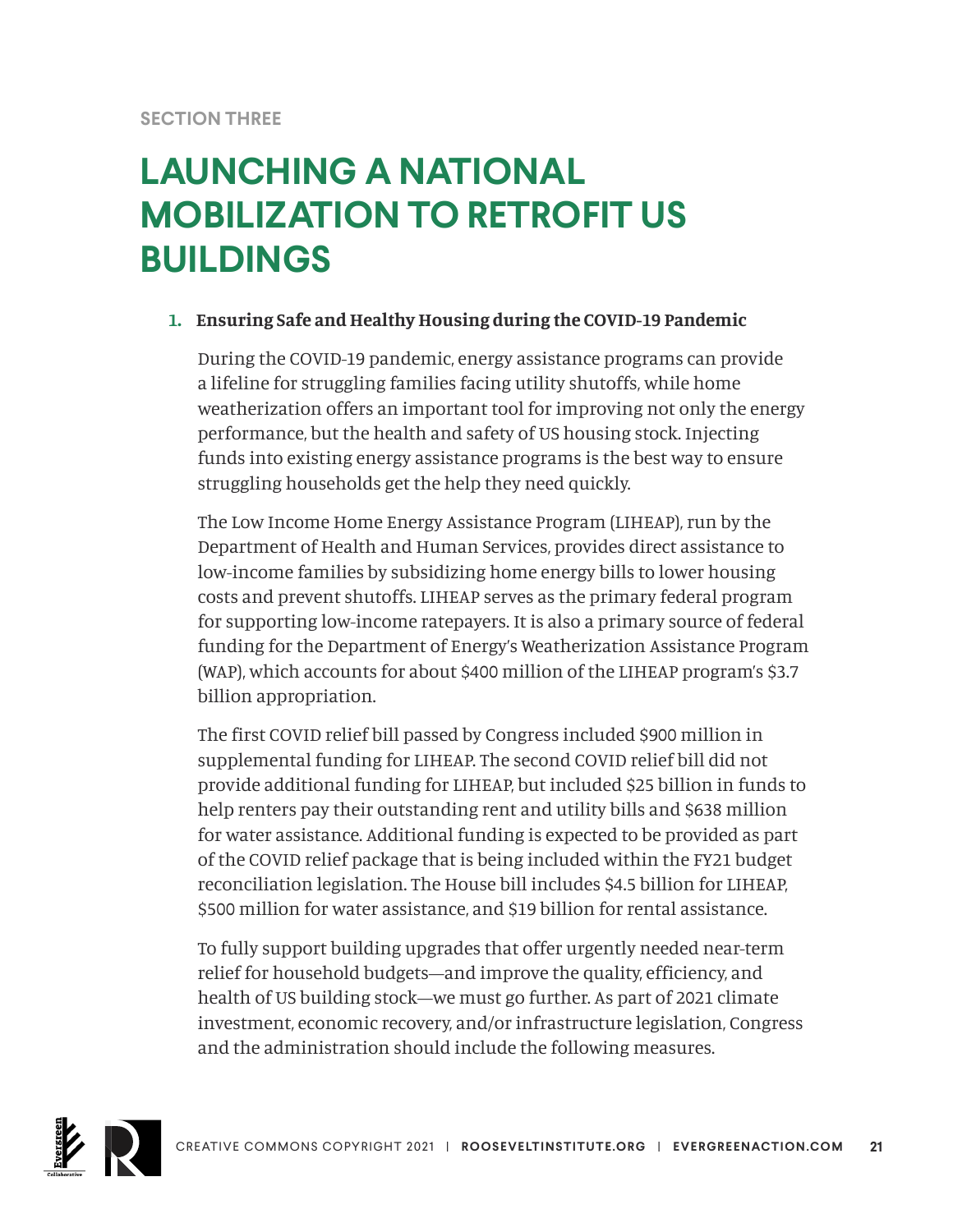**a. Expand Funding for Energy Assistance and Weatherization:** Growing arrearages, as well as high unemployment, require increased funding to avoid unnecessary suffering as economically dislocated workers face shutoff of critical utilities. Further, states should be granted flexibility in deployment of additional federal funds to pay for arrearage forgiveness, expansion of weatherization services, and extension of energy assistance payments to cover water bills and conservation measures.

- Provide a minimum of an additional \$10 billion in **appropriations for LIHEAP in any relief package:** Families who have lost their jobs due to the pandemic are falling further behind on their utility bills as a result of the slow rate of economic recovery. The state LIHEAP directors have estimated that residential utility debt reached as high as \$32 billion by the end of 2020, with some families owing as much as \$3,000 on their utility bills. Providing these additional funds would allow for an additional 7 million households to pay their home energy bills.3 This \$10 billion figure represents a low-end estimate of the emergency need to address arrearages in the pandemic-induced economic emergency, and it has gained support on Capitol Hill. At this level of relief, all those most in need will not have to worry about disconnection of vital services or the need to enter into a difficult repayment plan when the current voluntary and mandatory moratoriums end.
- **Target arrearages and increased weatherization spending:** States can use these additional federal funds to provide reconnection of service, arrearage forgiveness, and up to an additional six months of utility service, or until the pandemic ends. States should be allowed to set aside up to 25 percent of their allocation, at their discretion, for weatherization services without Department of Health and Human Services (HHS) approval. States should further require utilities, through public benefit charges, to provide a partial match of 25 percent to pay for arrearage forgiveness programs, supplemental weatherization, and water efficiency services.

<sup>&</sup>lt;sup>3</sup> Based on ongoing data collection by NEADA from state public utility commissions and individual utilities.

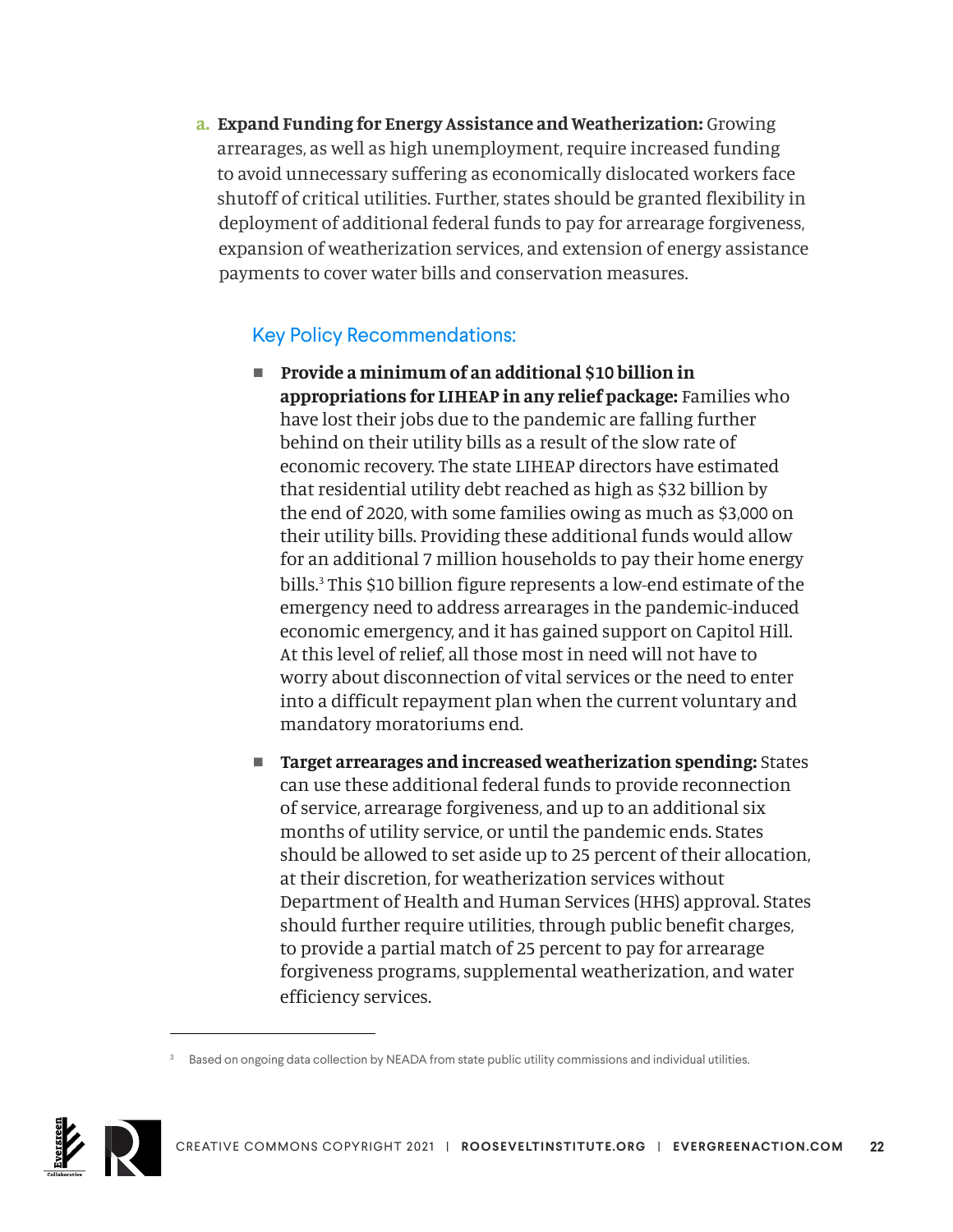- Expand utility assistance from energy to include water bills and **conservation:** An additional \$2 billion should be appropriated for water assistance that can be administered through the state LIHEAP agencies. This appropriation would offer a baseline level of assistance scaled to the current emergency and should be taken as a minimum number, recognizing that the program could easily put additional funds to work. These funds would be used to pay for water bills that are also in arrears, as well as up to an additional six months of water service, or until the pandemic ends. States should further be required to set aside (at minimum) 15 to 25 percent of their allocation for water efficiency and repairs that can be spent over three to five years to allow for more robust projects.
- **b. Establish Temporary Flexibility for WAP and LIHEAP during the Pandemic:** In addition to the infusion of new funding, increased flexibility in program design and eligibility at the state level would improve uptake of these services, allowing them to better assist economically displaced families and helping to jumpstart state and local economies by directing funds where they can do the most good. Specifically, additional temporary modifications to LIHEAP should be considered to ensure the stimulus funds reach the families most in need.

- **Expand contractor networks and time horizons:** To encourage deployment of weatherization services, states can be encouraged to explore creative options for expanding contractor networks to reach customers in need. Further, given concerns over pandemicrelated closures, the one-year requirement for deployment would be waived for these funds.
- **n** Streamline application processes: Simplify application procedures for LIHEAP to allow families to apply for assistance by showing proof of job loss.
- **Expand program eligibility:** Increase the income eligibility level for pandemic-related bill payment assistance to 250 percent of the federal poverty level or 75 percent of state median income, whichever is greater.<sup>4</sup>

<sup>4</sup> LIHEAP eligibility is currently set at 150 percent of poverty, or 60 percent of state median income, whichever is greater.

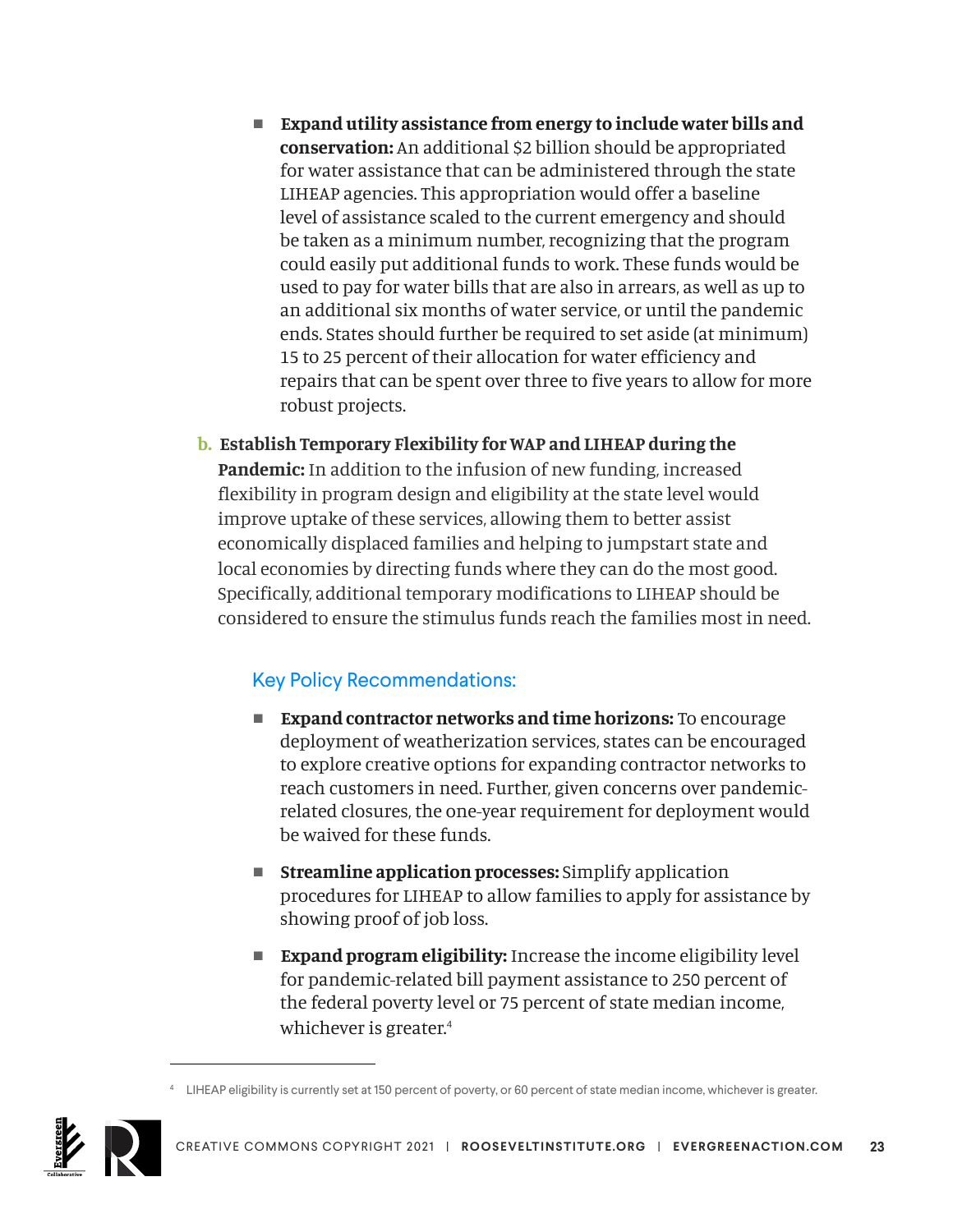- **n** Improve data collection on retrofit programs: Track regional data on retrofit labor and material costs, as well as customer feedback, to improve service delivery and incentives.
- **c. Link Medicaid Funding to Healthy Home Retrofits:** According to ACEEE, directing 1 percent of the annual Medicaid budget to preventative measures (approximately \$590 million—similar to the amount spent by New York's state Medicaid program to address asthma-related illnesses) can improve public health for low-income Americans, while also reducing climate impacts and household energy bills. Expanding the allowance of Section 1115 waivers for state Medicaid offices can allow increased use of energy efficiency retrofits to help improve the health of those suffering from asthma through improved indoor air quality and mold remediation. This policy will both improve the health of the nation's most vulnerable during the pandemic and lower housing costs by saving energy (Hayes and Gerbode 2020).

- **Expand Medicaid funding of residential retrofits:** Allocate 1 percent of Medicaid funds to undertake energy efficiency upgrades focused on indoor air quality and accident and disease prevention. This can help to ensure that weatherization and energy efficiency retrofit programs can serve the 30 percent of our nation's affordable housing building stock that currently is in need of urgent health and safety improvements. The Center for Medicaid Services (CMS) should lead in driving policy that allows referrals from doctors directly to low-income tenants for indoor air quality and energy efficiency audits. This should include providing information both on accessing retrofits in their communities and differentiated programs appropriate to heating and cooling intensive climates.
- Capture data on utilization of Medicaid funding for retrofits: Ensure that Medicaid funds are used to provide energy efficiency upgrades that truly improve indoor air quality, public health response, and disease prevention through a new and enhanced federal program that measures and tracks use and outcomes.

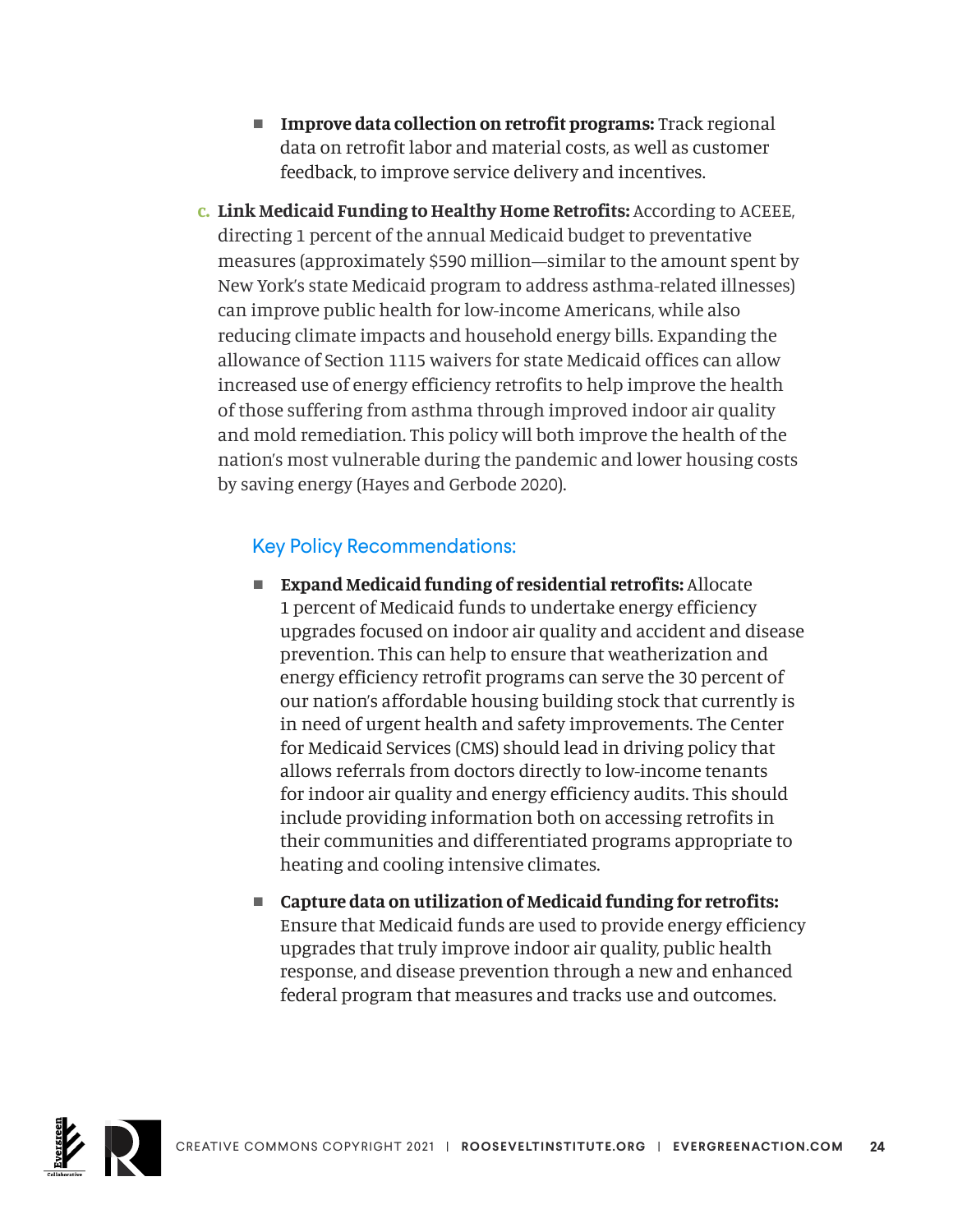■ Develop an annual study on quantifiable health and safety **benefits from Medicaid expansion:** Use this new data to produce a study about the health outcomes and cost-effectiveness of using health care funds to address residential construction issues, including findings about savings from reduced use of direct health care emergency rooms and the savings from the reductions in the number of school days and workdays missed due to illness.

#### **2. Expanding Housing Affordability through Low-Income Weatherization Assistance**

Low- and moderate-income families' disproportionate "energy burden" is a significant contributor to the housing affordability crisis. The cost of energy inefficiency is especially acute in frontline communities that have borne the brunt of environmental injustice, the result of long-standing patterns of discrimination in the energy industry, in housing policy, and in access to capital. The policy actions in this section focus on LIHEAP and/ or WAP-eligible households (those earning less than 60 percent of median income), as well as the residents of publicly subsidized housing, and, to a lesser degree, moderate-income households making between 60 and 80 percent of median income.

 **a. Expand and Modernize LIHEAP:** The two federal programs that have provided bill payment and retrofit assistance for low-income families are not large enough or flexible enough to meet the needs of more than a fraction of the eligible low-income population. Currently, LIHEAP funding is only sufficient to assist one in six eligible households. As already mentioned, in addition to increasing stimulus payments, Congress should also increase ongoing federal funding for LIHEAP from \$3.7 billion to at least \$7.5 billion (NASCSP 2019). This would allow states to double the number of households the program serves from 6 million to 12 million (Administration for Children and Families n.d.). At the \$7.5 billion funding level, Congress should also allow states to increase the share of funds they can set aside for weatherization purposes from 15 percent to 25 percent without a waiver from HHS. (Under current law, states can only increase the share of funds they can set aside for weatherization to 25 percent with a waiver from HHS.)

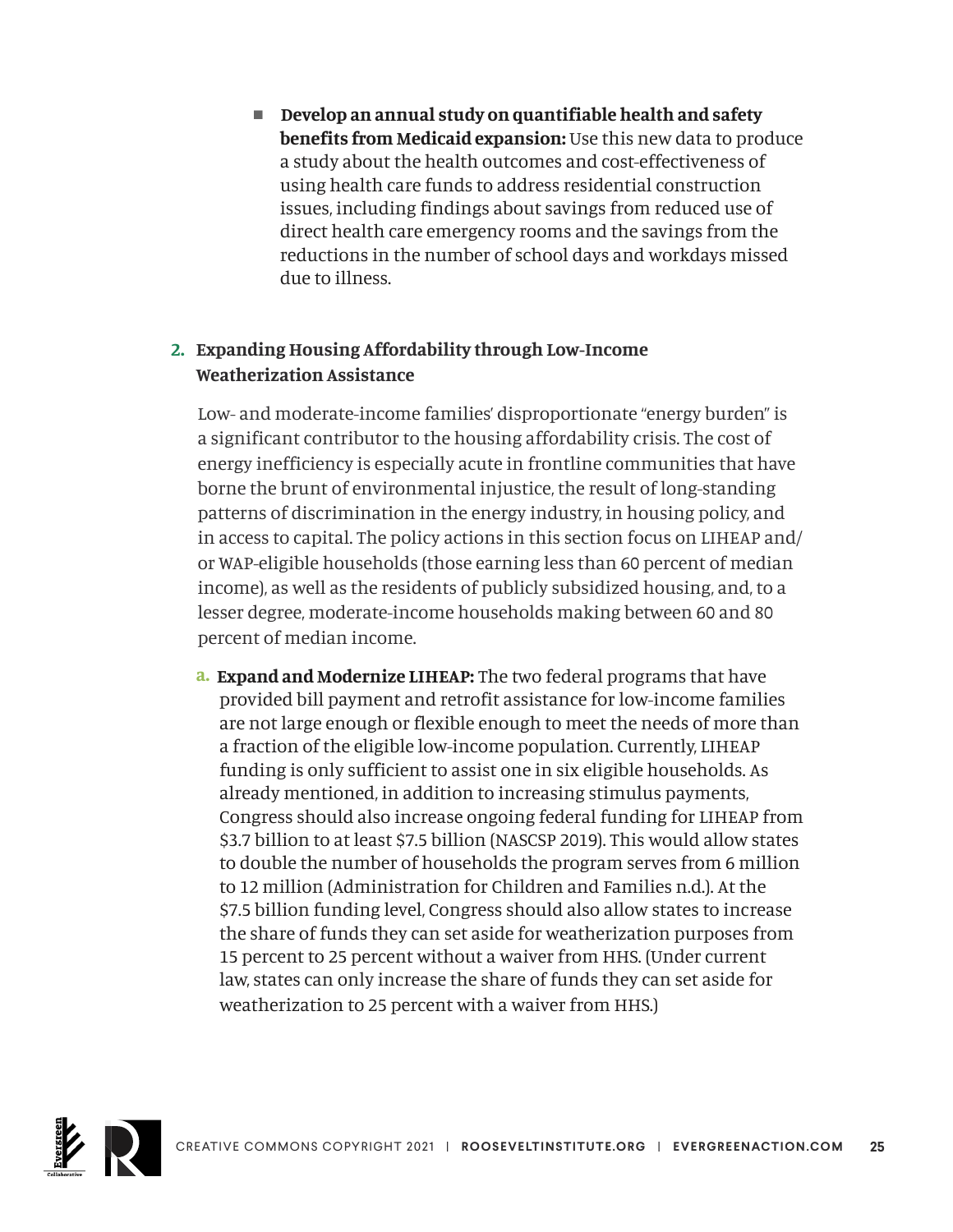- Require referrals to weatherization services for all single-family **homes receiving LIHEAP:** These referrals should be required on a programmatic basis and not only on an exceptional basis, as is the current practice.
- <sup>n</sup>**Clarify use of program funds in weatherization and LIHEAP legislation:** Program funds should be used to support community solar and rooftop solar for multifamily buildings, as well as allow for greater investment in non-energy improvements necessary for health and safety.
- **Increase income eligibility of LIHEAP:** Income eligibility for LIHEAP should be increased to 250 percent of the poverty line or approximately 80 percent of median income to bring energy assistance to more families.
- **b. Expand and Modernize WAP:** Current funding for WAP was only sufficient to reach 31,174 households in 2019; the most recent data available shows that about 85,244 households were reached when combined with LIHEAP and utility funds (NASCSP 2019). Congress should gradually increase funding from \$310 million to at least \$1 billion per year over the next 10 years, in addition to supporting new and increased funding to the "WAP Enhancement and Innovation" program authorized by the Energy Act of 2020<sup>5</sup> in order to increase the number of homes reached and to meet, if not exceed, President Biden's goal of retrofitting 2 million homes within his first term in office. This is a number that will provide significant benefit for those most in need, and it can be rapidly assimilated within the existing program infrastructure at the state level. Additionally, Congress should expand eligibility to renewable technology by doubling the solar cost cap—allowing weatherization programs to dramatically increase their allocation of funds to invest in permanent energy savings through free solar power for beneficiaries—and expand coverage for health and safety improvements. Further, robust tenant consumer protections should be included within expanded weatherization programs to ensure clear communication and appropriate oversight and enforcement, and to increase utility accountability for effective delivery of energy savings.

<sup>5</sup> In the December 21, 2020 Omnibus Bill, Division 2, the Energy Act of 2020, Title 1, Sec. 1011, Sec. 414D, this new innovative program allows for deeper engagement in innovation and should be significantly encouraged.

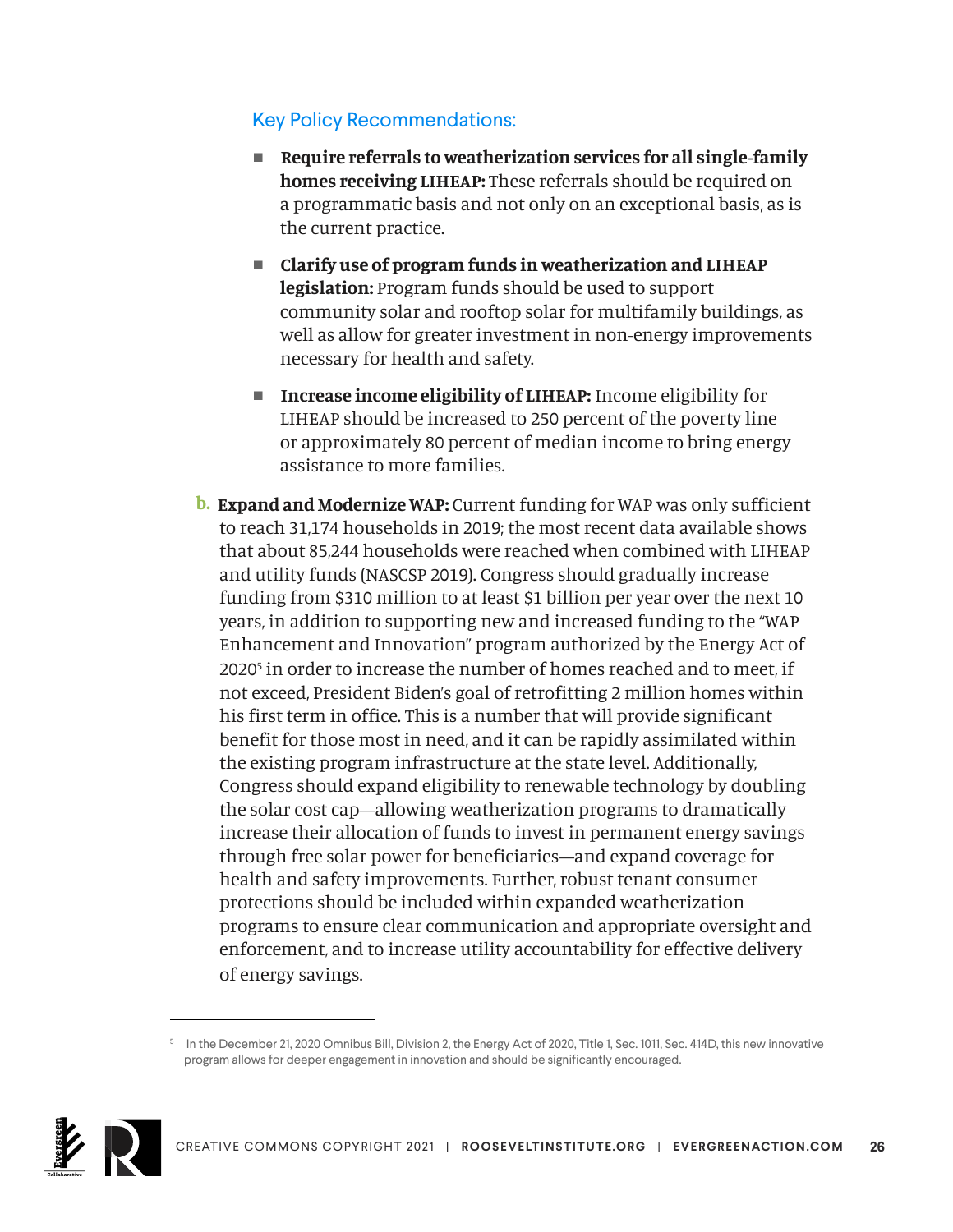- Expand eligibility for clean energy and health and safety **improvements:** Congress recently passed the Weatherization Enhancement and Local Energy Efficiency Investment and Accountability Act (S. 983 Coons, Collins, Shaheen, and Reed; and H.R. 2041 Tonko, Kaptur, and Rush) as part of the December 2020 stimulus bill, reauthorizing funding for WAP. However, going forward, further increases in the allowance for investment in renewable energy, grid integration, health benefits, and other program improvements must be considered.
- **Expand the weatherization workforce:** Ensure that any federal technical and training assistance provided can also be utilized by local small businesses to grow as a part of the WAP workforce. Training assistance should be paid to facilitate participation for individuals who have low incomes, and access should further be expanded by providing dedicated support for those re-entering the workforce from the criminal justice system and other vulnerable populations. Training programs should also be clearly linked to accountable job placement to ensure that lasting jobs are created.
- Increase the WAP Average Cost Per Unit (ACPU) to allow more **funding to be provided per house upgraded:**<sup>6</sup> Expanded funding for non-energy measures and increased regional allowances should also be considered for states and communities with high heating and cooling cost burdens, large burdens of aging housing stock with more substantial capital needs, and other considerations.
- **Provide rebates to owners of manufactured housing: Provide** up to a \$7,500 rebate to owners of mobile homes built before 1976 who choose to purchase "Energy Star" homes. Such energyefficient homes would be estimated to save families \$800 to \$1,000 annually in energy costs, and these rebates would be made available to families whose household income is less than 200 percent of the federal poverty level. Grants to fund the rebates would be distributed to states according to the number of mobile homes used as primary residences.<sup>7</sup>

 $\frac{7}{10}$  This is similar to Sen. Jon Tester's Energy-Efficient Manufactured Housing Act from the 111th Congress. More details can be found at: [https://www.tester.senate.gov/?p=press\\_release&id=1666](https://www.tester.senate.gov/?p=press_release&id=1666).



<sup>&</sup>lt;sup>6</sup> The current ACPU in statute is \$6,500, which the Department of Energy (DOE) can adjust yearly for inflation (\$7,669 in 2020). FY 2021 House Energy and Water Appropriations proposal (H.R. 7613) would raise this to \$10,000.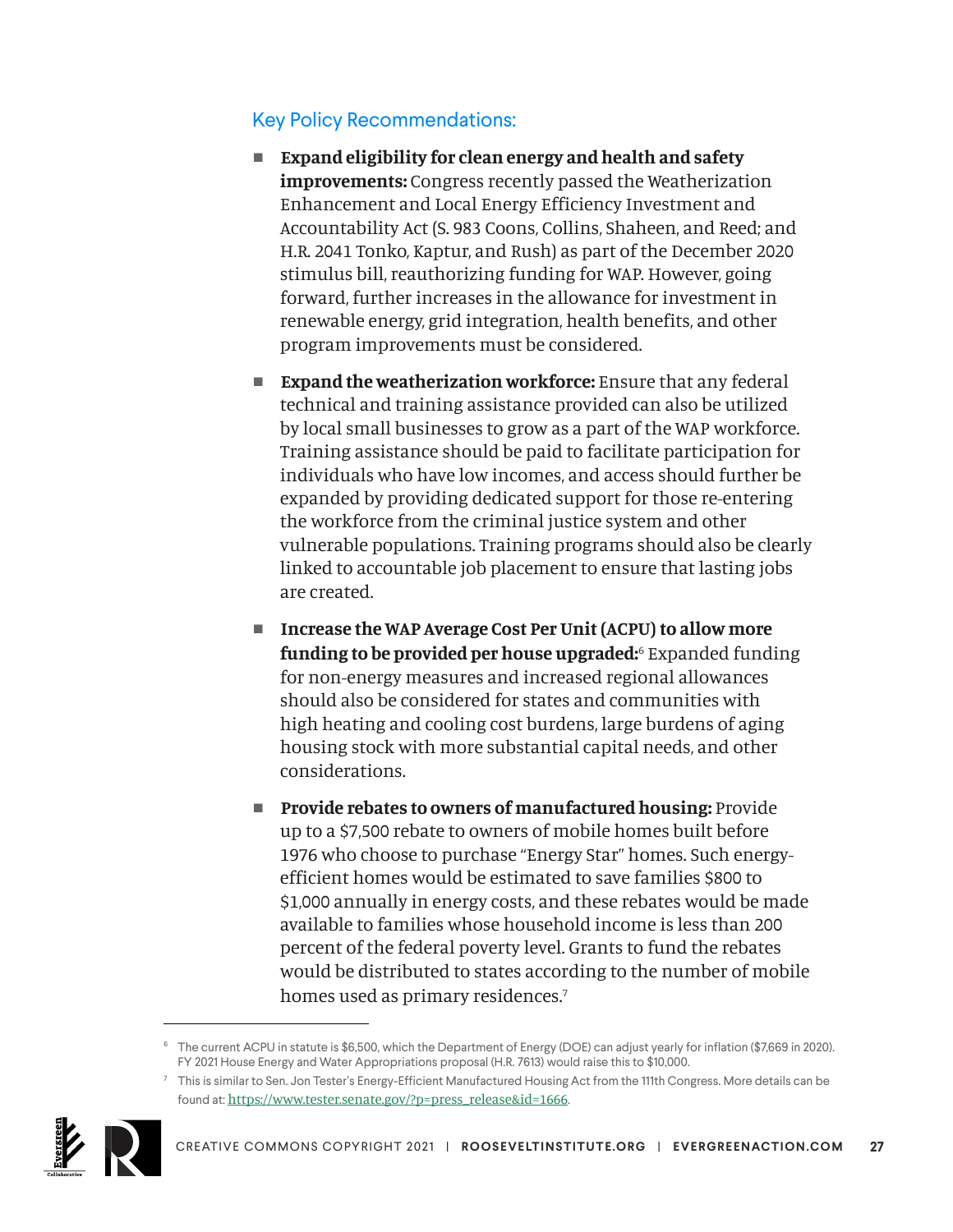**c. Fully Fund the Greening of Public and Affordable Housing:** Develop programs to weatherize all public housing and HUD-subsidized, privately owned multifamily housing over 10 years. This policy builds on the [Green New Deal for Public Housing](https://www.sanders.senate.gov/press-releases/sanders-and-ocasio-cortez-announce-the-green-new-deal-for-public-housing-act/) (S. 2876 and H.R. 5185). Over 10 years, the program would support investment of up to \$180 billion in sustainable retrofits that include all needed repairs; improvements to vastly increase health, safety, and comfort; and efforts to eliminate carbon emissions in our federal public housing. This would dramatically improve living conditions for the 2.1 million people living in over a million public housing units in all 50 states (CBPP 2017), as well as in 1.4 million privately owned multifamily assisted housing units. Such a massive public investment in greening affordable housing should also extend beyond public and assisted housing to cover a wider range of naturally occurring affordable homes and other rental properties that serve low- and moderate-income renters. In the HOPE for HOMES program that passed the House in 2020 (H.R. 4447), both manufactured housing and multifamily property owners could receive rebates for upgrading the energy efficiency of these buildings, with doubled rebates to support low-income residents.

- Establish new federal grant programs for zero-carbon public **housing:** Work with Congress to fully fund the trust funds that support federal investment in Public Housing Authority capital projects and expand these capital resources with seven new grant programs that rehabilitate, upgrade, innovate, and transition public housing to zero-carbon energy homes. Administration of these grant programs should be explicit in avoiding displacement of existing public housing residents as a result of energy saving building upgrades.
- Expand investment in workforce training associated with **these investments:** Expand grant programs for apprenticeships, certificates, and associate's degrees, and provide technical assistance and funding for small businesses targeting residents of public housing to meet the demand for skilled labor and local entrepreneurs in undertaking this work. These workforce investments should also specifically engage existing Section 3 training programs that bring job training and placement

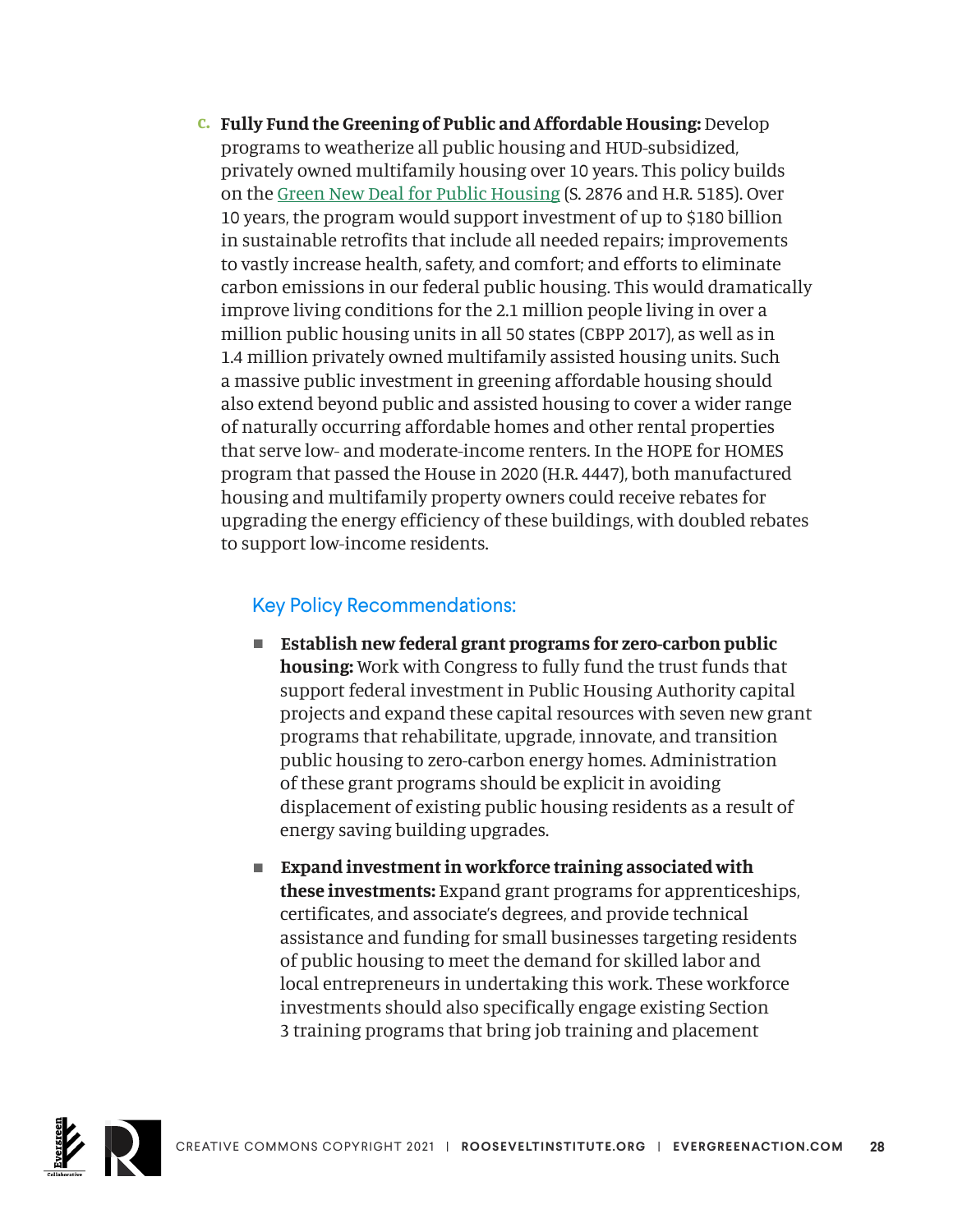to residents of HUD-assisted housing and very low-income populations, and to programs that maintain high standards for job placement, throughout a project's lifecycle.

- Increase funding and technical support to improve public **housing properties:** Electrify, insulate, and decarbonize all public housing properties; install solar panels; and otherwise secure renewable energy sources for all resident energy needs. Funding should also be provided to establish on-site energy management systems, highly efficient district energy, and other improvements that pass savings on to tenants, as well as to building managers and owners.
- Strengthen retrofit incentives in HUD-assisted and subsidized **properties:** Strengthen incentives to retrofit these properties through improved reimbursement structures and bonus incentives.
- **n** Improve utility allowance formulas: Utility allowance formulas should permit both publicly owned and mixed-finance housing to retain energy savings at the project level in order to lower operating costs, improve resident services, and create strong incentives for continuously deploying advanced energy saving technologies as they become available.
- **Expand Energy Savings Performance Contracting (ESPC) thirdparty-financed and self-performed retrofits:** Under the Rental Assistance Demonstration Program (HUD 2021) at HUD and across its directly owned and assisted portfolio, ESPC third-partyfinanced and self-performed retrofits should be expanded in order to reduce operating costs and generate new operating revenue for affordable properties. Improvements to operating income through lower energy bills should be directly tied to preservation and expansion of total units and to reductions in total housing costs to renters. Further, these investments can be linked to a repeal of the Faircloth Amendment, a 22-year-old provision that limits total public housing units funded to the number provided in 1999, without regard to the actual needs of the housing crisis (HUD 2020).

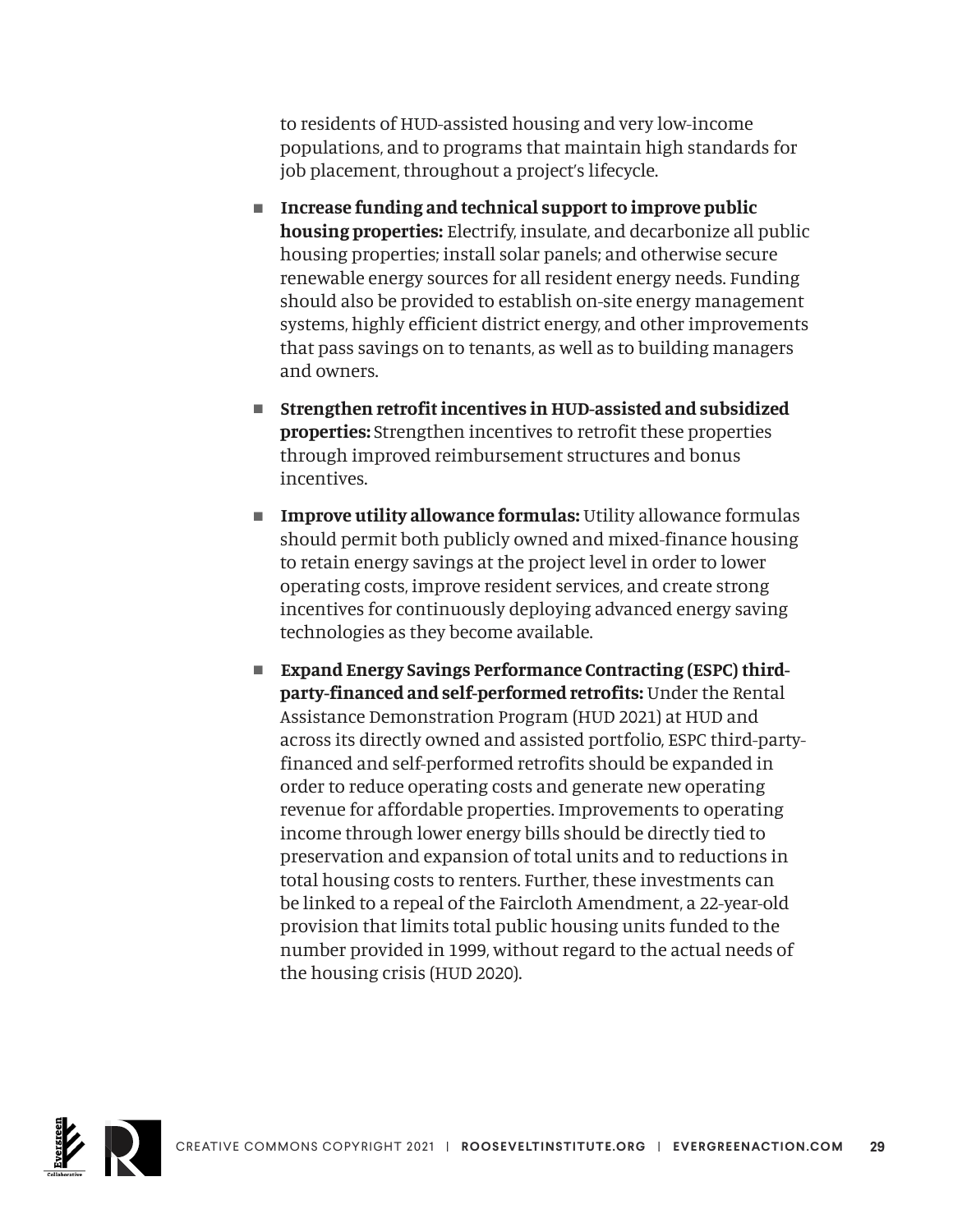#### **3. Upgrading Every Home in the US, at Every Income and in Every Region**

Although the costs of energy efficiency upgrades are often recovered over the lifetime of the upgrade, the high upfront costs of new technology and comprehensive retrofits create a real barrier for homeowners to make these investments. The majority of a home's energy use is in heating, ventilation, and air conditioning (HVAC), but most of the change-outs to those systems are at the time of breakage, when extreme heat or cold create emergency conditions. At the moment of an emergency repair, many market rate homeowners who do not qualify for low-income benefits struggle to fund these improvements.

Reaching moderate-income families is essential to scaling energy efficiency. A 2018 Bankrate report found that the average American household had \$8,863 in savings in a bank or credit union (Garcia 2018). The average replacement cost of a heating or air conditioning unit is approximately \$7,000, which would almost completely wipe out an average household's savings (Home Advisor n.d.). Paying "extra" for high efficiency is simply not an option for far too many Americans. Therefore, to address the nation's inefficient energy consumption and its impact on our climate and health, we will need to provide both consumer-facing incentives and better financing options to spread out payment; such measures would unlock private investment even for middle-income homeowners.

**a. Establish Simple-to-Administer, Point-of-Sale Consumer Rebates to Widen Markets:** Incentives can take the form of rebates (at the time of sale) or use the tax code for a credit (a subtraction from tax owed) or deduction (a subtraction from the income taxed). The downside of using the tax code as an incentive is that the homeowner must first have a tax burden (thus cutting out lower-income taxpayers) and then must wait until April to feel the incentive; the downside of a rebate incentive, on the other hand, is the need to develop or expand a new program for service delivery. Importantly, in the case of market rate incentives (unlike subsidized weatherization), the homeowner will provide capital in the purchase, such that the public dollars are leveraging private funds to realize pressing national climate and energy objectives. To maximize the investment of private dollars, complementary incentives and bridge financing tools should be offered to promote energy efficiency measures without overlap of the incentives. We propose a mix of prescriptive and

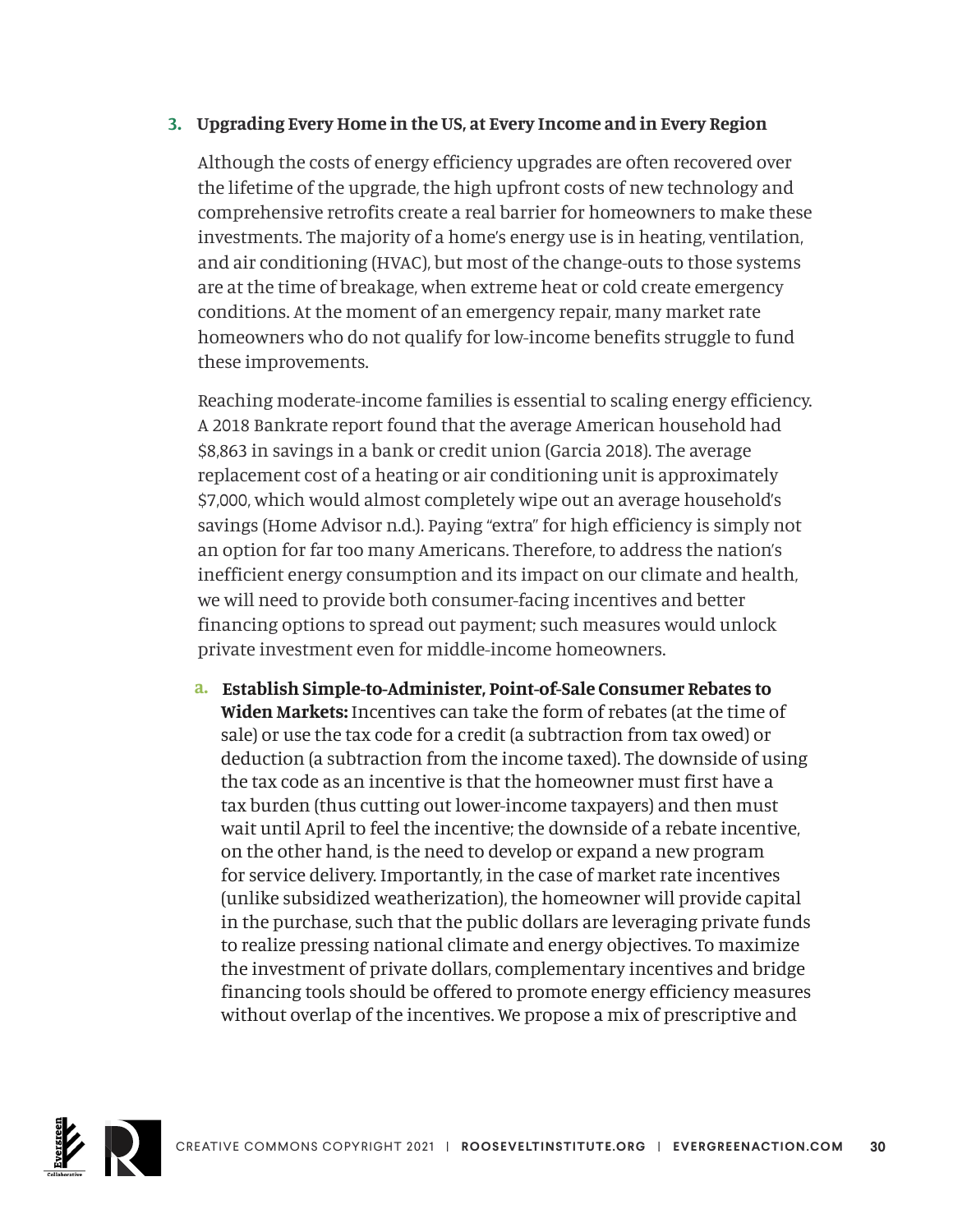performance-based rebates, as included in the HOPE for HOMES Act of 2020. We also propose expansion of the 25C tax credit for the installation of energy-efficient cooling and heating systems and other energy retrofits.

- Provide critical training and performance-based rebates to **homeowners through the HOPE for HOMES Act:** The Home Owner Managing Energy Saves (HOMES) Act (Title 2 of the HOPE for HOMES Act of 2020) (BPA 2020) would provide rebates for homeowners who undertake certain energy efficiency home retrofits. It includes prescriptive rebates provided by the federal government for key measures like HVAC and insulation retrofits, to ensure that all Americans and contractors can utilize them. The proposal also offers incentives for deeper retrofits based on the performance savings provided by the energy improvements, to be administered at the state level. The HOMES rebates would offer vital stimulus to contractors, small businesses, and product manufacturers while building asset value for homeowners. States would design deep retrofit programs according to Department of Energy (DOE) guidelines and would provide transparency on energy performance. Well-structured HOMES rebates would also help provide contractor training and education, and could add certainty to construction markets emerging in the wake of social distancing.
- **Modernize and expand the Section 25C tax incentives:** The 25C residential energy tax credit (Sherlock et al. 2020) is an effective tool for subsidizing investment in energy-saving building improvements (such as insulation and hot water heaters), but it currently carries a lifetime cap of \$500 per taxpayer. Program coverage should be increased to at least \$1,500 per taxpayer for the next two years, and the percentage of eligible expenditures increased from 10 percent to 30 percent of the cost of eligible measures. This would align with the tax incentives proposed in S. 2588, the Home Energy Savings Act of 2019, which resets the lifetime single-use cap on the credit while raising the credit amount from the current 10 percent to 15 percent of eligible expenditures.

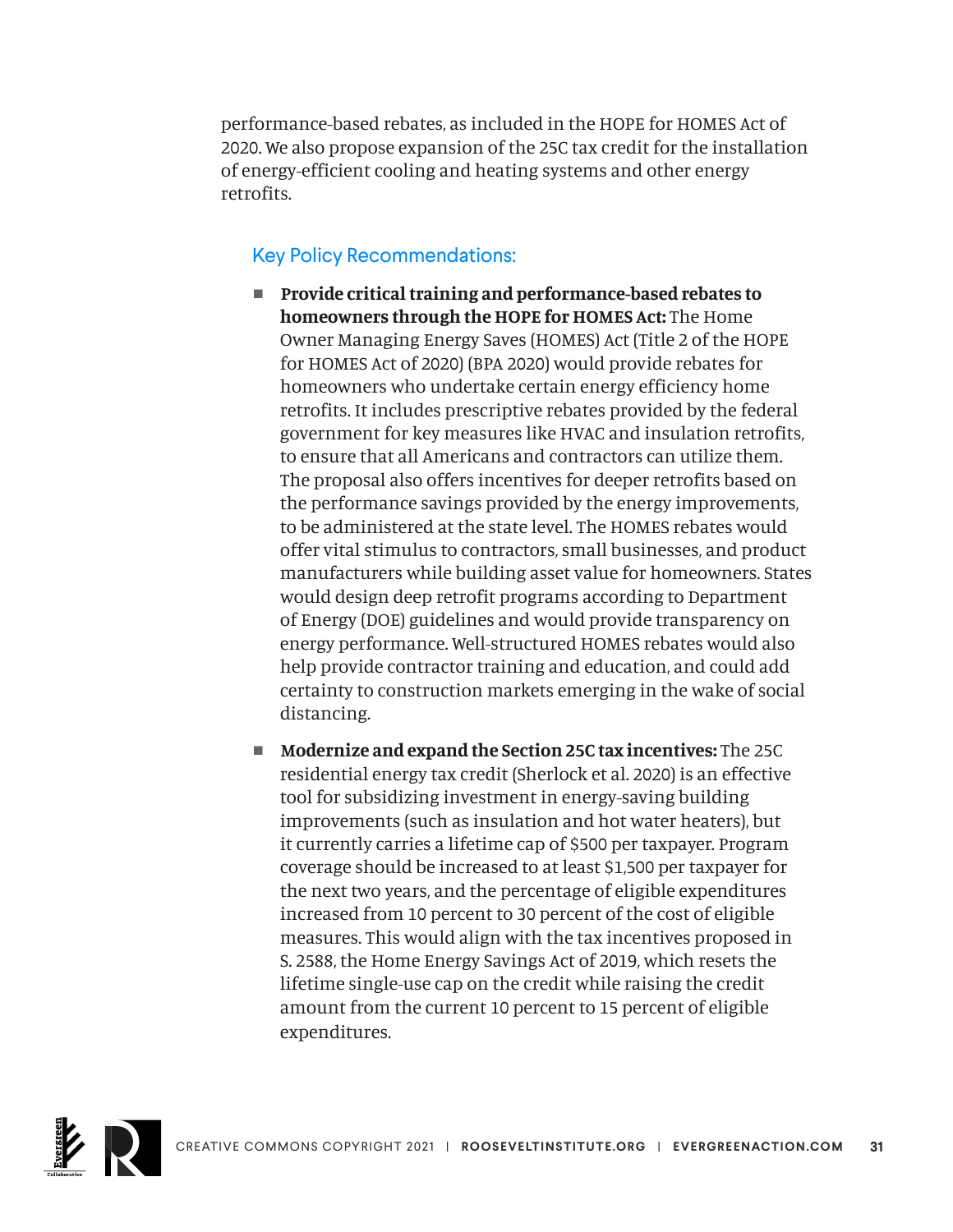**b. Improve Access to Financing:** While incentives for individual energy improvements are important to lower the cost of projects, these energy-efficient measures are often most effective when implemented in concert to address whole building energy use. This whole-home approach, however, can carry a prohibitive upfront cost burden in the absence of affordable financing options for homeowners. A coordinated suite of low-interest financing vehicles, made available in every community in the US, would make these types of whole-home upgrades much more accessible. Furthermore, real estate transactions should reflect the true value of energy efficiency in a home by incorporating the cost of a home's energy use in mortgage refinancing. Greater energy cost transparency in financing can also be accomplished through energy use disclosure standards during the title insurance disclosure process (CFPB n.d.) or other consumer protection applications, driving energy use information into real estate market decision-making.

#### Key Policy Recommendations:

■ Engage federal financing authorities and state and local **energy financing programs:** The Biden administration should establish a climate bank or "accelerator" focused on residential and affordable housing to work with—and through—state and local clean energy investment authorities toward meeting new national investment goals. Existing financing authorities at HUD, the US Department of Agriculture (USDA), the DOE, the Small Business Administration (SBA), and the Department of Transportation (DOT) should also accelerate the movement of new capital investment into residential buildings. They could do this by providing loan-loss reserves; buying down interest rates on financing for low-income homeowners, multifamily affordable housing, and community solar; and offering other forms of public subsidy that leverage increased public and private investment at the local level. Further, these green banking institutions should be structured to allow for greater investment in underserved populations and communities. Addressing gap financing needs, credit underwriting concerns, and other issues to mitigate risk in funding projects can expand access to clean energy—particularly for low-income customers—and help address social inequality in current investment patterns. Green banks should not directly compete with private investment,

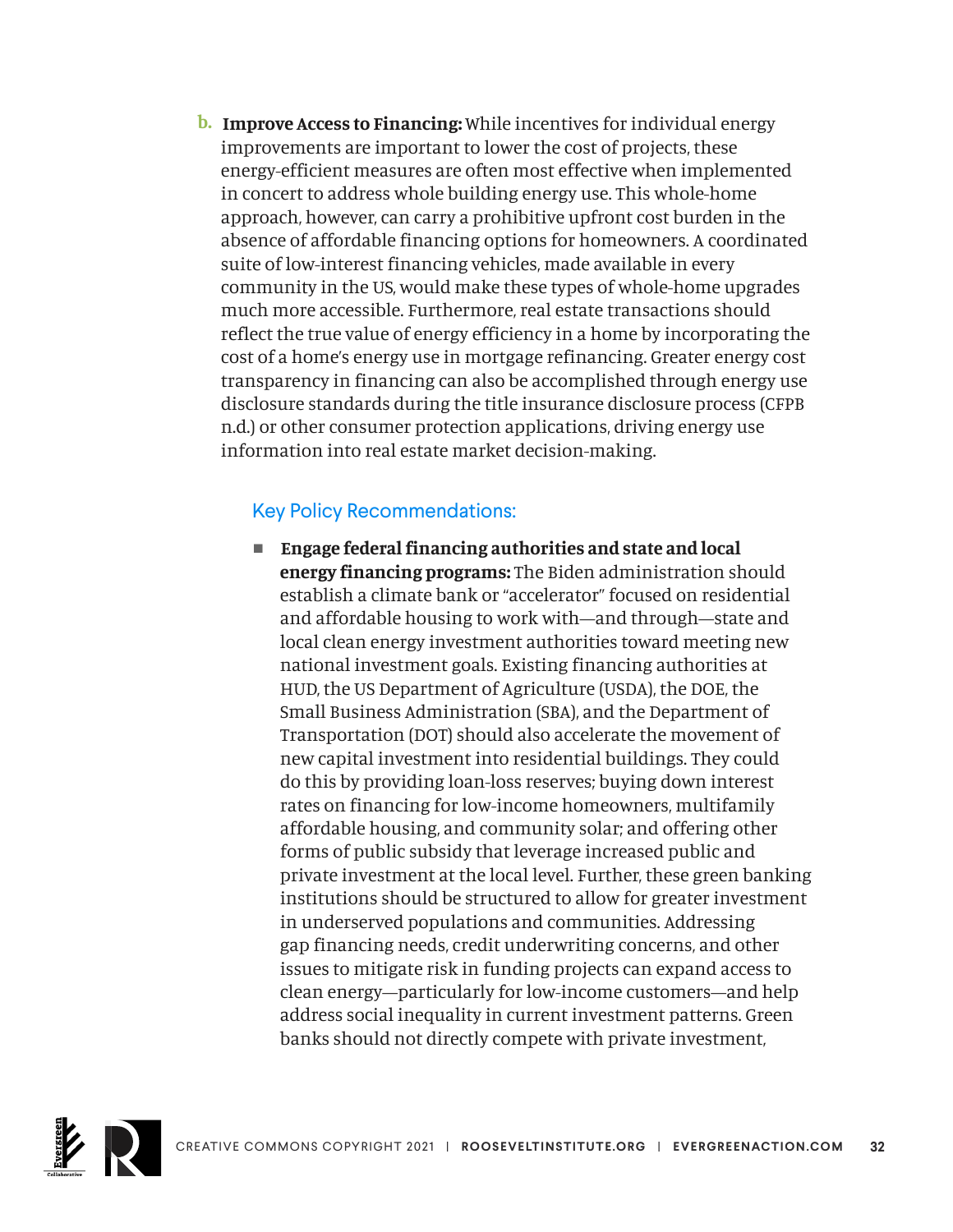crowding out clean energy projects that are otherwise viable for financing. However, real barriers to new technologies and affordable financing access exist in hard-to-serve market segments like low-income affordable housing and underserved communities. In this context, the credit enhancements and lowcost public capital available to green banks and public financial institutions can de-risk projects, "crowd in" new private capital investment, and drive new economic growth.

- Finance utility-saving building upgrades through EPA state **loan funds:** The US Environmental Protection Agency (EPA) has previously approved using Clean Water State Revolving Funds (CWSRF) to pay for energy efficiency upgrades that also provide water savings (Bishopp 2016). However, the procedures for using CWSRF funds for that purpose are not yet clear to states. The Biden administration should direct EPA headquarters and regions to provide guidance to governors and CWSRF administrators on the steps required to finance already-permissible energy efficiency residential retrofits for single-family and multifamily housing, at all income levels and including rental properties, under Section 319 of the Clean Water Act. The EPA should also provide technical assistance and approvals that may be necessary for states to use these funds for building retrofits (Bishopp 2016).
- Expand creative use of utility-backed and tax- or bond-financed **home retrofit programs:** Low-interest financing for residential homeowners can be made possible through on-bill repayment and Pay As You Save (PAYS) inclusive financing programs. On-bill programs like PAYS allow for the repayment of upgrades over time and can provide easily accessible financing to households. These "inclusive investments" should be made in all costeffective building energy upgrades through utility-tariffed, onbill programs, prioritizing utilities that already receive federal loans to finance assets—a constituency that currently reaches the homes of more than 40 million Americans (US Department of Energy n.d.). In addition, reinstating effective taxable and tax-exempt bond financing programs like the Clean Renewable Energy Bonds (CREB) and Build America Bond (BAB) programs can expand and accelerate access to capital to provide valuable new capital leverage for public investments. In addition, Fannie

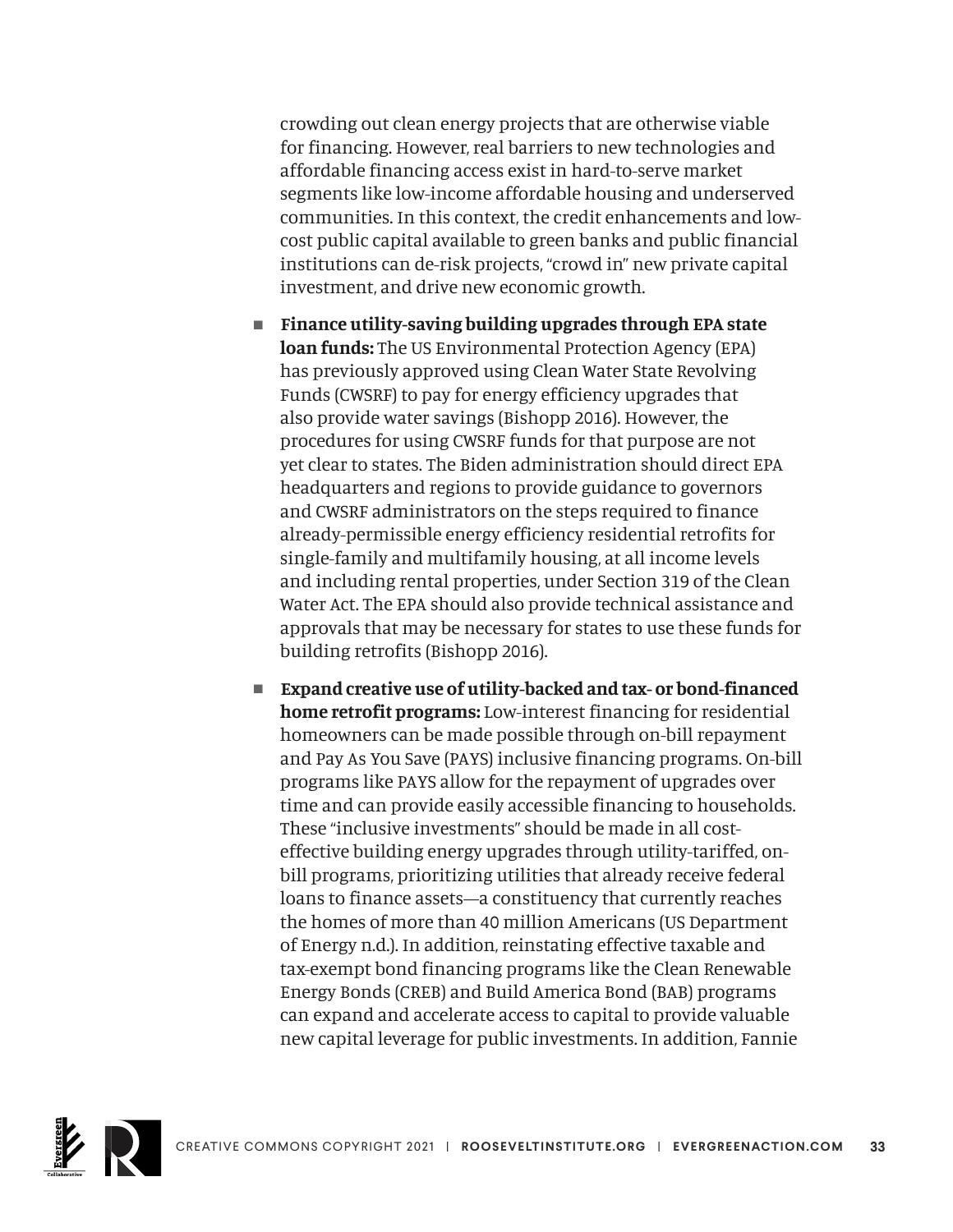Mae has created a sustainable Green Bond (Fannie Mae n.d.) program for funding multifamily building upgrades through a mortgage-backed security that can drive new capital investment into deeply efficient multifamily housing. Similarly, Residential Property Assessed Clean Energy (R-PACE) financing also offers a useful structure for long-term funding of retrofits in singlefamily homes, secured by voluntary tax assessments that drive down borrowing costs. However, an equitable and publicly beneficial expansion of R-PACE must include significant standards for consumer protection and disclosure, such as those outlined in DOE best practices (Office of Energy Efficiency and Renewable Energy 2016).

- <sup>n</sup>**Appropriately value energy efficiency in real estate transactions and home appraisals, and support opportunities for disclosure:**  Federal policy should encourage the inclusion of energy savings in mortgage underwriting, and real estate appraisals should be expanded. This could include approaches such as the Sensible Accounting to Value Energy (SAVE) Act, which incorporates calculation of energy bills into qualifying borrowing amounts for mortgage financing. By establishing guidelines for recognizing the impact of energy costs on both debt-to-income ratios and loan-to-value ratios, this policy would create greater market value for more energy-efficient homes. Homeowners with access to labeling and disclosure programs could shine a light on their homes' energy improvements through Home Energy Score, Pearl Certification, and other voluntary labeling programs that can assist realtors and appraisers in helping home buyers and sellers understand a home's energy benefits.
- **c. Expand Access to Capital for Rental Housing and Community Economic Development:** Policies that encourage landlords to upgrade the energy efficiency of rental property, increase decarbonization through renewable electrification, and overcome split incentives<sup>8</sup> should also be encouraged. Landlords should not only have access to incentives that reduce the cost of energy efficiency investments, but should be able to couple these improvements with other building upgrades for which

<sup>&</sup>lt;sup>8</sup> A split incentive is when the landlord pays to upgrade the home, but the tenant receives the benefit from the utility bill savings. The tenant does not own the systems and thus cannot upgrade the systems, despite paying for wasteful energy consumption. This can be exacerbated with rent control and other policies that aim to support tenants but further disincentivize landlords from providing upgrades.

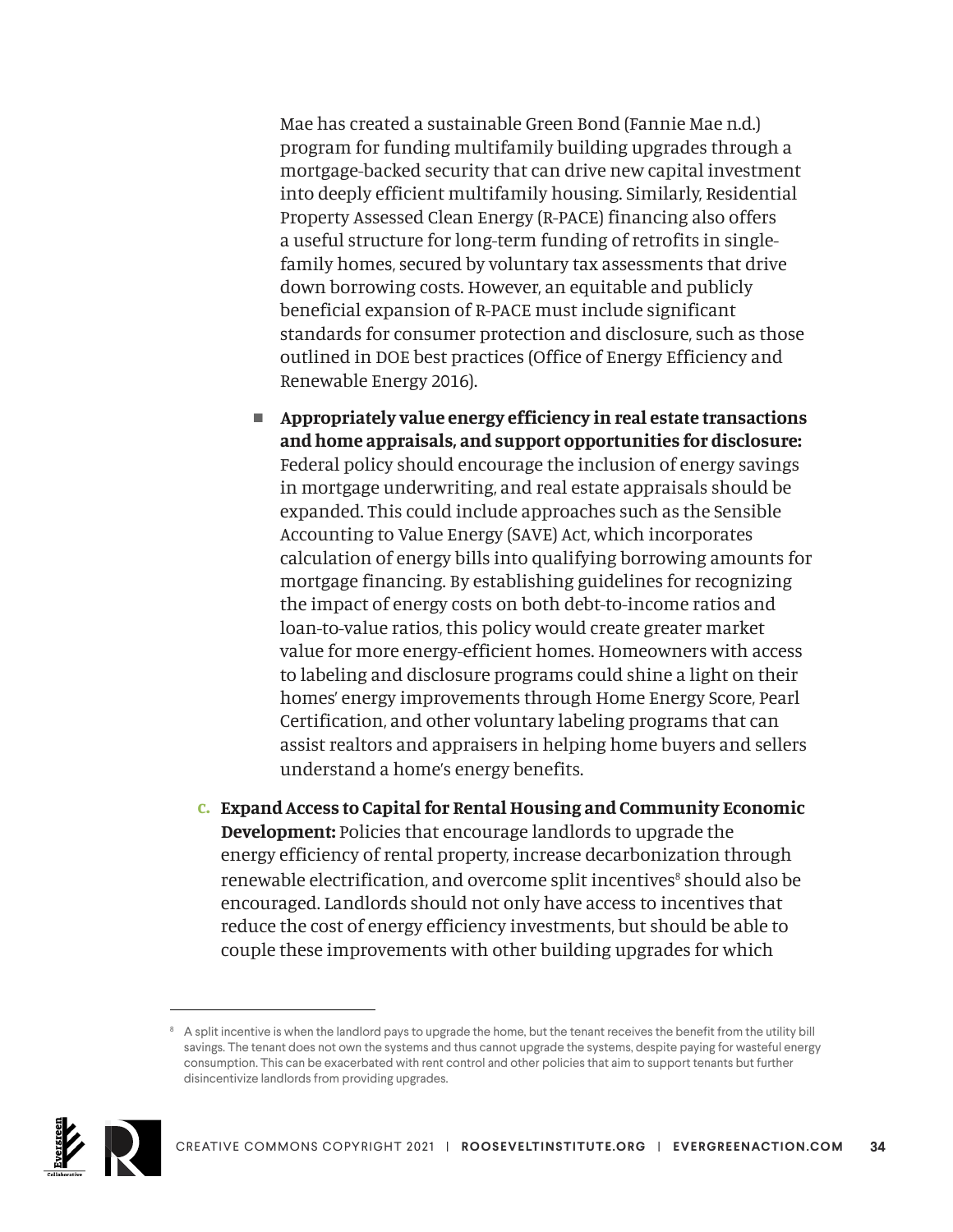the landlord will receive the benefit directly. These incentives should likewise be paired with policies to ensure that greening rental housing stock does not reduce the number of affordable units or increase rates of eviction.

- **Expand incentives for rental housing:** Work with stakeholders, including landlords and tenant associations, to develop common-sense principles and best practices for states to ensure that renters benefit from energy savings. Make incentives for homeowners to upgrade property, reduce energy use, and address critical capital replacement needs (e.g., HOPE for HOMES, 25C tax credits) accessible to landlords as well, on the condition that energy-saving benefits are responsibly passed on to tenants.
- Strengthen criteria for energy efficiency through HUD, USDA, **and the Department of Veteran Affairs (VA) (ACEEE 2020b):** The federal government should set new energy efficiency criteria and provide more specific requirements for new housing finance, particularly loans guaranteed by the Federal Housing Administration (FHA), Department of Veterans Affairs (VA), and USDA. This would increase the pressure for better energy efficiency in the low- and moderate-income housing markets, while reducing risk and lowering costs for lending. As mentioned above, under the SAVE Act, energy costs would have a real bearing on actual property values and borrowers' ability to pay. Linking strong energy efficiency criteria within all federally backed home loan programs can de-risk home ownership and create a powerful new driver for job-creating investment in residential energy efficiency nationwide.
- Fully fund the Energy Efficiency and Conservation Block **Grant (EECBG) program as well as State Energy Programs (SEP) to support expanded financing options for residential buildings:** Congress should fully fund the EECBG program to at least \$3.94 billion<sup>9</sup> to enable states and localities to invest in deep energy upgrades across a wide range of sectors, targeting

<sup>&</sup>lt;sup>9</sup> This is ARRA levels of \$3.2 billion (adjusted for inflation of 23.17 percent).

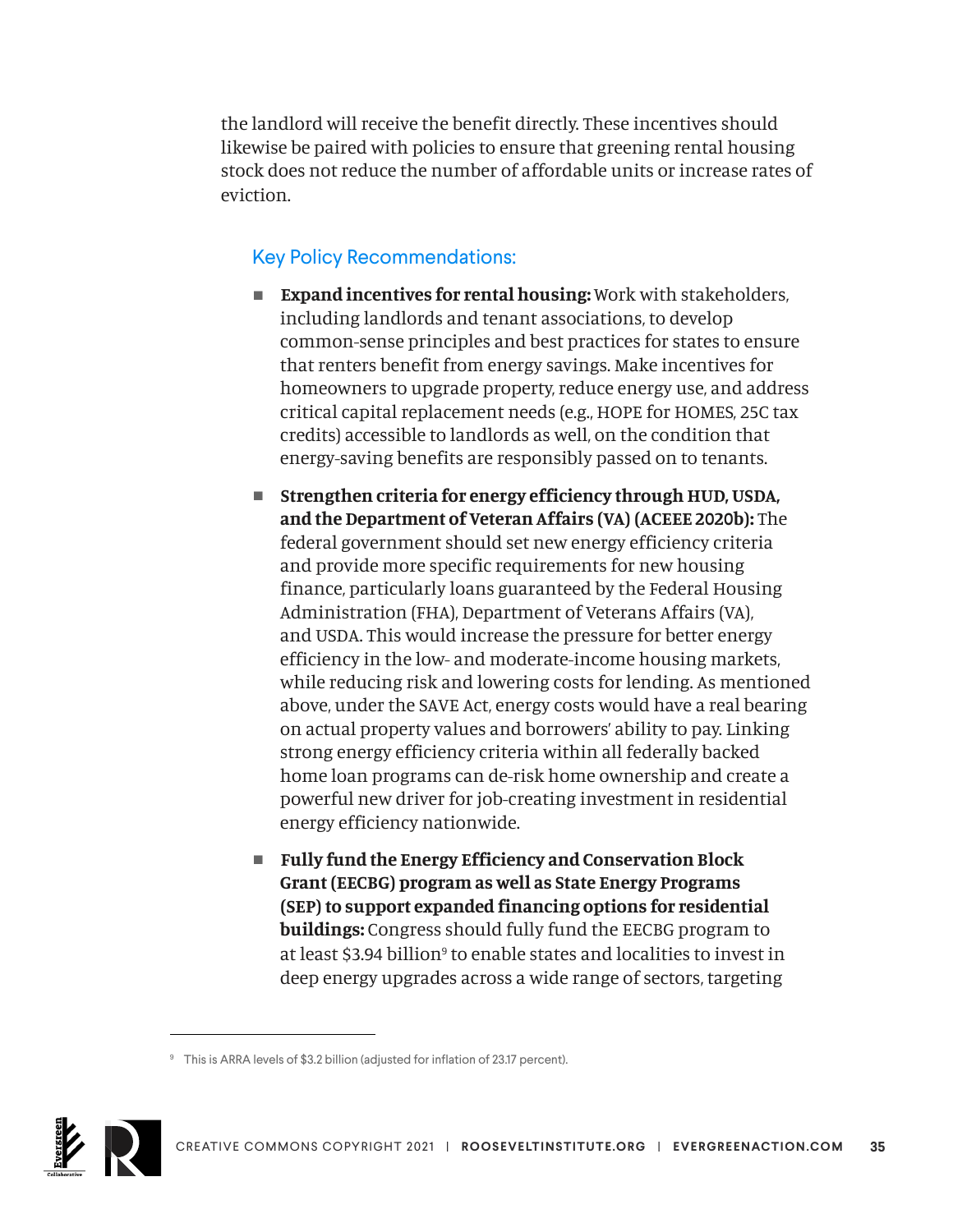rental properties in particular (Department of Energy 2016; Bishopp and Barrett 2020).<sup>10</sup> The EECBG program—which was an important feature of the American Recovery and Reinvestment Act (ARRA) and highlighted in Evergreen Collaborative's "Clean Jumpstart for America" stimulus program (Ricketts et al. 2020) was used for a range of initiatives, including direct funding and financial incentives for energy efficiency, all-electric building retrofits, building code support, renewable energy installations, distributed electric technologies, transportation activities, recycling and waste management efforts, and other activities approved by the DOE. The EECBG statute should be modified to allow for more flexible financing programs. SEP should be funded at \$3.81 billion $11$  to support expanding financing options for energy efficiency and renewable energy.

■ Engage state and local green banks and infrastructure **banks in realizing at least 40 percent of new investment in environmental justice:** Under the Biden administration's Environmental Justice and Build Back Better proposals, the federal government would ensure that at least 40 percent of its investment portfolio benefits "disadvantaged communities." Whether operating directly or working through state and local clean energy investment authorities, any new federal climate bank, "accelerator," or other green bank mechanism should focus investment on supporting affordable housing, deploying innovative technologies, aggregating hard-to-serve markets, and pursuing other measures to overcome market barriers to private investment in clean energy projects and disadvantaged communities. Likewise, existing financing authorities at HUD, the USDA, DOE, SBA, and DOT can all similarly accelerate the movement of new capital investment into communities of need. Like all spatially based investment incentives, the framework for linking public incentives to intended beneficiaries must be carefully implemented to ensure that new spending flows

<sup>11</sup> ARRA levels adjusted for inflation.



<sup>&</sup>lt;sup>10</sup> Authorized by ARRA in 2009, EECBG incurred a total cost of \$2.7 billion (\$386 million annually) and saved participants \$1.76 for every dollar invested in the program, according to the DOE; it created more than 62,900 direct, indirect, and induced jobs. Reauthorizing this program, with dedicated carve-outs for energy efficiency and renewable generation of the residential building stock, would achieve even greater gains. The Biden administration would not be starting from scratch, and could tap the guidance set by the Obama administration and expand and improve upon it for today's building stock and financial concerns.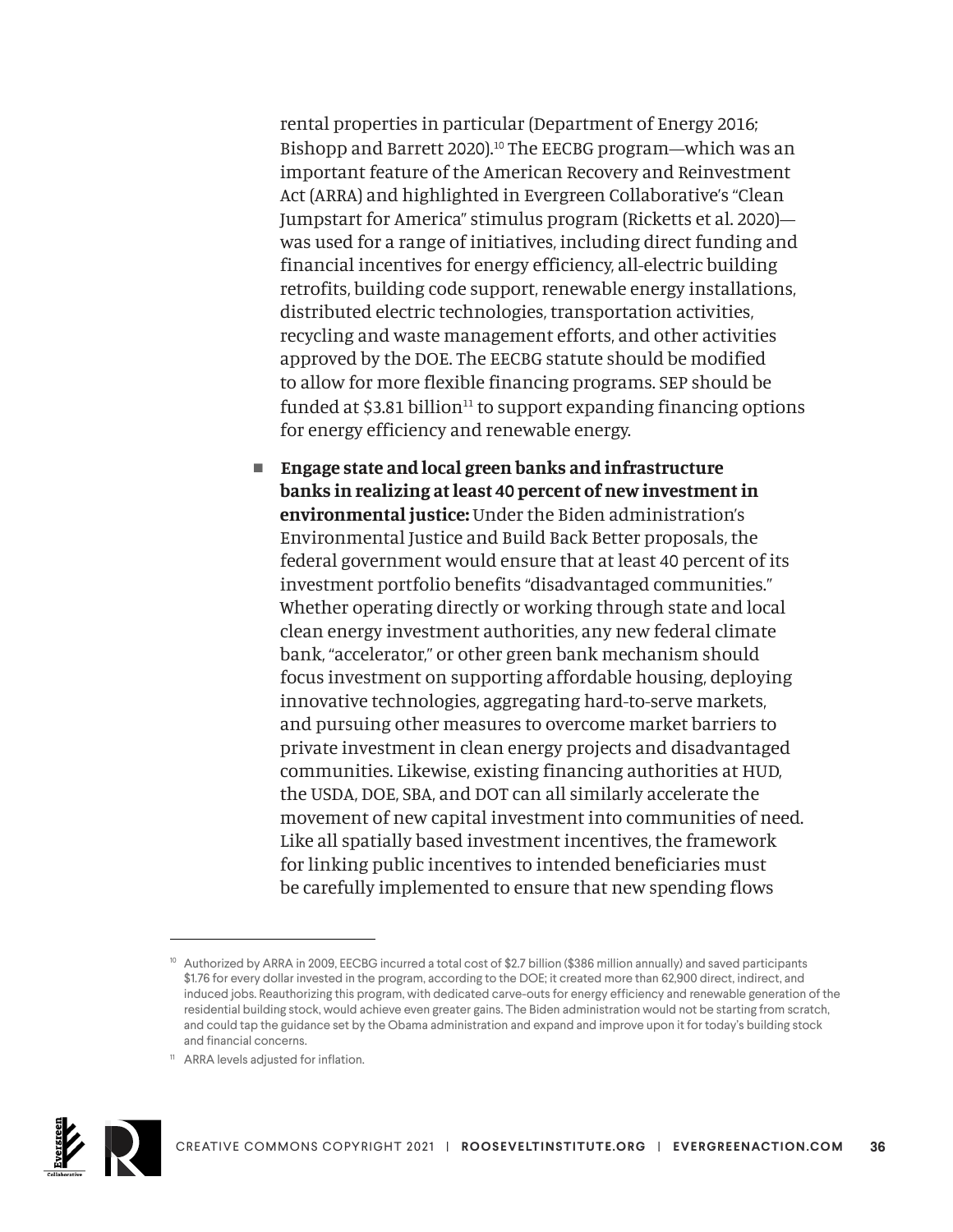to intended beneficiaries, including low-income residents and communities of color, without accelerating gentrification and displacement, and without capture of the benefits by speculative investors.

- **Ensure local participation and energy democracy:** Investments targeting disadvantaged communities should require that retrofit programs partner with community leaders at every step in the process, including in program planning, designing job training initiatives, deciding who gets contracts to perform the work, and setting spending and administrative priorities supported by additional administrative funds to foster this robust and meaningful community engagement. These programs should include strong decision-making roles for community members and accountability for public benefits from local subsidies, such as claw-back mechanisms or other protections. By guaranteeing frontline communities a seat at the table within the design and administration of financing and investment programs—and through the use of equity screening within capital planning efforts at the federal, state, and local levels these efforts can address disparities associated with unhealthy housing and high energy bills that hold back economic progress.
- **Reach multifamily housing:** Multifamily homes (homes with four or more units) are included in Title 2 of the HOPE for HOMES Act of 2020 as passed in H.R. 4447 and should be separated into their own section in reintroduction. This provision would allow for building owners of residential property to receive funding for increasing the energy performance of a building at least 20 percent, with both a doubling of the rebate for housing that includes moderate-income families and protections to ensure that the upgrades do not support rent increases.

#### **4. Creating Good Jobs and Training Opportunities for a New Energy Workforce**

In the last decade, energy efficiency has been among the fastest-growing employment sectors in the energy economy—yet it has been decimated by the pandemic, with construction crews for energy efficiency and renewables projects sidelined and projects delayed.

We recommend that the Biden administration develop a package of initiatives to support workforce training across the country by utilizing

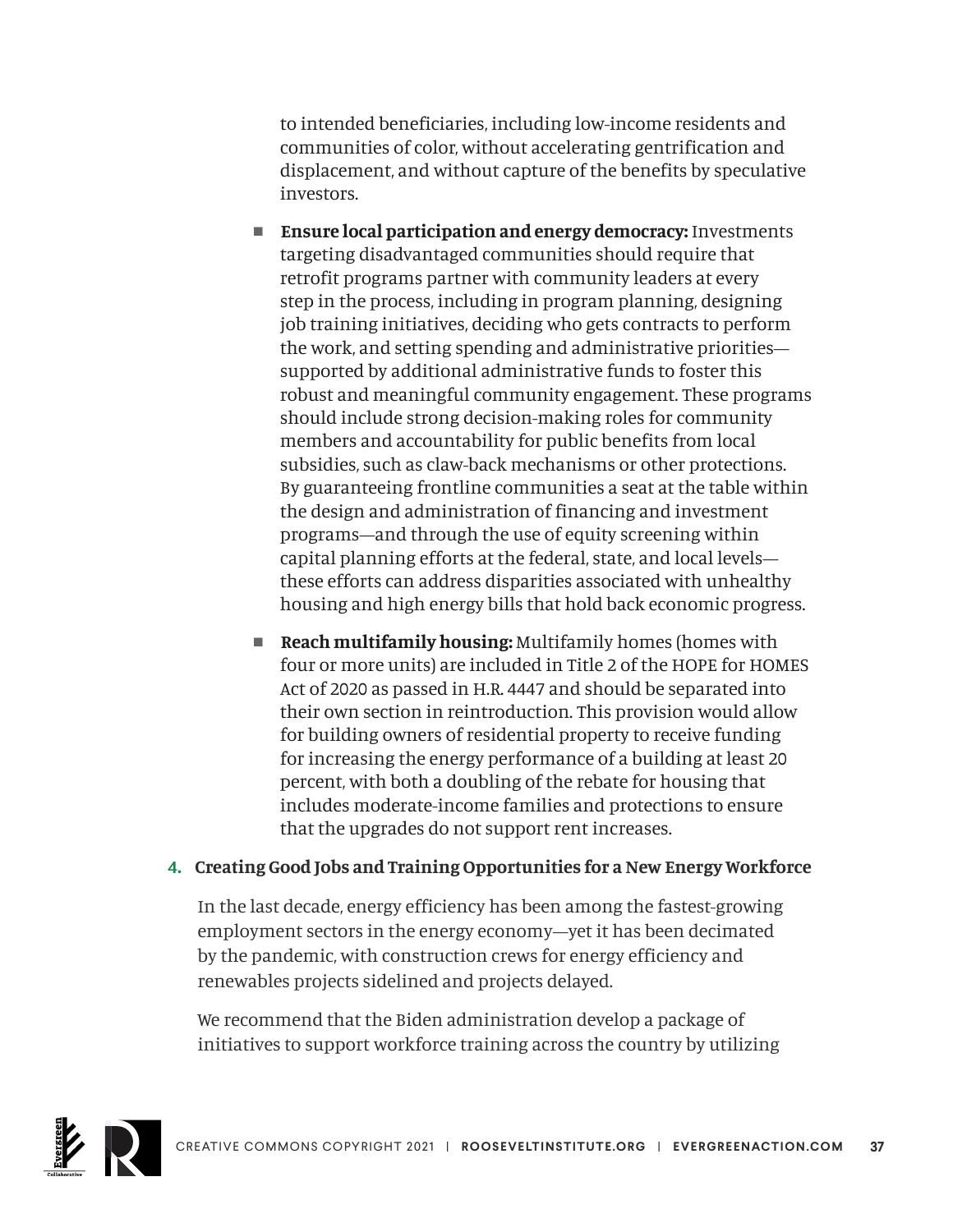current training curricula, developing new curricula for innovative technologies, supporting innovative approaches to training (including online courses) and apprenticeships, and using products and materials made in the US.

First, the Weatherization Assistance Program (WAP) should be fully funded, and proactive support should be dedicated to grow the network of local nonprofit Community Action Programs (or CAP agencies) and other networks of retrofit providers. The administration should also work in parallel to expand additional contractor networks by broadening WAP program rules to allow for existing private contractor participation and creating new training opportunities to grow this workforce. As the number of eligible homes increases beyond contractors' capacity and comfort for efficient service delivery, it is important to reduce the cost of hiring and training qualified technicians and include building retrofits, renewable electrification, and weatherization as part of any broader public employment efforts pursued by this administration.

**a. Set Strong Job Quality Standards:** To support a diverse and prosperous US workforce, all jobs should be high-quality and well-paid. These standards would build on President Biden's commitment to create good jobs in energy efficiency within the Build Back Better plan (2020) and to expand opportunities for training and apprenticeship to increase unemployed workers' access to high-quality jobs. This work begins with setting a floor on wages and benefits and guaranteeing high standards and enforcement of labor laws within the workplace. If these measures are applied at scale, they can ensure that millions of good jobs are created and can boost living standards for all US workers.

#### Key Policy Recommendations:

■ Promote union and prevailing wage jobs within large residential **construction companies:** This plan calls for larger companies and major commercial construction projects benefiting from public investments to meet labor protections such as those in Sen. Jeff Merkley's Good Jobs for 21st Century Energy Act, which include Davis-Bacon prevailing wage guidelines, Buy America(n) provisions, fair overtime and scheduling, and the choice to join a union and bargain collectively. With the expansion of the large multifamily residential retrofit market, it is increasingly

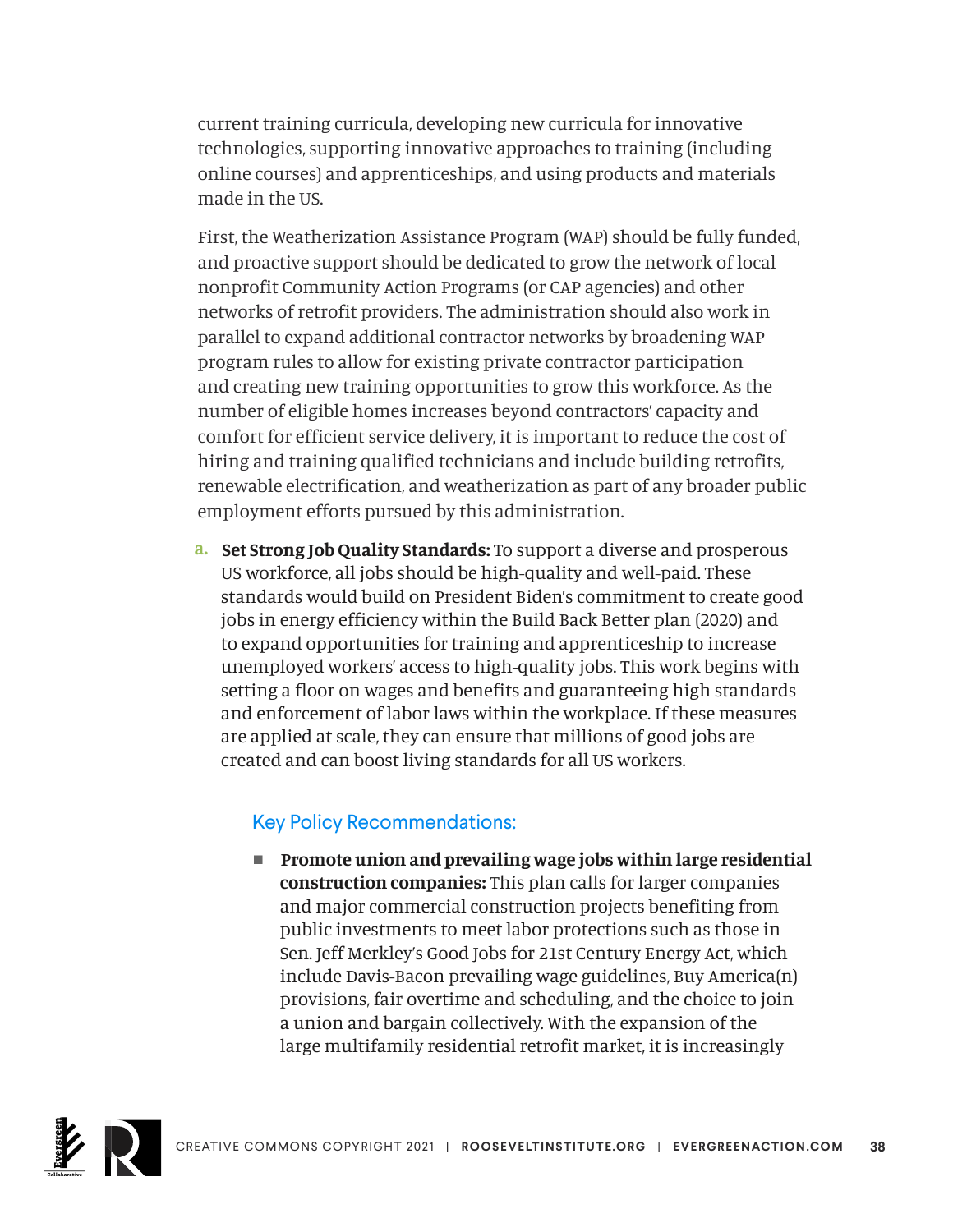important that high-road union employers be able to compete on a level playing field—not on the basis of downward pressure on workers' wages and benefits. Job quality should be ensured both in construction and within long-term management and maintenance jobs.

- **n** Improve job quality for smaller residential contractors: In the residential sector, which is dominated by smaller employers, a key focus will be on supporting transitioning workers and enhancing job training, skill certification, and enforcement of labor laws to ensure there is a ready, diverse, stable, and well-paid small business workforce. To drive improved information in the marketplace, consumer and employee protections and retrofit quality assurance should also be advanced.
- **b. Build Career Ladders through Job Training and Certification for Workers:** Job training is critical to energy efficiency and can ensure that sound building science drives retrofits and that measures truly work to maximize savings. Trained workers will better understand how to size HVAC units, decarbonize through electrification, and appropriately seal and insulate homes for both energy savings and indoor air quality improvements. In addition, they should have an understanding of the interaction between the distributed energy, grid reliability, and local incentive structures. Job training certifications create a portable credential to empower workers and increase earnings. Further, available job training should not be limited to energy management and construction skills alone; to ensure a highly skilled workforce and broaden access to good jobs, job training should include a full range of programs, from basic math to advanced project management.

#### Key Policy Recommendations:

**n** Provide job training and pathways to employment: The Blue Collar to Green Collar Jobs Development Act of 2021 (H.R. 156) is dedicated to providing job training and pathways into stable, high-road employment in the clean energy economy, particularly for people of color and other underrepresented groups, in part by developing an Energy Workforce Grant Program. This program would provide grants to eligible businesses—with a priority to small businesses, labor management organizations, and other entities—to pay a portion of the wages of new and existing

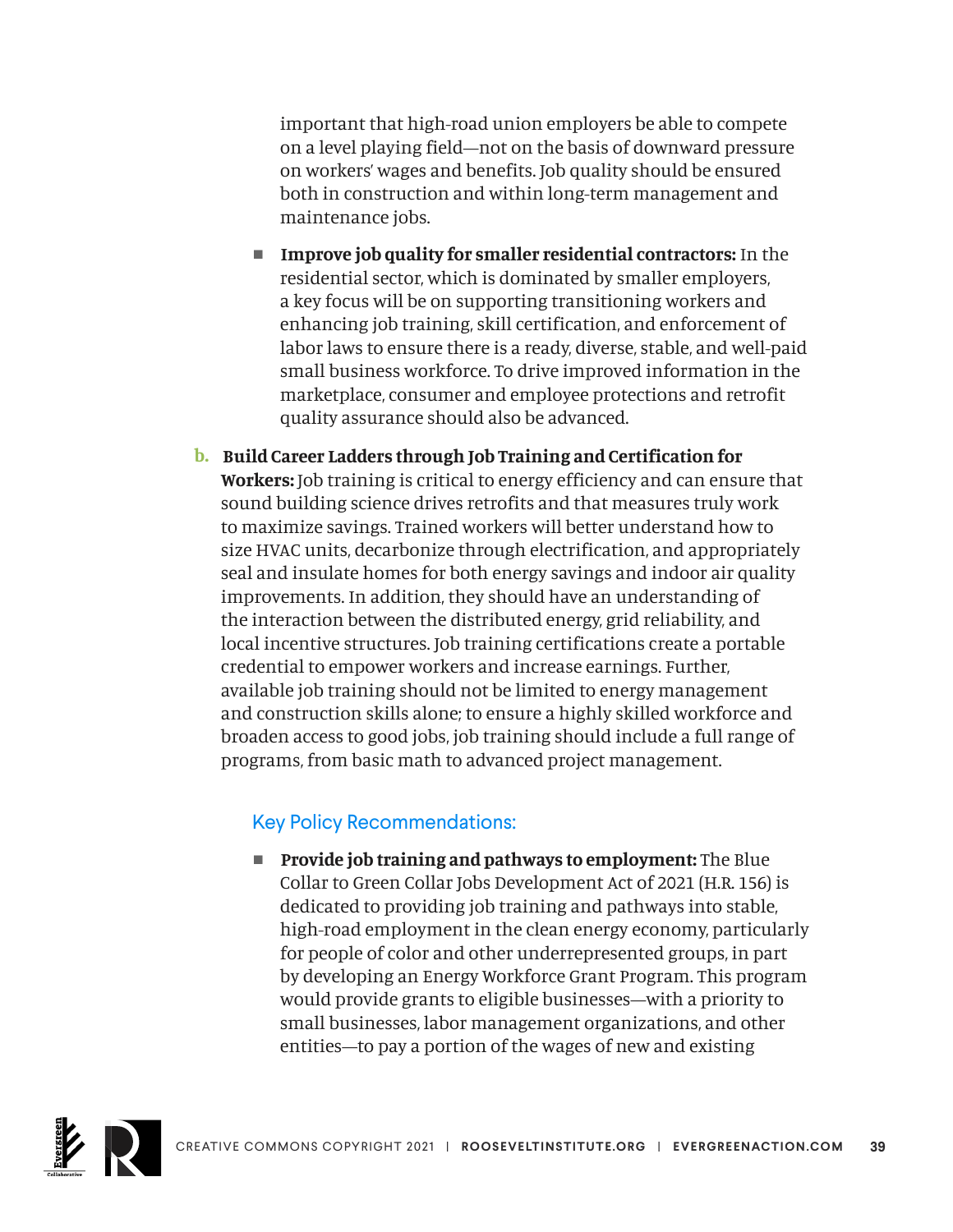employees while they are receiving training to work in the energy efficiency, renewable energy, grid modernization, and advanced fossil sectors. Further, a national mobilization around home retrofits should have clear links to the [Workforce Innovation](https://www.dol.gov/agencies/eta/wioa)  [& Opportunity Act \(WIOA\)](https://www.dol.gov/agencies/eta/wioa) to ensure that dedicated programs for energy efficiency and renewable energy job training and placement are included (US Department of Labor n.d.). Together, these programs would prepare more US workers for quality local jobs in energy efficiency through critical on-the-job training, while driving further job growth in this industry.

- **n** Provide online training opportunities for residential efficiency **workers:** The Home On-line Performance-based Energy-efficiency (HOPE) training program proposed in Title 1 of the HOPE for HOMES Act of 2020 supports contractor companies in a pandemic situation and beyond. The proposal minimizes the cost of training workers by allowing them to train socially distanced in areas where COVID-19 requirements have shut down retrofits. Training opportunities would consist of online HOPE Training, followed, if necessary, by HOPE Training Finals, a hands-on component with a certification exam that is completed remotely (or in person once social distancing/self-isolation measures are no longer advised/required). The HOPE Qualification would consist of two HOPE Training Task Credits, one HOPE Training Supplemental Credit, and any required HOPE Training Final.
- Create a HOPE training program at the Department of Energy: This would allow contracting businesses to rehire and retrain their workers, as grants pay for the wages of workers engaging in online training programs and prepare them to handle a stream of federally invigorated retrofit projects. The HOPE program could also reach workers, homeowners, and contractors from all 50 states—some of which have not yet invested in energy efficiency. It could also ensure that the jobs and training opportunity of a national building retrofit program can be targeted where new job creation and expanded career ladders would do the most social and economic good. Upon reintroduction in the 117th Congress, the online portion of this legislation remains important to allow for access to training for all contractors.

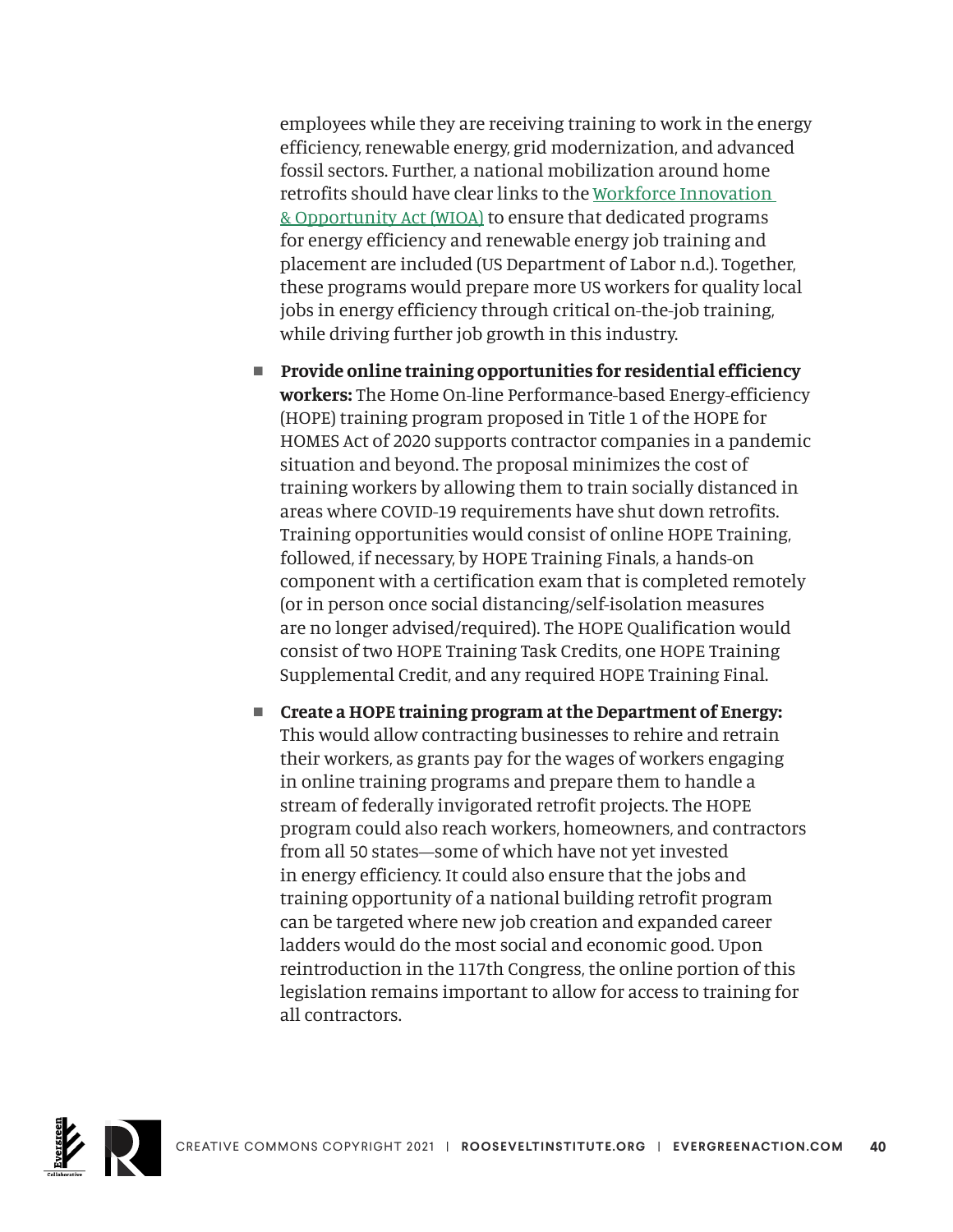- Establish funding for small business access to educational **assistance:** Advance Department of Education assistance to offset the costs of training programs for energy efficiency, home performance, and clean energy with guaranteed job placement. Students seeking vocational training and career development outside of university education should have fair access to public funding.
- **c. Broaden Contractor Networks to Engage New Firms and Build Industry Capacity:** The energy efficiency industry consists mainly of small businesses (E2 and E4TheFuture 2019) in need of assistance when it comes to training new hires, providing ongoing education to existing employees, and keeping employees up to date on certifications and trained in the latest technologies and health and safety practices. Prior to the pandemic, employers in energy efficiency, and especially in construction trades, were experiencing difficulty hiring new employees due to a shortfall of workers with the necessary experience, training, and technical skills to fill these jobs (EFI and NASEO 2019). Support for job training is even more important now in light of the current economic downturn and the need to support reskilling for unemployed and transitioning workers.

- **Establish a Department of Labor code for energy efficiency upgrade technicians:** A labor code is essential to elevate the status of residential energy efficiency contractors, increase their access to funds, and provide for a corresponding registered apprenticeship program. This code would help to create structures for new contractors to enter existing networks of service providers.
- Establish a specialized loan program through the SBA for energy **efficiency businesses (utilizing the new DOL code):** Allow the loans to be used to support training and technical assistance, and to support companies transitioning to offer efficiency or renewable energy services. Improved access to capital would greatly assist small, local, and BIPOC-owned business entrants into this rapidly growing industry.

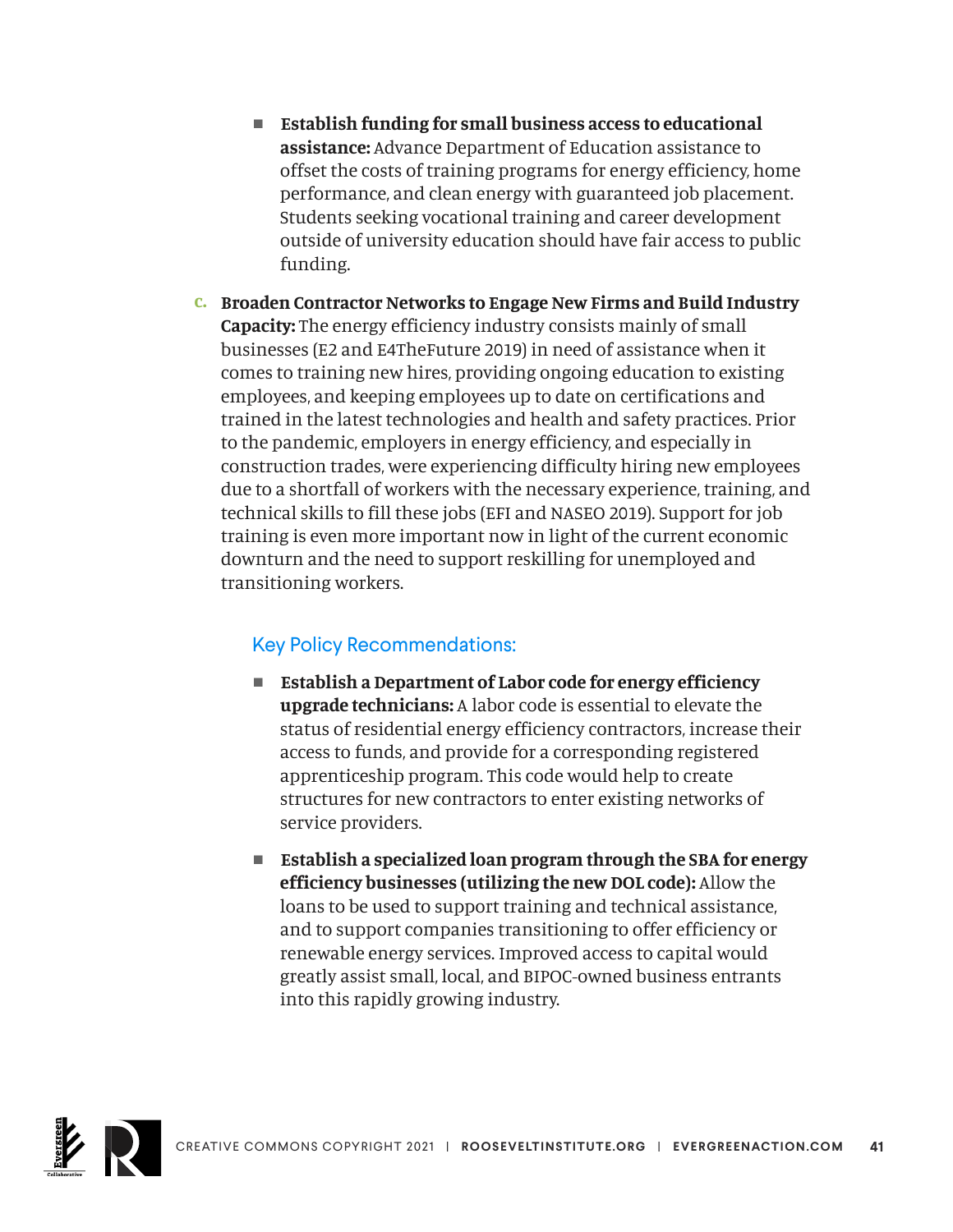- Ensure market-rate contractors have access to federal technical **training and assistance dollars through an expanded WAP program offering:** This would ensure that all homeowners receive the same energy efficiency and carbon reduction upgrade quality, and would help build capacity nationally.
- **n** Develop a Buildings Retrofit/Weatherization Job Corps: Establish both service learning and long-term, career-track jobs installing measures on eligible low- and middle-income residential and commercial properties, in coordination with local agencies. This program would be part of a larger Civilian Climate Corps, as proposed by President Biden, and would supplement, not supplant, existing public- and private-sector jobs. The program would be used to create pathways into registered apprenticeship programs and union jobs and careers (Inslee 2019). Building the pipeline of skilled workers would ensure robust growth of energy efficiency contractor networks for firms both large and small.

#### **5. Modernizing and Decarbonizing the Electricity Grid through Building Innovation**

Homes are not only large energy consumers; they are also part of our nation's electricity grid infrastructure. The DOE has defined a "Gridinteractive Efficient Building" (GEB) as "an energy efficient building with smart technologies characterized by the active use of Distributed Energy Resources (DERs) to optimize energy use for grid services, occupant needs and preferences, and cost reductions in a continuous and integrated way" (Neukomm et al. 2019).

Smart home technology could lead to more grid connectivity and greater energy and carbon reductions, but policies are needed to ensure contractors and homeowners take advantage of this technology (EFI and NASEO 2019). Focusing on the wider energy infrastructure within a national mobilization for home energy efficiency retrofits could help break down industry "silos" between efficiency, renewables, decarbonization, and distributed energy generation resources such as electric vehicles and battery storage. Advancing efficiency and smart energy management technologies would help homes save energy or use energy more flexibly to minimize their carbon footprint.

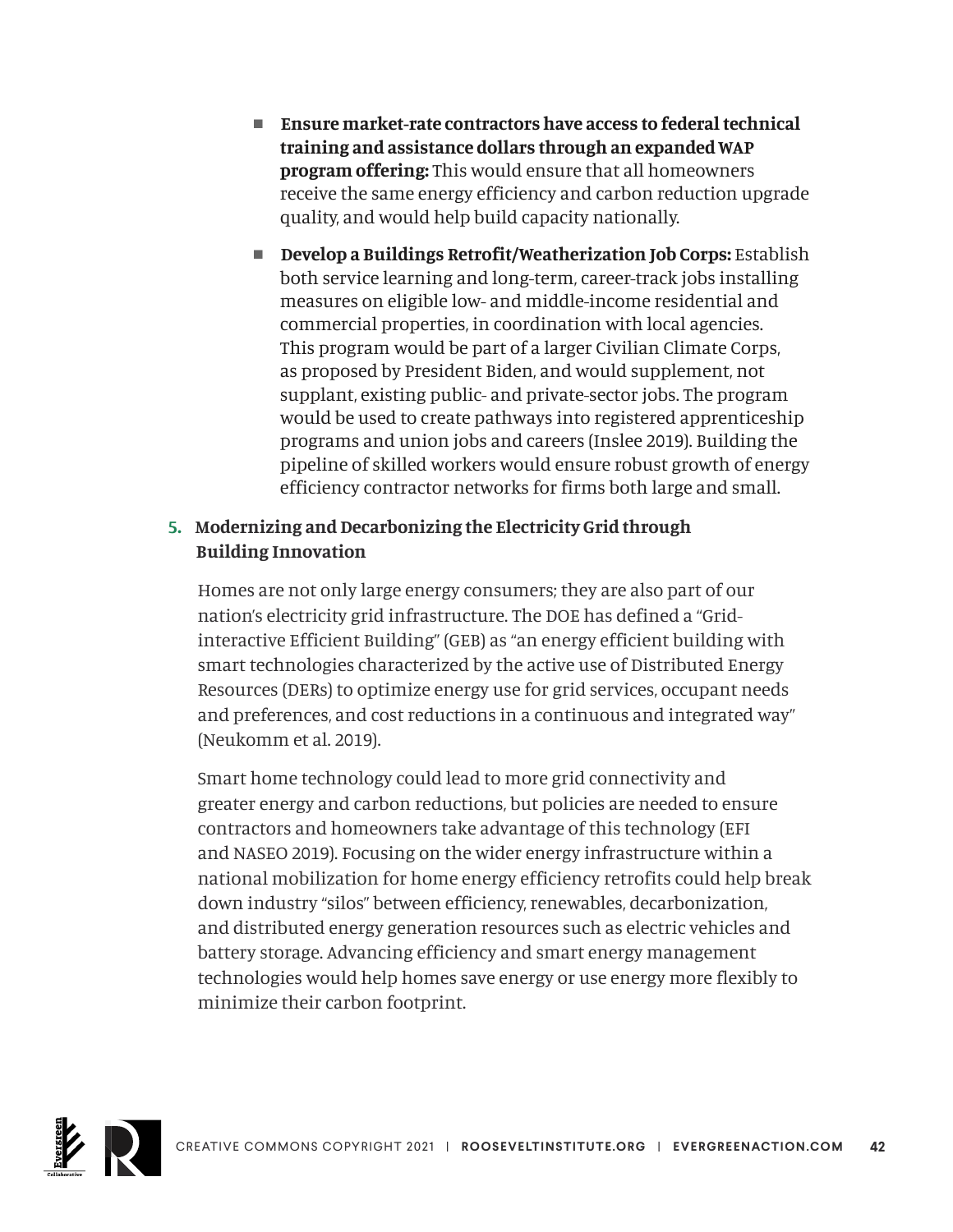Plans for interoperability, incentives, and maximized data use are critical for tapping this innovative technology resource and the powerful potential for decarbonization and deep energy efficiency it can unlock. Policy and program innovations that bring these pieces together to optimize energy usage can reduce the need for new power plants and deliver more reliable energy services at lower cost, all while making homes healthier, more comfortable, and more affordable places to live.

**a. Ensure Quality and Comparable Data:** Measuring performance, modeling loads, evaluating programs, increasing grid visibility, and supporting a nimble home-to-grid dynamic all rely on quality data and efficient access. It is critical that as we retrofit millions of homes, we make maximum use of their energy savings and strengthen energy networks through electricity grid integration. This can only happen if the data flows are understood; technology in buildings that relies on this data has the ability to interact with the utility via the grid.

- Provide broad customer access to home utility data and other **information on energy and climate costs and risks:** To monetize energy efficiency; lower the cost of conversion to renewable home electrification; and create better home evaluation for upgrades, innovations, specialized retrofits, and Evaluation, Measurement, and Verification (EM&V), the DOE should provide best practices for utilities to guarantee that customers have access to their own electricity data and to ensure consumer access to energy use data, as in the 116th Congress's E-Access Act (H.R. 5796). This would support state energy conservation plans and the establishment of voluntary guidelines to aid state Public Utility Commissions (PUCs) in requiring that timely access to utility data be guaranteed. Further, the broader principle of guaranteeing homeowners and tenants access to their own energy and climate data should extend to disclosure of disaster risk and resilience in home construction as a matter of financial risk.
- **n** Develop a DOE task force on interoperability: Constantly changing devices and lack of industry standardization deter contractors from including smart homes in their business models and frustrate homeowners when they need multiple apps

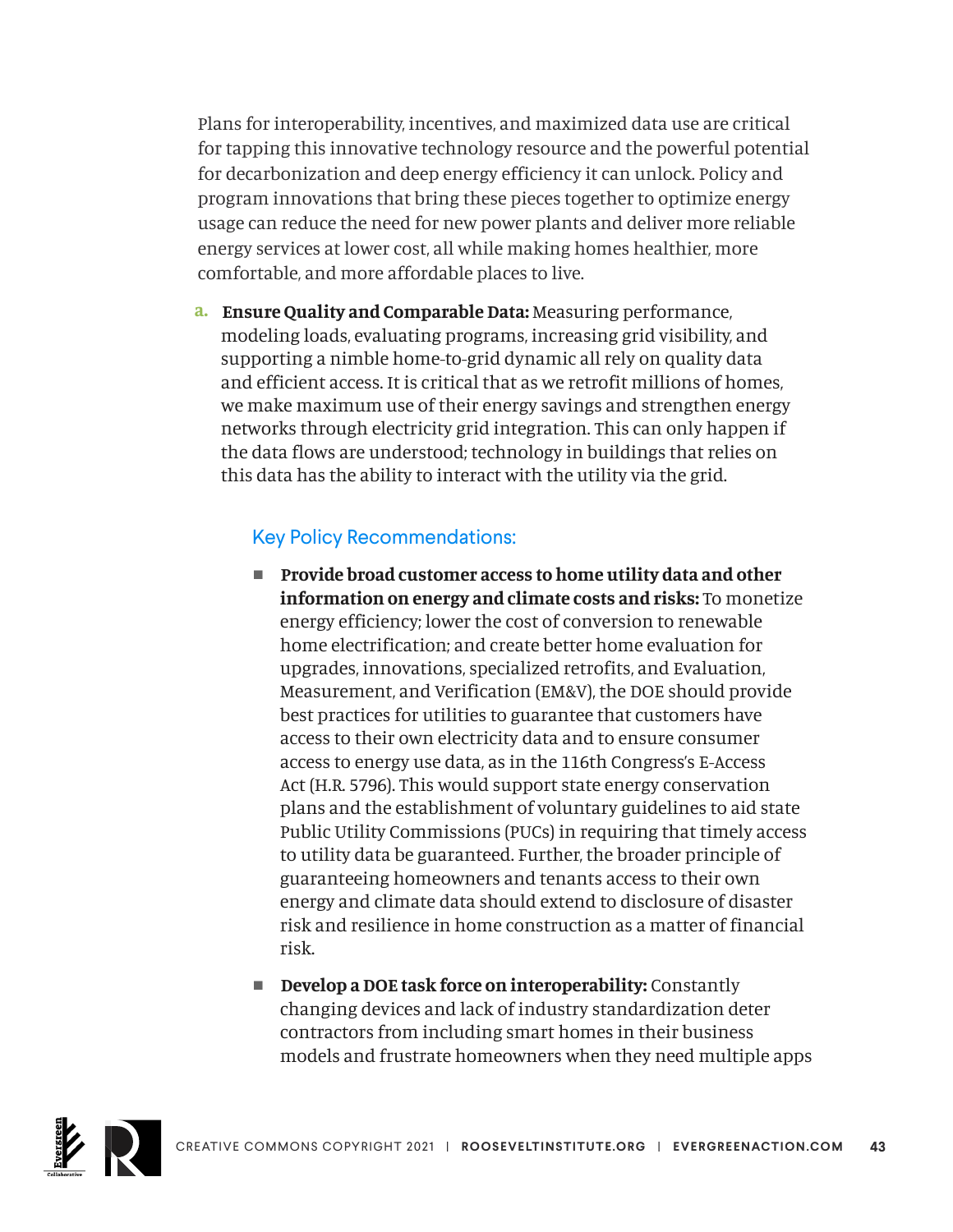and devices that do not communicate. The new administration must bring together stakeholders and ensure interoperability standards that feed, rather than stifle, innovation.

- **Promote the utilization of HPXML:** Home Performance eXtensible Markup Language (HPXML) creates a common language for the energy efficiency retrofit industry to share data related to the different measures they include in a home. When software tools record home energy improvements in a comparable fashion, it will make it easier and less expensive to collect and exchange information among contractors, program administrators, implementers, government, utilities, evaluation consultants, and other information-trading partners.
- **b. Promote Deployment of Grid-interactive Efficient Buildings (GEBs):**  Residential GEBs can be part of larger strategies to create a more reliable, more affordable, and cleaner power system. Policies and regulatory measures that advance grid-interactive efficient homes can support grid modernization and resiliency.

- Support residential grid integration and grid modernization **policies:** The policies outlined in a recent National Association of State Energy Officials (NASEO) report (Rinaldi et al. 2019) offer a pathway for investment in full deployment of smart meters, or advanced metering infrastructure (AMI), across the entire residential sector, and would create and enable gridinteractive energy optimization. Smart meters provide two-way communication (and utilities must be required, if public funding is used) to allow for optimal access of meter data and to create new opportunities for targeted energy efficiency and demand response. This supports the integration of customer-sited resources like rooftop solar and battery storage, enabling a broad range of GEB solutions while empowering energy consumers by providing new savings and income opportunities.
- Fund residential GEB demonstration and deployment: To build on research on grid-interactive efficient building solutions, funding should focus on demonstration and deployment to (1) evaluate energy optimization strategies integrating energy

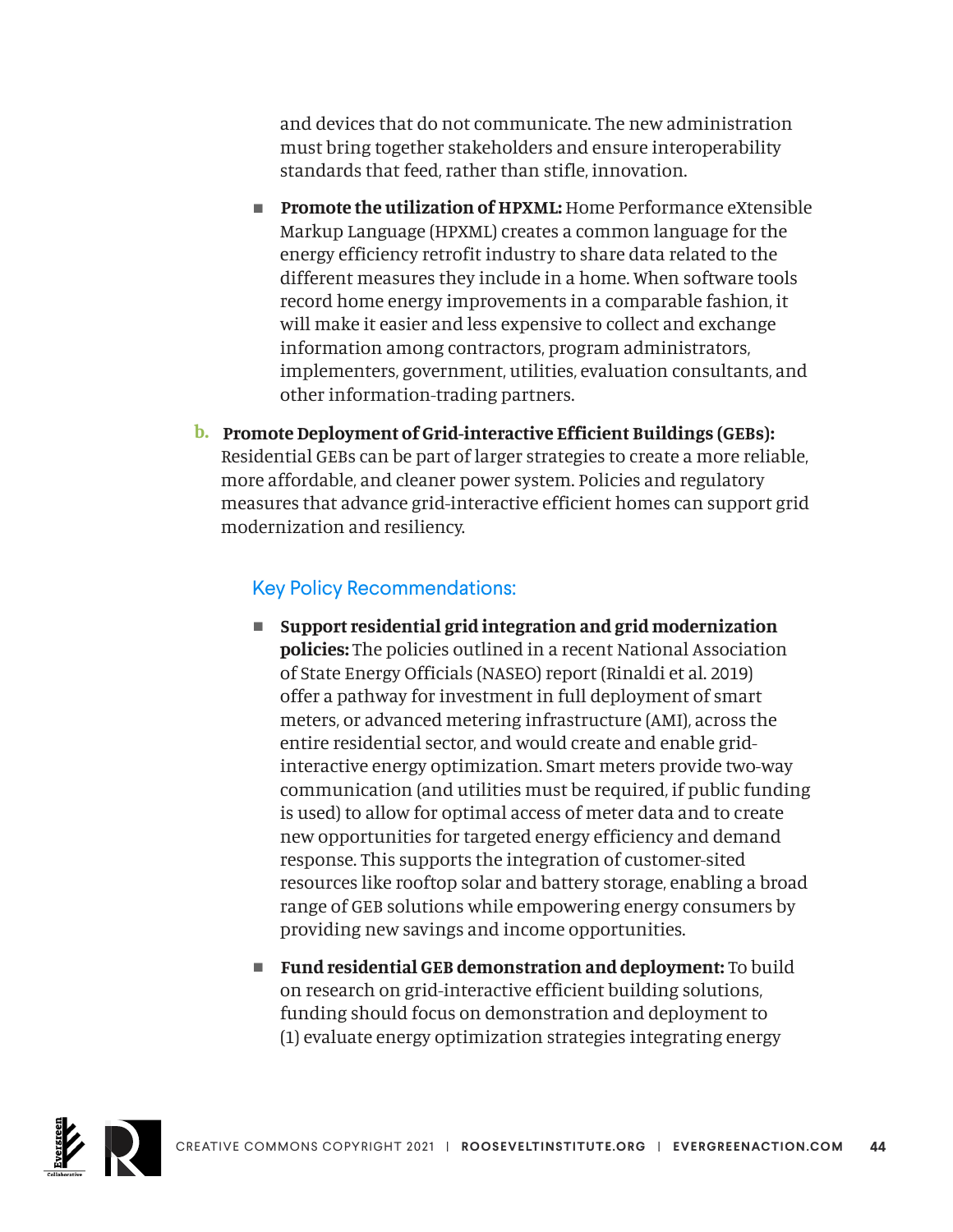efficiency and smart technology in real homes; (2) assess the potential of different retrofit measures to increase energy efficiency, electricity grid interactivity, and demand flexibility in existing homes; and (3) integrate electrification, solar, storage, and other distributed generation technologies.

- **n** Appoint a FERC commissioner conversant in smart technology, **Demand Response, and Distributed Energy Resources:** A new Federal Energy Regulatory Commission (FERC) commissioner should be able to recognize the benefits in, and robustly evaluate the use of, smart technology in residential buildings as well as reduce historic barriers to creating a more dynamic and responsive grid through better engagement of end-users of electricity in conservation.
- **c. Center Building Retrofits within a National 100 Percent Clean Energy Mobilization:** The Biden administration has committed to achieve 100 percent clean, carbon-free energy in the electricity sector by 2035. Realizing advanced clean energy deployment goals will require a close integration of building efficiency measures to reduce demand where possible, along with building electrification measures and deployment of zero-carbon renewable energy. These 100 percent clean energy goals clearly place building retrofits at the center of plans for a modern, resilient, and sustainable electricity grid as it moves away from historic reliance on carbon-intensive fossil fuels.

- Pass a national Energy Efficiency Resource Standard, alongside **a 100 Percent Clean Electricity Standard:** A national Clean Electricity Standard (CES) should be accompanied by an Energy Efficiency Resource Standard (EERS), as proposed by the Biden administration, to ensure that utilities plan for efficiency and load reductions in their long-term resource planning. It should also include strong incentives for residential building retrofits, as well as carve-outs for distributed solar energy generation within state and regional energy markets.
- Expand incentives for electrification within building retrofits: A move from carbon-intensive fossil fuel sources to a residential building sector that is powered by 100 percent clean and

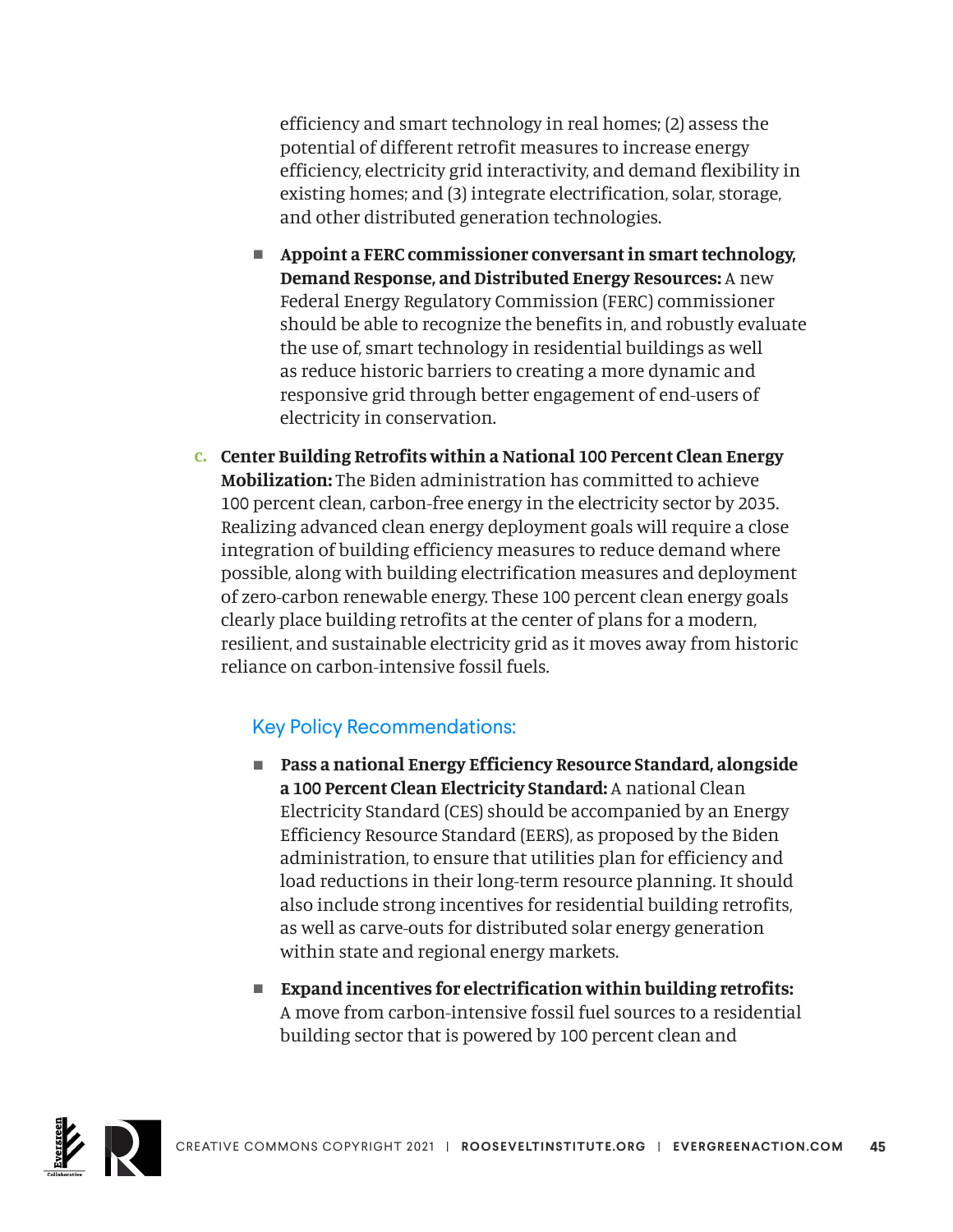renewable energy must be facilitated by a major push for electrification of fuel sources, in concert with whole-home energy performance evaluation and upgrades. Efforts to promote electrification should only be pursued where whole-home energy efficiency and thermal performance have been tested and optimized in order to manage energy loads and costs.

■ Ensure strong federal incentives for distributed and community **solar:** Federal policymakers should work directly with states, localities, and utility regulators to encourage construction and interconnection of community solar and to ensure that all residential properties can become powered rapidly by 100 percent clean and renewable electricity; these properties should include renters and those homes not suited for solar installation. Federal Production and Investment Tax Credits for renewables should also be made refundable and transformed into a grant program accessible to nonprofits, affordable housing providers, and other community-based partners who do not have tax liability to benefit from such a tax credit. Incentives for community solar should also include focused investments linked to community-based organizations, local beneficiary ownership, and funding for project pre-development. These tools will ensure rapid expansion of community-based distributed energy assets as a tool for energy democracy, community empowerment, local economic development that creates jobs, and wealth creation in low-income communities.

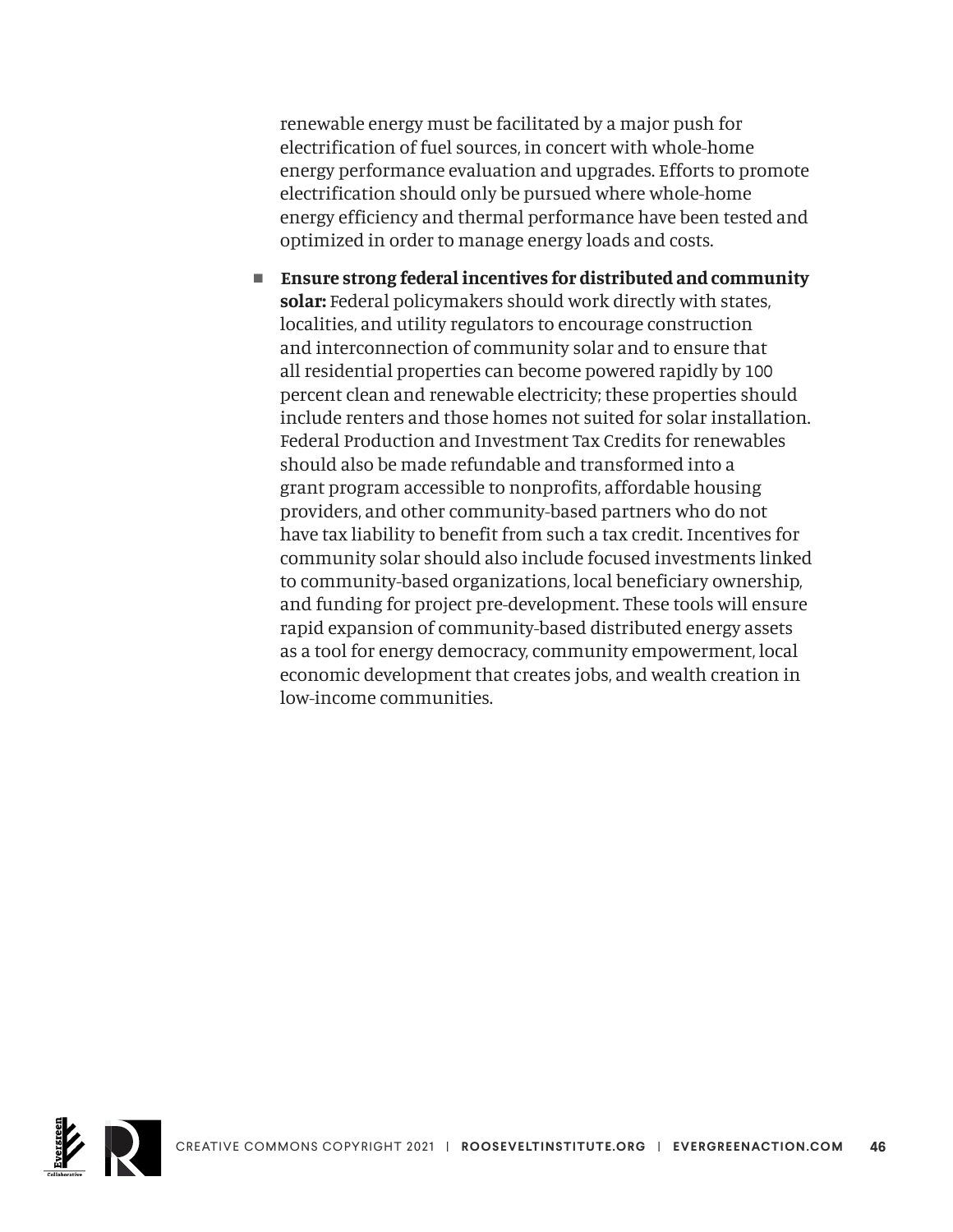# **CONCLUSION: WHAT THE BIDEN ADMINISTRATION AND 117TH CONGRESS CAN DO NOW**

The Biden administration and the 117th Congress must address existential challenges facing our economy, our environment, and the public health of our nation's people through key interventions in the built environment.

Residential building energy improvements stand at the nexus of all these issues. To create jobs, restore public health and safety, and advance key climate commitments, we must focus on housing—on building cleaner, smarter, and more efficient places to live, work, and raise families.

Policymakers can do so with the cost-effective and fast-acting policies outlined in this paper— starting with weatherization, which would provide both immediate economic relief and permanent utility savings for low- and moderate-income families.

But benefits from these policies extend well beyond weatherization. These policies will help broaden networks of contractors, ranging from large union employers to local small businesses working in the residential retrofit industry; drive new waves of community-based economic development; and incentivize new capital investments through federally backed loans and thoughtful tax incentives. Further, this program will position the nation's built environment for substantial innovation, as it lays the groundwork for deep integration of buildings within a smart and 100 percent clean energy electricity grid.

There is no "one size fits all" approach for retrofitting the nation's housing stock. The housing market is large and complex; it comprises different ownership structures with very different markets and policies guiding low-income affordable housing and market rate homes for middle-income working families.

But this complex market reality cannot be an excuse for inaction. Rather, a broad-based approach, as we have outlined here, can uniquely unify both green progressives and Main Street centrists around a positive program of investment. By investing in jobs and the skills of workers, and by improving the value and safety of the places we call home, we can build strong, healthy, and thriving communities and tackle the climate crisis together.

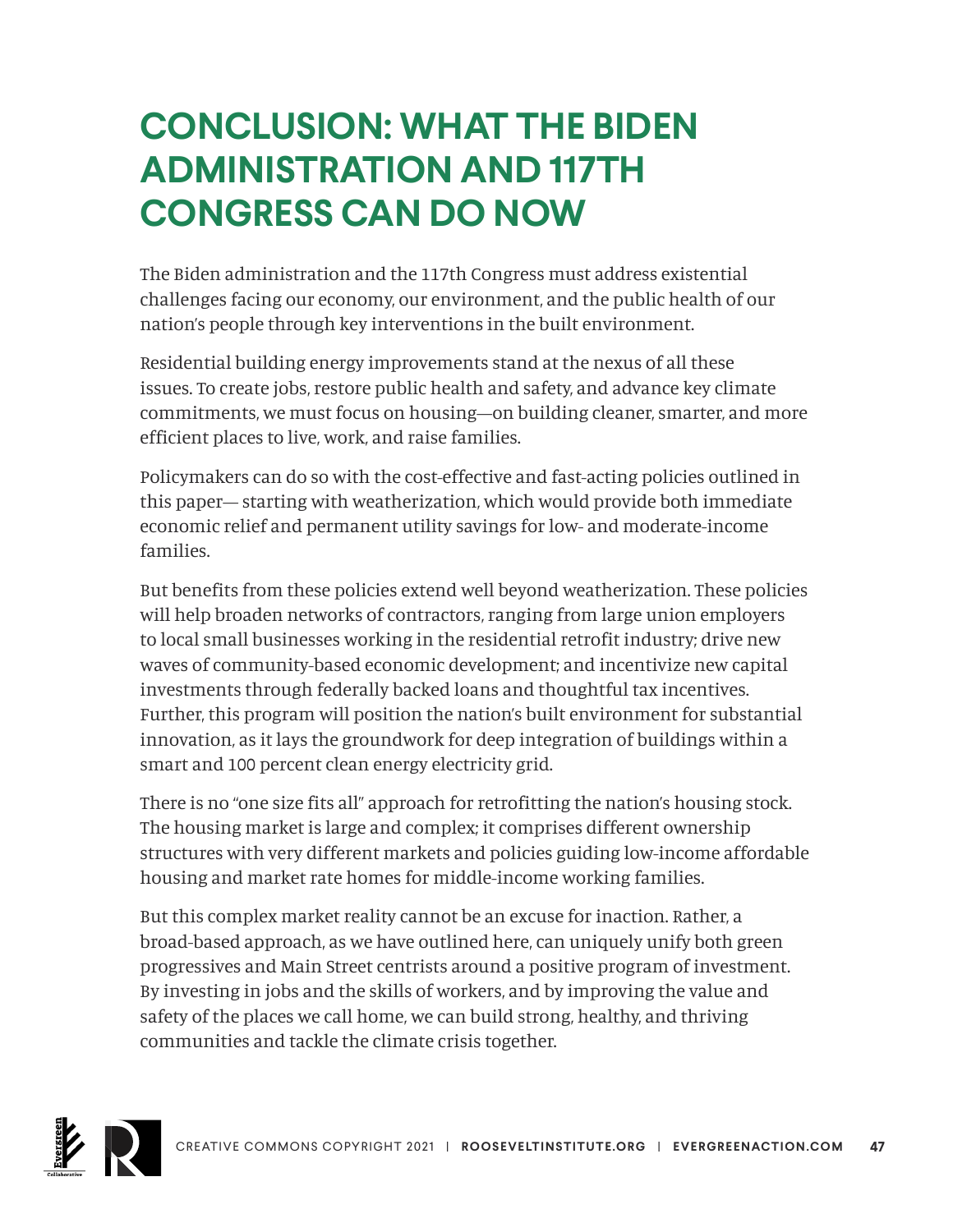To begin confronting the challenges facing our nation's economy and its people, we should start with a commitment to reconstruct the spaces where we live (and now often work as well): our homes.

The federal government should invest heavily in residential building energy improvements, and in so doing create a new wave of job creation, expand housing affordability and community economic justice, and catalyze a new generation of more modern and sustainable local community infrastructure. Together, these investments will meet the president's commitment to put millions to work eliminating pollution, protecting clean water, and building healthier communities. A national mobilization to rebuild the US economy with clean, low-carbon, and state-of-the-art infrastructure will revive our economy, move the nation closer to 100 percent clean energy, and enhance social equity—all while putting our people on far stronger footing to reverse the climate crisis. By following this path, economic recovery truly does begin at home.

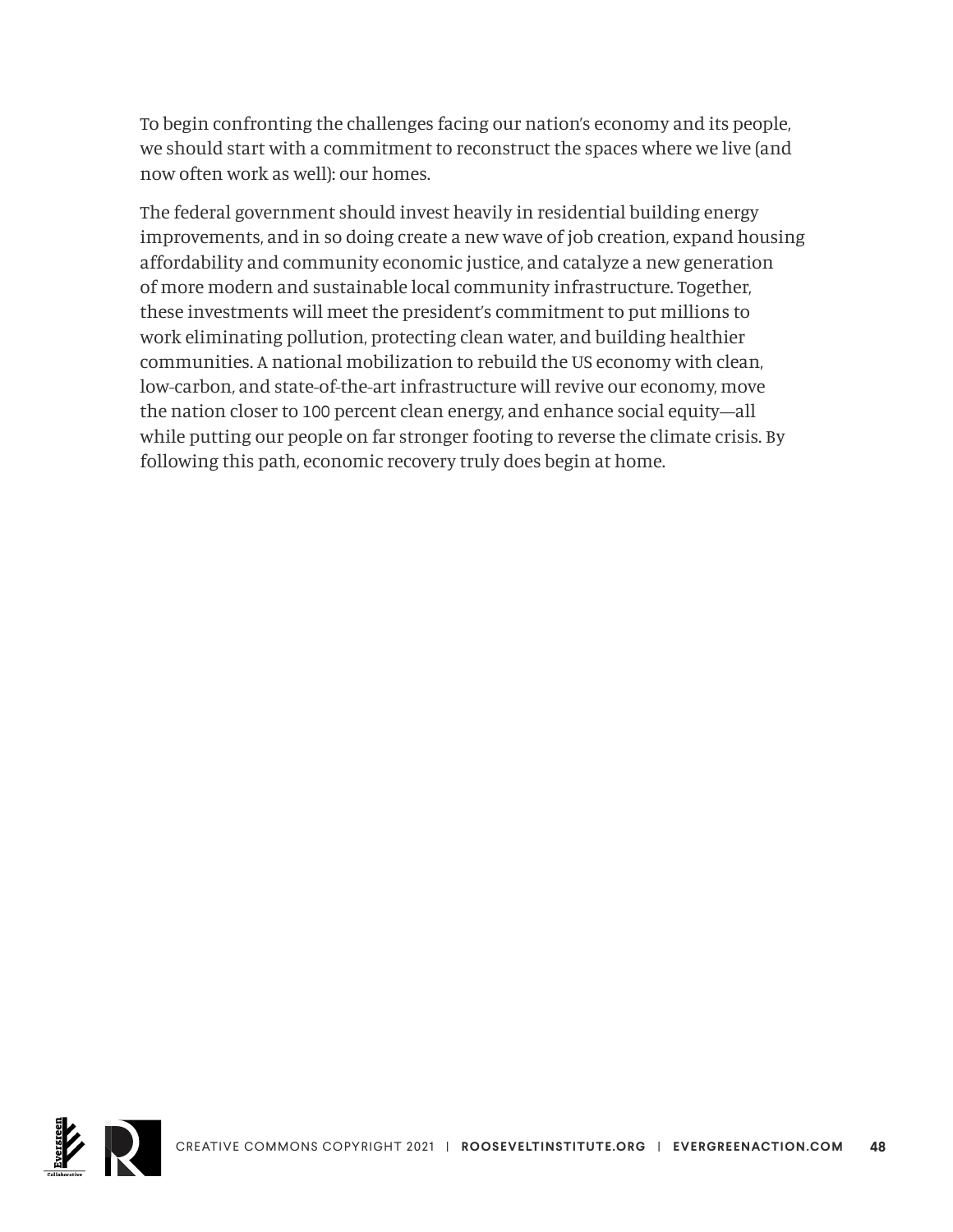# **REFERENCES**

- Academy of Science of South Africa, Brazilian Academy of Sciences, German National Academy of Sciences Leopoldina, US National Academy of Medicine, and US National Academy of Sciences. 2019. "Air Pollution and Health – A Science-Policy Initiative." Annals of Global Health 85, no. 1 (December 16, 2019): 140. [http://](http://doi.org/10.5334/aogh.2656) [doi.org/10.5334/aogh.2656.](http://doi.org/10.5334/aogh.2656)
- Administration for Children and Families. n.d. "LIHEAP Data Warehouse." Accessed February 17, 2021. [https://](https://liheappm.acf.hhs.gov/data_warehouse/index.php?report=homepage) [liheappm.acf.hhs.gov/data\\_warehouse/index.php?report=homepage.](https://liheappm.acf.hhs.gov/data_warehouse/index.php?report=homepage)
- American Council for an Energy-Efficient Economy (ACEEE), Alliance to Save Energy, and Business Council for Sustainable Energy. 2020a. *Energy Efficiency Impact Report*. Washington, DC: ACEEE. [https://](https://energyefficiencyimpact.org/) [energyefficiencyimpact.org/](https://energyefficiencyimpact.org/).
- American Council for an Energy-Efficient Economy (ACEEE). 2020b. *Federally Assisted Housing and Finance*. Washington, DC: ACEEE. [https://www.aceee.org/sites/default/files/pdfs/federally\\_assisted\\_housing\\_and\\_](https://www.aceee.org/sites/default/files/pdfs/federally_assisted_housing_and_finance.pdf) [finance.pdf.](https://www.aceee.org/sites/default/files/pdfs/federally_assisted_housing_and_finance.pdf)
- Adejumo, Vincent. 2019. "These Numbers Prove African-Americans Still Haven't Recovered from the Financial Crisis." *MarketWatch*. February 9, 2019, sec. Opinion. [https://www.marketwatch.com/story/these-numbers](https://www.marketwatch.com/story/these-numbers-prove-african-americans-still-havent-recovered-from-the-financial-crisis-2019-02-06)[prove-african-americans-still-havent-recovered-from-the-financial-crisis-2019-02-06](https://www.marketwatch.com/story/these-numbers-prove-african-americans-still-havent-recovered-from-the-financial-crisis-2019-02-06).
- Biden and Harris. 2020. "The Biden Plan to Build a Modern, Sustainable Infrastructure and an Equitable Clean Energy Future." Clean Energy. Accessed February 1, 2020. [https://joebiden.com/clean-energy/.](https://joebiden.com/clean-energy/)
- Bishopp, Colin. 2016. "Renew Financial's Comments: Innovative Financing Pilot." Sacramento, CA: California Energy Commission. [https://efiling.energy.ca.gov/GetDocument.](https://efiling.energy.ca.gov/GetDocument.aspx?tn=213848&DocumentContentId=25195) [aspx?tn=213848&DocumentContentId=25195.](https://efiling.energy.ca.gov/GetDocument.aspx?tn=213848&DocumentContentId=25195)
- Bishopp, Colin and Jim Barrett. 2020. "The Healthy Home Loan Program\* A Clean Energy and Clean Drinking Water Financing Program for Low-Income Homeowners." PACENation, December 15, 2020. [https://](https://pacenation.org/wp-content/uploads/2020/12/Healthy-Home-Loan-Program_White-Paper-12.07.20_DRAFT.pdf) [pacenation.org/wp-content/uploads/2020/12/Healthy-Home-Loan-Program\\_White-Paper-12.07.20\\_DRAFT.](https://pacenation.org/wp-content/uploads/2020/12/Healthy-Home-Loan-Program_White-Paper-12.07.20_DRAFT.pdf) [pdf](https://pacenation.org/wp-content/uploads/2020/12/Healthy-Home-Loan-Program_White-Paper-12.07.20_DRAFT.pdf).
- Blue Collar to Green Collar Jobs Development Act of 2019, H.R. Res. 1315, 116th Cong. (2019). [https://www.](https://www.congress.gov/bill/116th-congress/house-bill/1315/text#toc-H0E5AC408EE8649C2B301AC0E6F6B733B) [congress.gov/bill/116th-congress/house-bill/1315/text#toc-H0E5AC408EE8649C2B301AC0E6F6B733B.](https://www.congress.gov/bill/116th-congress/house-bill/1315/text#toc-H0E5AC408EE8649C2B301AC0E6F6B733B)
- Blue Collar to Green Collar Jobs Development Act of 2021, H.R. 156, 117th Cong. (2021). [https://www.congress.](https://www.congress.gov/bill/117th-congress/house-bill/156) [gov/bill/117th-congress/house-bill/156](https://www.congress.gov/bill/117th-congress/house-bill/156).
- Bonvillian, William. 2017. "US Manufacturing Decline and the Rise of New Production Innovation Paradigms." Organization for Economic Co-operation and Development. [https://www.oecd.org/unitedstates/us](https://www.oecd.org/unitedstates/us-manufacturing-decline-and-the-rise-of-new-production-innovation-paradigms.htm)[manufacturing-decline-and-the-rise-of-new-production-innovation-paradigms.htm.](https://www.oecd.org/unitedstates/us-manufacturing-decline-and-the-rise-of-new-production-innovation-paradigms.htm)
- Bullard, Robert et al. 2007. *Toxic Wastes and Race at Twenty: 1987-2007*. New York: Natural Resources Defense Council (NRDC). <https://www.nrdc.org/resources/toxic-wastes-and-race-twenty-1987-2007>.
- Building Performance Association (BPA). 2020. "Hope for Homes Introduced." Hope for Homes. Last updated June 25, 2020. [https://www.building-performance.org/hope4homes#:~:text=The%20HOPE%20for%20](https://www.building-performance.org/hope4homes#:~:text=The%20HOPE%20for%20HOMES%20Act,in%20energy%20efficiency%20improvements%2C%20including%3A&text=%242%2C000%20for%20retrofits%20that%20lead,of%20whole%2Dhouse%20energy%20use) [HOMES%20Act,in%20energy%20efficiency%20improvements%2C%20](https://www.building-performance.org/hope4homes#:~:text=The%20HOPE%20for%20HOMES%20Act,in%20energy%20efficiency%20improvements%2C%20including%3A&text=%242%2C000%20for%20retrofits%20that%20lead,of%20whole%2Dhouse%20energy%20use) [including%3A&text=%242%2C000%20for%20retrofits%20that%20lead,of%20whole%2Dhouse%20](https://www.building-performance.org/hope4homes#:~:text=The%20HOPE%20for%20HOMES%20Act,in%20energy%20efficiency%20improvements%2C%20including%3A&text=%242%2C000%20for%20retrofits%20that%20lead,of%20whole%2Dhouse%20energy%20use) [energy%20use.](https://www.building-performance.org/hope4homes#:~:text=The%20HOPE%20for%20HOMES%20Act,in%20energy%20efficiency%20improvements%2C%20including%3A&text=%242%2C000%20for%20retrofits%20that%20lead,of%20whole%2Dhouse%20energy%20use)

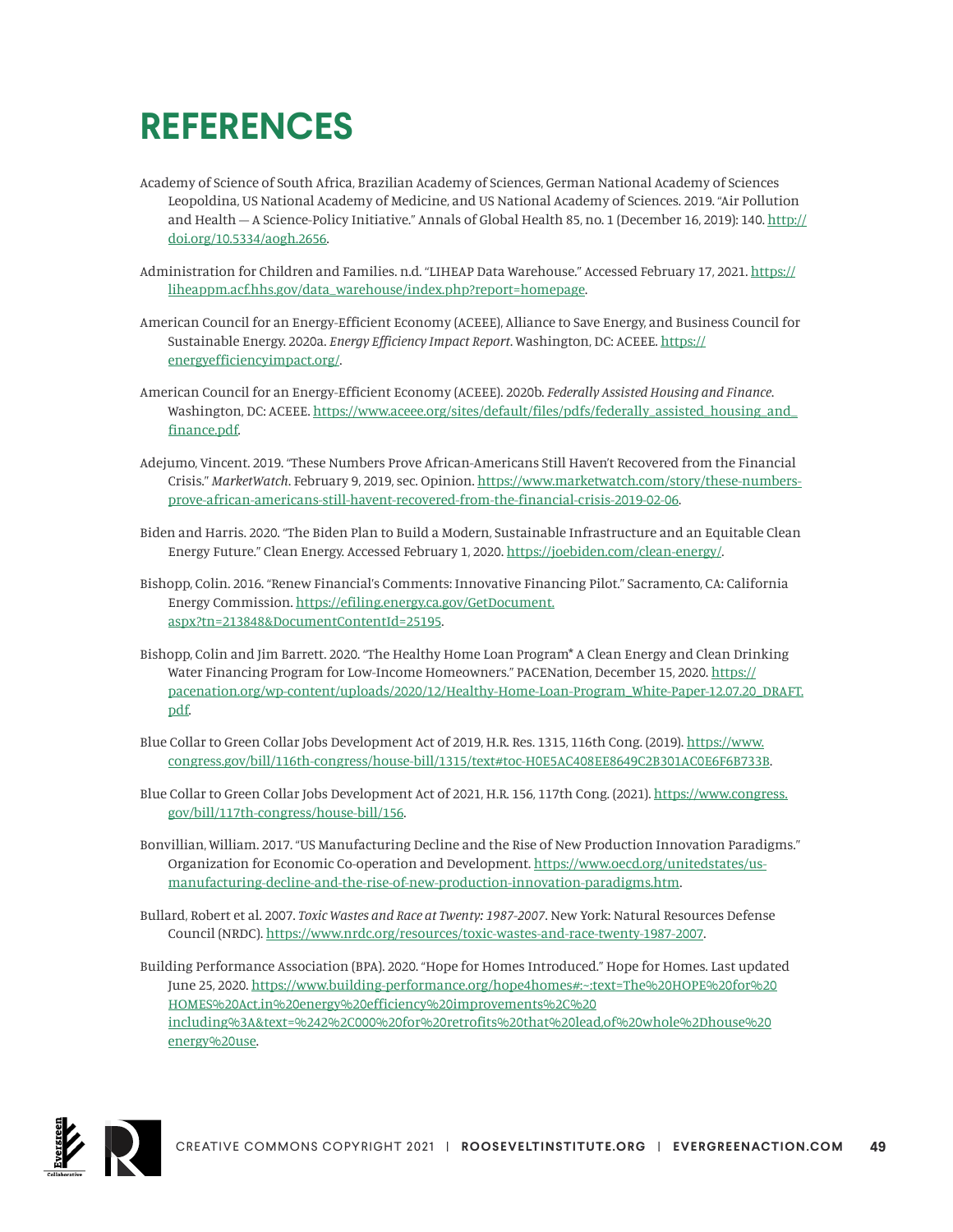- Casey, Allison. 2016. "How Much Can You REALLY Save with Energy Efficient Improvements?" US Department of Energy, October 7, 2016. [https://www.energy.gov/energysaver/articles/how-much-can-you-really-save](https://www.energy.gov/energysaver/articles/how-much-can-you-really-save-energy-efficient-improvements)[energy-efficient-improvements.](https://www.energy.gov/energysaver/articles/how-much-can-you-really-save-energy-efficient-improvements)
- Center on Budget and Policy Priorities (CBPP). 2017. "Policy Basics: Public Housing." Last updated November 15, 2017. [https://www.cbpp.org/research/policy-basics-public-housing.](https://www.cbpp.org/research/policy-basics-public-housing)
- Centers for Disease Control and Prevention (CDC). 2020. "Basic Facts about Mold and Dampness." Frequently Asked Questions. Last updated August 11, 2020. <https://www.cdc.gov/mold/faqs.htm>.
- Clean Economy Jobs and Innovation Act, H.R. 4447, 116th Cong. (2019-2020). [https://www.congress.gov/](https://www.congress.gov/bill/116th-congress/house-bill/4447) [bill/116th-congress/house-bill/4447](https://www.congress.gov/bill/116th-congress/house-bill/4447).
- Consumer Financial Protection Bureau (CFPB). n.d. "TILA-RESPA Integrated Disclosures (TRID)." Compliance Resources. Accessed February 17, 2021. [https://www.consumerfinance.gov/compliance/compliance](https://www.consumerfinance.gov/compliance/compliance-resources/mortgage-resources/tila-respa-integrated-disclosures/)[resources/mortgage-resources/tila-respa-integrated-disclosures/.](https://www.consumerfinance.gov/compliance/compliance-resources/mortgage-resources/tila-respa-integrated-disclosures/)
- Drehobl, Ariel, Lauren Ross, and Roxana Ayala. 2020. *How High Are Household Energy Burdens? An Assessment of National and Metropolitan Energy Burdens across the US*. Washington, DC: American Council for an Energy-Efficient Economy (ACEEE). <https://www.aceee.org/research-report/u2006>.
- E2 and E4TheFuture. 2019. *Energy Efficiency Jobs in America*. Framingham, MA: E2 and E4TheFuture. [https://](https://e4thefuture.org/wp-content/uploads/2019/09/Energy-Efficiency-Jobs-in-America-2019.pdf) [e4thefuture.org/wp-content/uploads/2019/09/Energy-Efficiency-Jobs-in-America-2019.pdf.](https://e4thefuture.org/wp-content/uploads/2019/09/Energy-Efficiency-Jobs-in-America-2019.pdf)
- E-Access Act, H.R. Res. 5796, 116th Cong. (2019). [https://www.congress.gov/bill/116th-congress/house-bill/5796/](https://www.congress.gov/bill/116th-congress/house-bill/5796/text?r=8&s=1) [text?r=8&s=1.](https://www.congress.gov/bill/116th-congress/house-bill/5796/text?r=8&s=1)
- Energy and Water Development and Related Agencies Appropriations Act, H.R. Res. 7613, 116th Cong. (2021). <https://www.congress.gov/116/bills/hr7613/BILLS-116hr7613rh.pdf>.
- Energy Futures Initiative (EFI) & National Association of State Energy Officials (NASEO). 2019. *The 2019 US Energy & Employment Report*. [https://www.usenergyjobs.org/2019-report.](https://www.usenergyjobs.org/2019-report)
- Energy Information Administration (EIA). 2019. "US Energy Consumption by Source and Sector, 2019." [https://](https://www.eia.gov/totalenergy/data/monthly/pdf/flow/css_2019_energy.pdf) [www.eia.gov/totalenergy/data/monthly/pdf/flow/css\\_2019\\_energy.pdf](https://www.eia.gov/totalenergy/data/monthly/pdf/flow/css_2019_energy.pdf).
- Energy Information Administration (EIA). 2020. "Use of Energy Explained, Energy Use in Homes." Last updated August 4, 2020. [https://www.eia.gov/energyexplained/use-of-energy/homes.php.](https://www.eia.gov/energyexplained/use-of-energy/homes.php)
- Environmental Protection Agency (EPA). 2018. *Inventory of US Greenhouse Gas Emissions and Sinks*. Washington, DC: EPA. [https://www.epa.gov/sites/production/files/2019-04/documents/us-ghg-inventory-2019-main-text.](https://www.epa.gov/sites/production/files/2019-04/documents/us-ghg-inventory-2019-main-text.pdf) [pdf](https://www.epa.gov/sites/production/files/2019-04/documents/us-ghg-inventory-2019-main-text.pdf).
- Evergreen Collaborative. 2020. "Evergreen Action Plan: A National Mobilization to Defeat the Climate Crisis and Build a Just and Thriving Clean Energy Economy." Accessed April 30, 2020. [https://collaborative.](https://collaborative.evergreenaction.com/policy-hub/plan) [evergreenaction.com/policy-hub/plan.](https://collaborative.evergreenaction.com/policy-hub/plan)
- Fannie Mae. n.d. "Multifamily Green MBS." Fannie Mae Capital Markets. Accessed February 17, 2021. [https://](https://capitalmarkets.fanniemae.com/sustainable-bonds/green-bonds/multifamily-green-mbs) [capitalmarkets.fanniemae.com/sustainable-bonds/green-bonds/multifamily-green-mbs](https://capitalmarkets.fanniemae.com/sustainable-bonds/green-bonds/multifamily-green-mbs).
- Franklin, Marcus, Caroline Kurtz, Mike Alksnis, Lorah Steichen, and Chiquita Younger. 2017. *Lights Out in the Cold: Reforming Utility Shut-Off Policies as If Human Rights Matter*. Baltimore, MD: National Association for the Advancement of Colored People (NAACP). [https://www.naacp.org/climate-justice-resources/lights-out](https://www.naacp.org/climate-justice-resources/lights-out-in-the-cold/)[in-the-cold/](https://www.naacp.org/climate-justice-resources/lights-out-in-the-cold/).

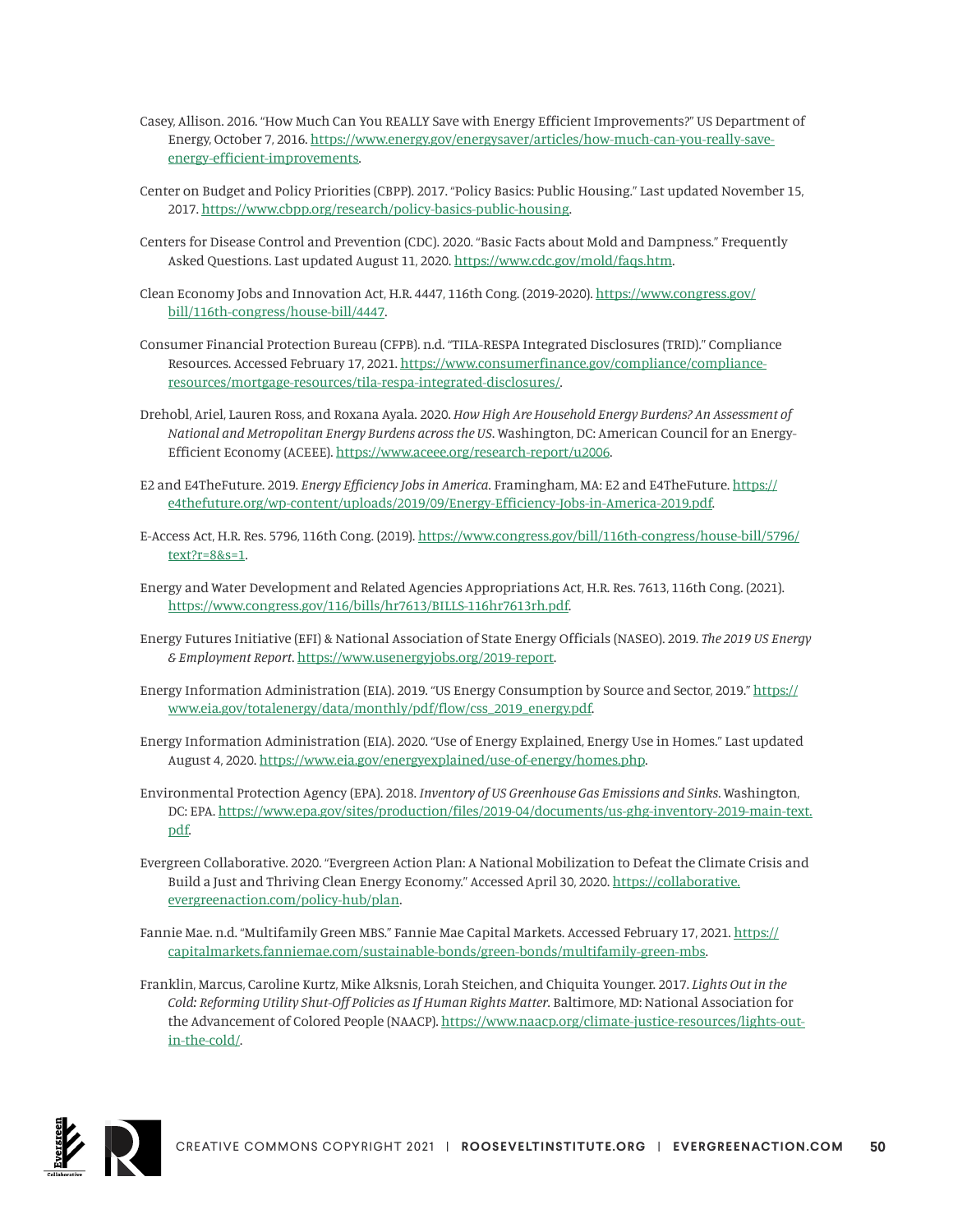- Friedman, Lisa. 2020. "New Research Links Air Pollution to Higher Coronavirus Death Rates." *New York Times*, April 7, 2020. [https://www.nytimes.com/2020/04/07/climate/air-pollution-coronavirus-covid.html.](https://www.nytimes.com/2020/04/07/climate/air-pollution-coronavirus-covid.html)
- Garcia, Adrian D. 2018. "This Is the Average Amount in Savings Accounts—How Does Your Cash Stack Up?" Bankrate, December 3, 2018. [https://www.bankrate.com/personal-finance/savings-account-average](https://www.bankrate.com/personal-finance/savings-account-average-balance/)[balance/.](https://www.bankrate.com/personal-finance/savings-account-average-balance/)
- Green New Deal for Public Housing Act, H.R. Res. 5185, 116th Cong. (2019-2020). [https://www.congress.gov/](https://www.congress.gov/bill/116th-congress/house-bill/5185) [bill/116th-congress/house-bill/5185](https://www.congress.gov/bill/116th-congress/house-bill/5185).
- Green New Deal for Public Housing Act, S. Res. 2876, 116th Cong. (2019-2020). [https://www.congress.gov/](https://www.congress.gov/bill/116th-congress/senate-bill/2876) [bill/116th-congress/senate-bill/2876](https://www.congress.gov/bill/116th-congress/senate-bill/2876).
- Gunn-Wright, Rhiana, Kristina Karlsson, Kitty Richards, Bracken Hendricks, and David Arkush. 2020. A Green Recovery: The Case for Climate-Forward Stimulus Policies in America's COVID-19 Recession Response. New York: Roosevelt Institute. [https://rooseveltinstitute.org/publications/green-recovery-case-for-climate](https://rooseveltinstitute.org/publications/green-recovery-case-for-climate-forward-stimulus-policies-americas-covid-19-recession-response/)[forward-stimulus-policies-americas-covid-19-recession-response/.](https://rooseveltinstitute.org/publications/green-recovery-case-for-climate-forward-stimulus-policies-americas-covid-19-recession-response/)
- Harvey, Fiona. 2020. "Polluted Air Killing Half a Million Babies a Year across Globe." *The Guardian*, October 21, 2020. [https://www.theguardian.com/environment/2020/oct/21/polluted-air-killing-half-a-million-babies](https://www.theguardian.com/environment/2020/oct/21/polluted-air-killing-half-a-million-babies-a-year-across-globe)[a-year-across-globe.](https://www.theguardian.com/environment/2020/oct/21/polluted-air-killing-half-a-million-babies-a-year-across-globe)
- Hayes, Sara, Cassandra Kubes, and Christine Gerbode. 2020. *Making Health Count: Monetizing the Health Benefits of In-Home Services Delivered by Energy Efficiency Programs*. Washington, DC: American Council for an Energy-Efficient Economy (ACEEE). <https://www.aceee.org/sites/default/files/pdfs/h2001.pdf>.
- Hayes, Sara and Christine Gerbode. 2020. Braiding Energy and Health Funding for In-Home Programs: Federal Funding Opportunities. Washington, DC: ACEEE. <https://www.aceee.org/research-report/h2002>.
- Hernández, Diana. 2016. "Understanding 'Energy Insecurity' and Why It Matters to Health." *Social Science & Medicine* 167, (October 2016): 1–10.<https://doi.org/10.1016/j.socscimed.2016.08.029>.
- Hernández, Diana and Eva Siegel. 2019. "Energy Insecurity and Its Ill Health Effects: A Community Perspective on the Energy-Health Nexus in New York City." *Energy Research & Social Science* 47, (January 2019): 78–83. [https://doi.org/10.1016/j.erss.2018.08.011.](https://doi.org/10.1016/j.erss.2018.08.011)
- Home Advisor. n.d. "How Much Does It Cost to Install or Replace an HVAC System?" Heating & Cooling. Accessed February 17, 2021. <https://www.homeadvisor.com/cost/heating-and-cooling/>.
- Home Energy Savings Act, S. Res. 2588, 116th Cong. (2019). [https://www.congress.gov/116/bills/s2588/BILLS-](https://www.congress.gov/116/bills/s2588/BILLS-116s2588is.pdf)[116s2588is.pdf.](https://www.congress.gov/116/bills/s2588/BILLS-116s2588is.pdf)
- Home Performance Resource Center (HPRC). 2015. "Weatherization to Home Performance: Looks & Tips for Developing For-profit Services." Industry Research. Accessed February 17, 2021. [https://www.hprcenter.org/](https://www.hprcenter.org/pro-site/2932/industry-research/) [pro-site/2932/industry-research/](https://www.hprcenter.org/pro-site/2932/industry-research/).
- HOPE for HOMES Act, H.R. Res. 7325, 116th Cong. (2019). [https://www.congress.gov/bill/116th-congress/house](https://www.congress.gov/bill/116th-congress/house-bill/7325)[bill/7325](https://www.congress.gov/bill/116th-congress/house-bill/7325).
- Howat, John. 2018. "Low Income Economic Security Selected Hot Topics." (PowerPoint presentation, 2018 CAP Convention). [https://communityactionpartnership.com/wp-content/uploads/2018/09/Current-Utility-](https://communityactionpartnership.com/wp-content/uploads/2018/09/Current-Utility-Regulatory-Issues-and-How-You-Can-Respond.pdf)[Regulatory-Issues-and-How-You-Can-Respond.pdf](https://communityactionpartnership.com/wp-content/uploads/2018/09/Current-Utility-Regulatory-Issues-and-How-You-Can-Respond.pdf).

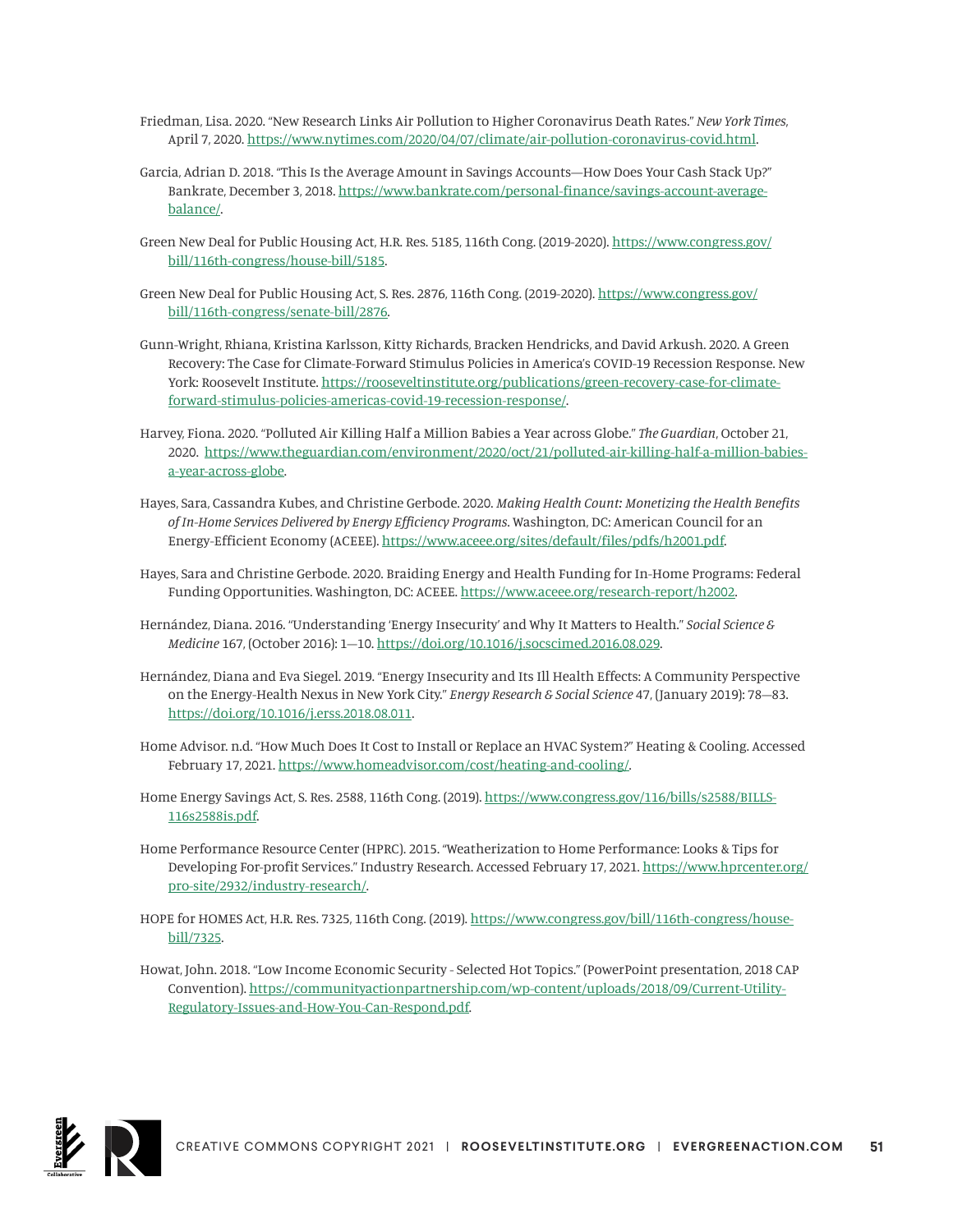Inslee, Jay. 2019. "A Call to Action for A Climate Conservation Corps." Data For Progress (blog), May 9, 2019. <https://www.dataforprogress.org/blog/a-call-to-action-for-a-climate-conservation-corps>.

- Leung, Jessica. 2018. "Decarbonizing US Buildings." Center for Climate and Energy Solutions, July 2018. [https://](https://www.c2es.org/document/decarbonizing-u-s-buildings/#:~:text=Fossil%2Dfuel%20combustion%20attributed%20to,respectively%2C%20since%20a%202005%20peak) [www.c2es.org/document/decarbonizing-u-s-buildings/#:~:text=Fossil%2Dfuel%20combustion%20](https://www.c2es.org/document/decarbonizing-u-s-buildings/#:~:text=Fossil%2Dfuel%20combustion%20attributed%20to,respectively%2C%20since%20a%202005%20peak) [attributed%20to,respectively%2C%20since%20a%202005%20peak.](https://www.c2es.org/document/decarbonizing-u-s-buildings/#:~:text=Fossil%2Dfuel%20combustion%20attributed%20to,respectively%2C%20since%20a%202005%20peak)
- Lewis, Jamal, Diana Hernández, and Arline T. Geronimus. 2019. "Energy Efficiency as Energy Justice: Addressing Racial Inequities through Investments in People and Places." *Energy Efficiency* 13, no. 3 (November 6, 2019): 419–32. <https://doi.org/10.1007/s12053-019-09820-z>.
- National Association of State Community Service Programs (NASCSP). 2019. *Weatherization Assistance Program Funding Report* PY 2019. Washington, DC: NASCSP. [https://nascsp.org/wp-content/uploads/2021/01/](https://nascsp.org/wp-content/uploads/2021/01/NASCSP-2019-WAP-Funding-Survey_Final.pdf) [NASCSP-2019-WAP-Funding-Survey\\_Final.pdf.](https://nascsp.org/wp-content/uploads/2021/01/NASCSP-2019-WAP-Funding-Survey_Final.pdf)
- National Climate Bank Act, S. Res. 2057, 116th Cong. (2019). [https://www.congress.gov/bill/116th-congress/](https://www.congress.gov/bill/116th-congress/senate-bill/2057) [senate-bill/2057](https://www.congress.gov/bill/116th-congress/senate-bill/2057).
- Neukomm, Monica, Valerie Nubbe, and Robert Fares. 2019. *Grid-Interactive Efficient Buildings: Overview*. Washington, DC: US Department of Energy. [https://www.energy.gov/sites/prod/files/2019/04/f61/bto-geb\\_](https://www.energy.gov/sites/prod/files/2019/04/f61/bto-geb_overview-4.15.19.pdf) [overview-4.15.19.pdf.](https://www.energy.gov/sites/prod/files/2019/04/f61/bto-geb_overview-4.15.19.pdf)
- Office of Energy Efficiency and Renewable Energy. 2016. "Energy Department Releases Draft Updated Best Practices for Residential PACE Financing Programs." Energy.Gov. Updated July 19, 2016. [https://www.energy.](https://www.energy.gov/eere/articles/energy-department-releases-draft-updated-best-practices-residential-pace-financing) [gov/eere/articles/energy-department-releases-draft-updated-best-practices-residential-pace-financing](https://www.energy.gov/eere/articles/energy-department-releases-draft-updated-best-practices-residential-pace-financing).
- Office of Energy Efficiency and Renewable Energy. 2018. "Low-Income Energy Affordability Data (LEAD) Tool." Energy.Gov. [https://www.energy.gov/eere/slsc/maps/lead-tool.](https://www.energy.gov/eere/slsc/maps/lead-tool)
- Plumer, Brad and Nadja Popovich. 2020. "How Decades of Racist Housing Policy Left Neighborhoods Sweltering." *New York Times*, August 24, 2020. [https://www.nytimes.com/interactive/2020/08/24/climate/](https://www.nytimes.com/interactive/2020/08/24/climate/racism-redlining-cities-global-warming.html) [racism-redlining-cities-global-warming.html](https://www.nytimes.com/interactive/2020/08/24/climate/racism-redlining-cities-global-warming.html).
- Pollin, Robert, Heidi Peltier, James Heintz, and Bracken Hendricks. 2014. *Green Growth: A S Program for Controlling Climate Change and Expanding Job Opportunities*. Center for American Progress and Political Economy Research Institute. [https://www.academia.edu/9580727/Green\\_Growth\\_A\\_U\\_S\\_Program\\_for\\_](https://www.academia.edu/9580727/Green_Growth_A_U_S_Program_for_Controlling_Climate_Change_and_Expanding_Job_Opportunities) [Controlling\\_Climate\\_Change\\_and\\_Expanding\\_Job\\_Opportunities](https://www.academia.edu/9580727/Green_Growth_A_U_S_Program_for_Controlling_Climate_Change_and_Expanding_Job_Opportunities).
- Ricketts, Sam, Bracken Hendricks, Maggie Thomas, Wes Gobar, Holmes Hummel, Julian Brave NoiseCat, and Leah Stokes. 2020. *A Plan For a Clean Jumpstart To Rebuild America's Economy*. Data for Progress. [https://www.](https://www.filesforprogress.org/memos/clean-jumpstart-policy.pdf) [filesforprogress.org/memos/clean-jumpstart-policy.pdf.](https://www.filesforprogress.org/memos/clean-jumpstart-policy.pdf)
- Rinaldi, Kara Saul, Elizabeth Bunnen, and Sabine Rogers. 2019. *Residential Grid-Interactive Efficient Building Technology and Policy: Harnessing the Power of Homes for a Clean, Affordable, Resilient Grid of the Future*. Arlington County, VA: National Association of State Energy Officials (NASEO). [https://www.naseo.org/data/](https://www.naseo.org/data/sites/1/documents/publications/AnnDyl-NASEO-GEB-Report.pdf) [sites/1/documents/publications/AnnDyl-NASEO-GEB-Report.pdf.](https://www.naseo.org/data/sites/1/documents/publications/AnnDyl-NASEO-GEB-Report.pdf)
- Rothstein, Richard. 2017. *The Color of Law: A Forgotten History of How our Government Segregated America*. New York: W. W. Norton & Company.
- Sensible Accounting to Value Energy Act, S. Res. 1106, 113th Cong. (2013). [https://www.congress.gov/bill/113th](https://www.congress.gov/bill/113th-congress/senate-bill/1106?q=%7B%22search%22%3A%22S+1106%22%7D&s=1&r=3)[congress/senate-bill/1106?q=%7B%22search%22%3A%22S+1106%22%7D&s=1&r=3.](https://www.congress.gov/bill/113th-congress/senate-bill/1106?q=%7B%22search%22%3A%22S+1106%22%7D&s=1&r=3)

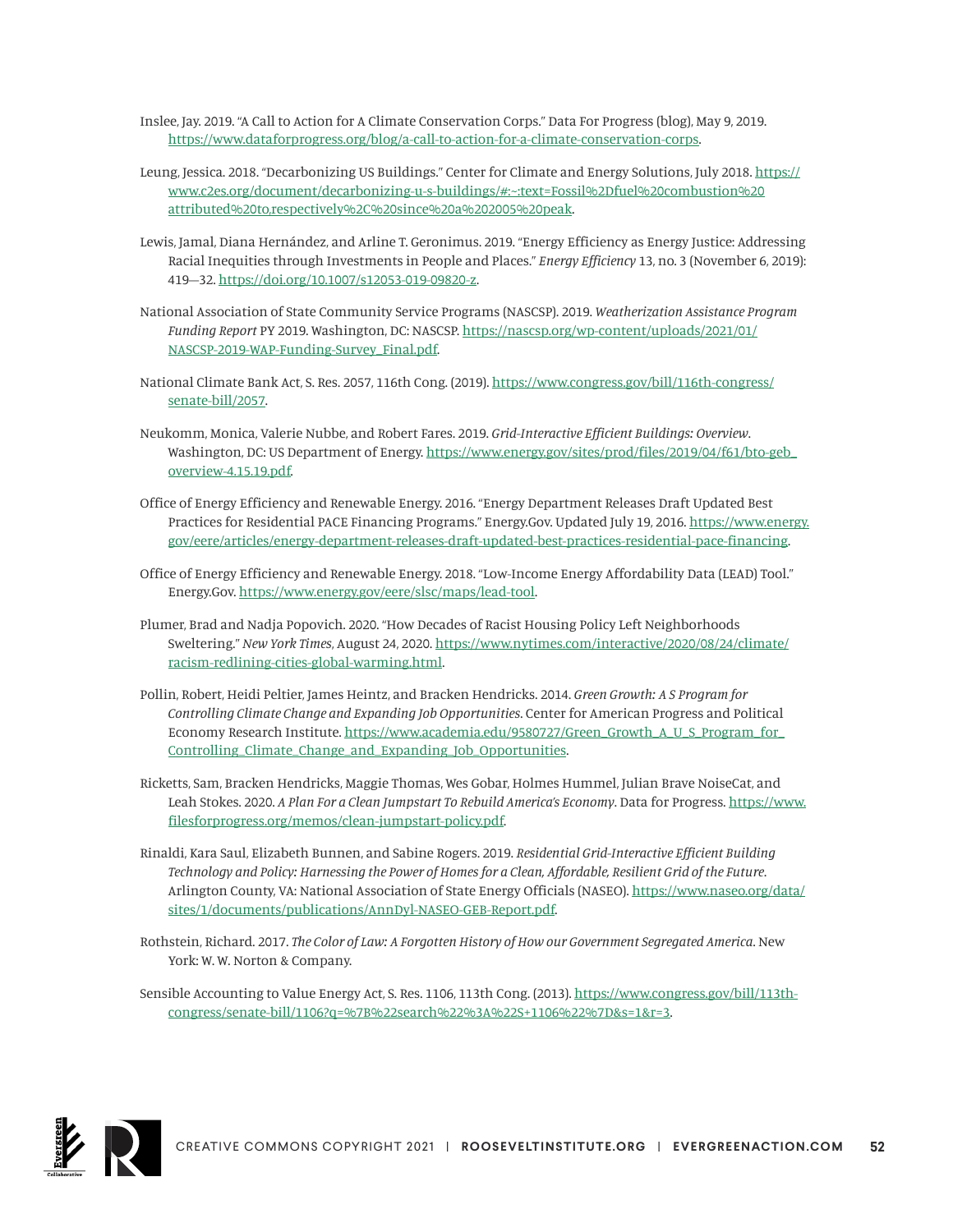- Sherlock, Molly F., Margot L. Crandall-Hollick, and Donald J. Marples. 2020. *Energy Tax Provisions Expiring in 2020, 2021, 2022, and 2023 ('Tax Extenders')*. Washington, DC: Congressional Research Service. [https://fas.org/sgp/](https://fas.org/sgp/crs/misc/R46451.pdf) [crs/misc/R46451.pdf.](https://fas.org/sgp/crs/misc/R46451.pdf)
- Solving the Climate Crisis: Cleaner Stronger Buildings, before H.R. Comm. on the Climate Crisis, 116th Cong. (October 17, 2019) (statement of Kara Saul Rinaldi, Vice President of Government Affairs and Policy for the Building Performance Association). [https://climatecrisis.house.gov/committee-activity/hearings/](https://climatecrisis.house.gov/committee-activity/hearings/solving-climate-crisis-cleaner-stronger-buildings) [solving-climate-crisis-cleaner-stronger-buildings](https://climatecrisis.house.gov/committee-activity/hearings/solving-climate-crisis-cleaner-stronger-buildings).
- Taylor, Keeanga-Yamahtta. 2019. *Race for Profit: How Banks and the Real Estate Industry Undermined Black Homeownership*. Chapel Hill: University of North Carolina Press.
- Thind, Maninder P. S., Christopher W. Tessum, Inês L. Azevedo, and Julian D. Marshall. "Fine Particulate Air Pollution from Electricity Generation in the US: Health Impacts by Race, Income, and Geography." *Environmental Science & Technology* 53, no. 23 (December 3, 2019): 14010–19. [https://doi.org/10.1021/acs.](https://doi.org/10.1021/acs.est.9b02527) [est.9b02527.](https://doi.org/10.1021/acs.est.9b02527)
- Ungar, Lowell. 2020. *A Buildings Efficiency Agenda for 2021: Federally Assisted Housing and Finance*. Washington, DC: ACEEE. [https://www.aceee.org/sites/default/files/pdfs/federally\\_assisted\\_housing\\_and\\_finance.pdf.](https://www.aceee.org/sites/default/files/pdfs/federally_assisted_housing_and_finance.pdf)
- US Census Bureau. n.d. "Quick Facts." Accessed January 28, 2021. [https://www.census.gov/quickfacts/fact/table/](https://www.census.gov/quickfacts/fact/table/US/VET605219) [US/VET605219](https://www.census.gov/quickfacts/fact/table/US/VET605219).
- US Department of Energy (DOE). 2016. "Guidance for Energy Efficiency and Conservation Block Grant Grantees on Financing Programs." Washington, DC: DOE. [https://www.energy.gov/sites/prod/files/2020/05/f75/](https://www.energy.gov/sites/prod/files/2020/05/f75/EECBG-Program-Notice-09-002D.pdf) [EECBG-Program-Notice-09-002D.pdf](https://www.energy.gov/sites/prod/files/2020/05/f75/EECBG-Program-Notice-09-002D.pdf).
- US Department of Energy (DOE). n.d. "Low-Income Energy Efficiency Financing through On-Bill Tariff Programs." Better Buildings Initiative. [https://betterbuildingssolutioncenter.energy.gov/sites/default/](https://betterbuildingssolutioncenter.energy.gov/sites/default/files/IB%20L-I%20EE%20Financing%20through%20On-Bill%20Tariffs_Final_0.pdf) [files/IB%20L-I%20EE%20Financing%20through%20On-Bill%20Tariffs\\_Final\\_0.pdf.](https://betterbuildingssolutioncenter.energy.gov/sites/default/files/IB%20L-I%20EE%20Financing%20through%20On-Bill%20Tariffs_Final_0.pdf)
- US Department of Housing and Urban Development (HUD). 2020. "Office of Capital Improvements." HUD.Gov. Last updated December 28, 2020. [https://www.hud.gov/program\\_offices/public\\_indian\\_housing/](https://www.hud.gov/program_offices/public_indian_housing/programs/ph/capfund#:~:text=The%20Faircloth%20Amendment%20states%20that,as%20of%20October%201%2C%201999) [programs/ph/capfund#:~:text=The%20Faircloth%20Amendment%20states%20that,as%20of%20](https://www.hud.gov/program_offices/public_indian_housing/programs/ph/capfund#:~:text=The%20Faircloth%20Amendment%20states%20that,as%20of%20October%201%2C%201999) [October%201%2C%201999](https://www.hud.gov/program_offices/public_indian_housing/programs/ph/capfund#:~:text=The%20Faircloth%20Amendment%20states%20that,as%20of%20October%201%2C%201999).
- US Department of Housing and Urban Development (HUD). 2021. "Rental Assistance Demonstration." HUD.Gov. Accessed February 17, 2021. <https://www.hud.gov/RAD>.
- US Department of Labor (DOL). n.d. "Workforce Innovation and Opportunity Act." Employment and Training Administration. Accessed February 17, 2021. [https://www.dol.gov/agencies/eta/wioa/.](https://www.dol.gov/agencies/eta/wioa/)
- US House of Representatives, Committee on the Climate Crisis. Solving the Climate Crisis: Cleaner Stronger Buildings, 115th Cong., 2nd sess., 2019.
- US House Committee on Oversight and Reform. 2020. "Oversight Committee and Top Experts Examine New Data on Health and Economic Impacts of Climate Change." Press release, August 5, 2020. [https://oversight.](https://oversight.house.gov/news/press-releases/oversight-committee-and-top-experts-examine-new-data-on-the-health-and-economic) [house.gov/news/press-releases/oversight-committee-and-top-experts-examine-new-data-on-the-health](https://oversight.house.gov/news/press-releases/oversight-committee-and-top-experts-examine-new-data-on-the-health-and-economic)[and-economic](https://oversight.house.gov/news/press-releases/oversight-committee-and-top-experts-examine-new-data-on-the-health-and-economic).
- Weatherization Enhancement and Local Energy Efficiency Investment and Accountability Act, S. Res. 983, 116th Cong. (2019). [https://www.congress.gov/bill/116th-congress/senate-bill/983?q=%7B%22search%22%3A%5](https://www.congress.gov/bill/116th-congress/senate-bill/983?q=%7B%22search%22%3A%5B%22S.+983%22%5D%7D&s=1&r=3) [B%22S.+983%22%5D%7D&s=1&r=3](https://www.congress.gov/bill/116th-congress/senate-bill/983?q=%7B%22search%22%3A%5B%22S.+983%22%5D%7D&s=1&r=3).

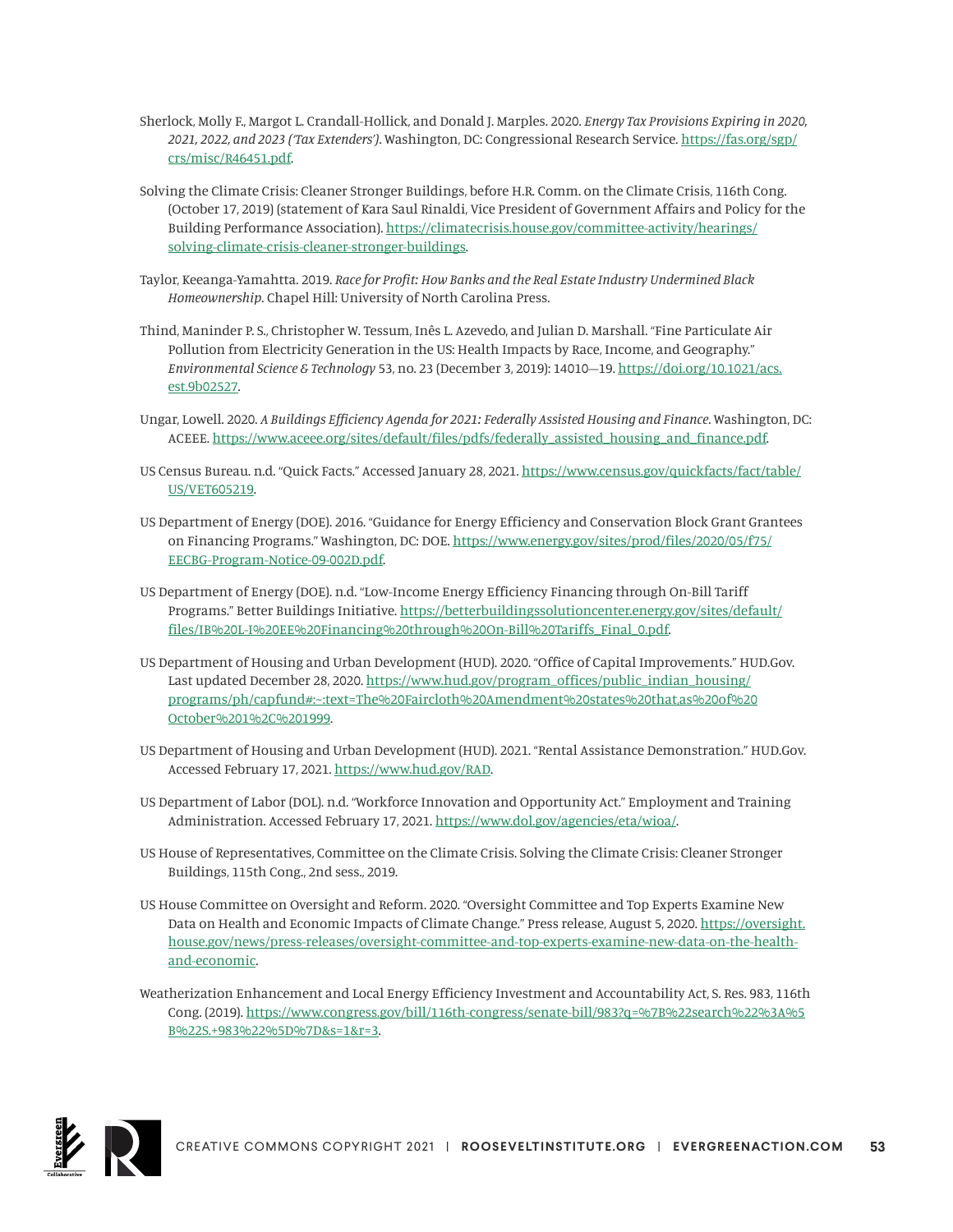- Weatherization Enhancement and Local Energy Efficiency Investment and Accountability Act, H.R. Res. 2041, 116th Cong. (2019). [https://www.congress.gov/bill/116th-congress/house-bill/2041?q=%7B%22search%22%](https://www.congress.gov/bill/116th-congress/house-bill/2041?q=%7B%22search%22%3A%5B%22H.R.+2041%22%5D%7D&s=2&r=1) [3A%5B%22H.R.+2041%22%5D%7D&s=2&r=1](https://www.congress.gov/bill/116th-congress/house-bill/2041?q=%7B%22search%22%3A%5B%22H.R.+2041%22%5D%7D&s=2&r=1).
- Zahran, Hatice S., Cathy M. Bailey, Scott A. Damon, Paul L. Garbe, and Patrick Breysse. *Vital Signs: Asthma in Children—United States, 2001-2016*. Washington, DC: US Department of Health and Human Services / Centers for Disease Control and Prevention. [https://www.cdc.gov/mmwr/volumes/67/wr/pdfs/mm6705e1-H.pdf.](https://www.cdc.gov/mmwr/volumes/67/wr/pdfs/mm6705e1-H.pdf)